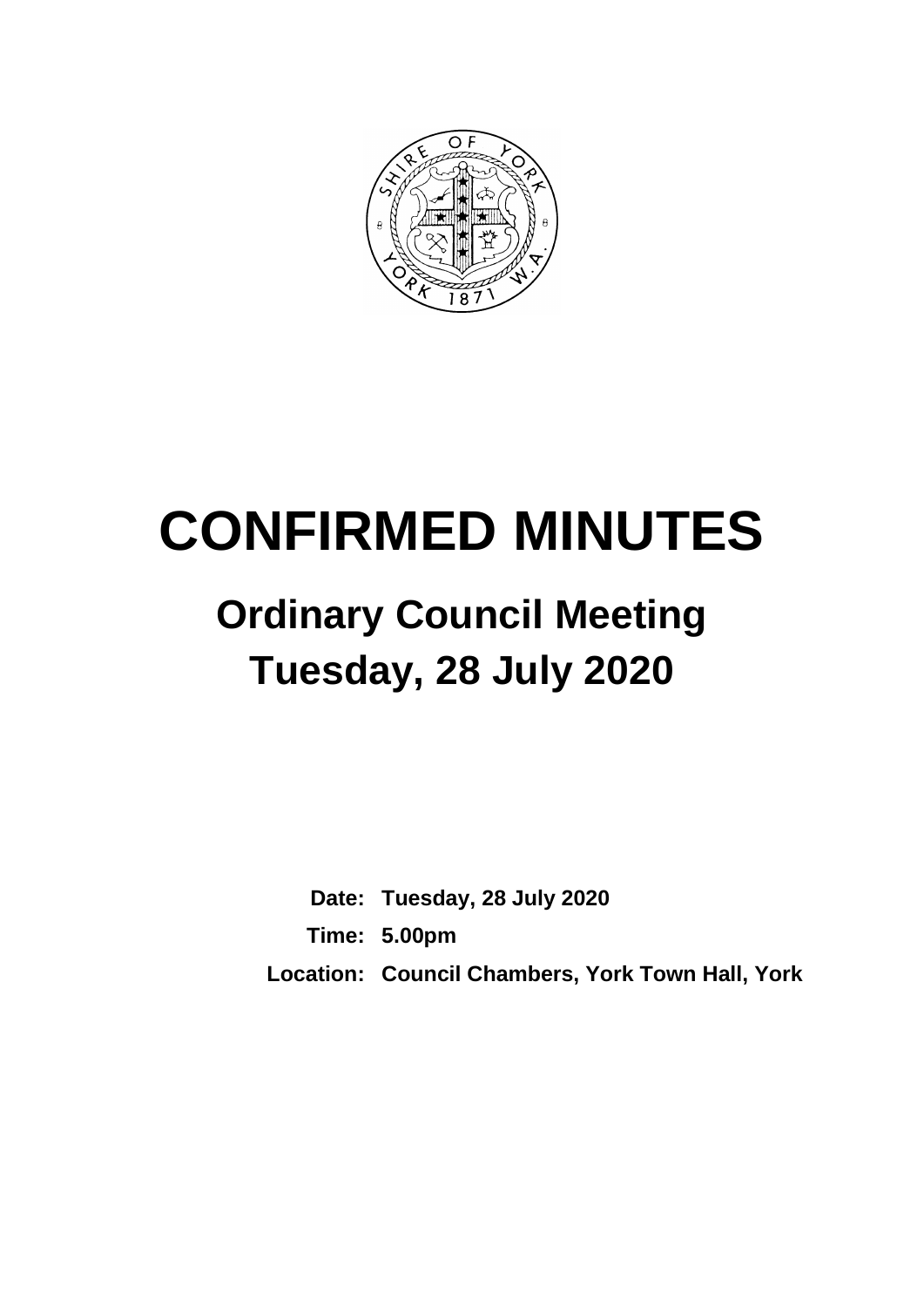#### **Order Of Business**

| 1            |             |  |                                                                                  |  |
|--------------|-------------|--|----------------------------------------------------------------------------------|--|
|              | 1.1         |  |                                                                                  |  |
|              | 1.2         |  |                                                                                  |  |
|              | 1.3         |  |                                                                                  |  |
|              | 1.4         |  |                                                                                  |  |
|              | 1.5         |  |                                                                                  |  |
|              | 1.6         |  |                                                                                  |  |
|              | 1.7         |  |                                                                                  |  |
| $\mathbf{2}$ |             |  |                                                                                  |  |
|              | 2.1         |  |                                                                                  |  |
|              | 2.2         |  |                                                                                  |  |
|              | 2.3         |  |                                                                                  |  |
|              | 2.4         |  |                                                                                  |  |
|              | 2.5         |  |                                                                                  |  |
| 3            |             |  |                                                                                  |  |
|              | 3.1         |  |                                                                                  |  |
|              | 3.2         |  |                                                                                  |  |
| 4            |             |  |                                                                                  |  |
|              | 4.1         |  |                                                                                  |  |
|              | 4.2         |  |                                                                                  |  |
| 5            |             |  |                                                                                  |  |
| 6            |             |  |                                                                                  |  |
|              | 6.1         |  |                                                                                  |  |
|              | 6.2         |  |                                                                                  |  |
|              | 6.3         |  |                                                                                  |  |
|              | 6.4         |  |                                                                                  |  |
| 7            |             |  |                                                                                  |  |
| 8            |             |  |                                                                                  |  |
| 9            |             |  |                                                                                  |  |
|              |             |  | SY107-07/20 Minutes of the Access & Inclusion Advisory Committee Meeting Held 24 |  |
|              | SY108-07/20 |  |                                                                                  |  |
|              | SY109-07/20 |  |                                                                                  |  |
|              | SY110-07/20 |  |                                                                                  |  |
|              | SY111-07/20 |  | Changes to Plaque on Granite Monument, Mt. Brown/Wongborel 23                    |  |
|              | SY112-07/20 |  | Phythoptera (Dieback) Survey Report on Wongborel/Mt. Brown  24                   |  |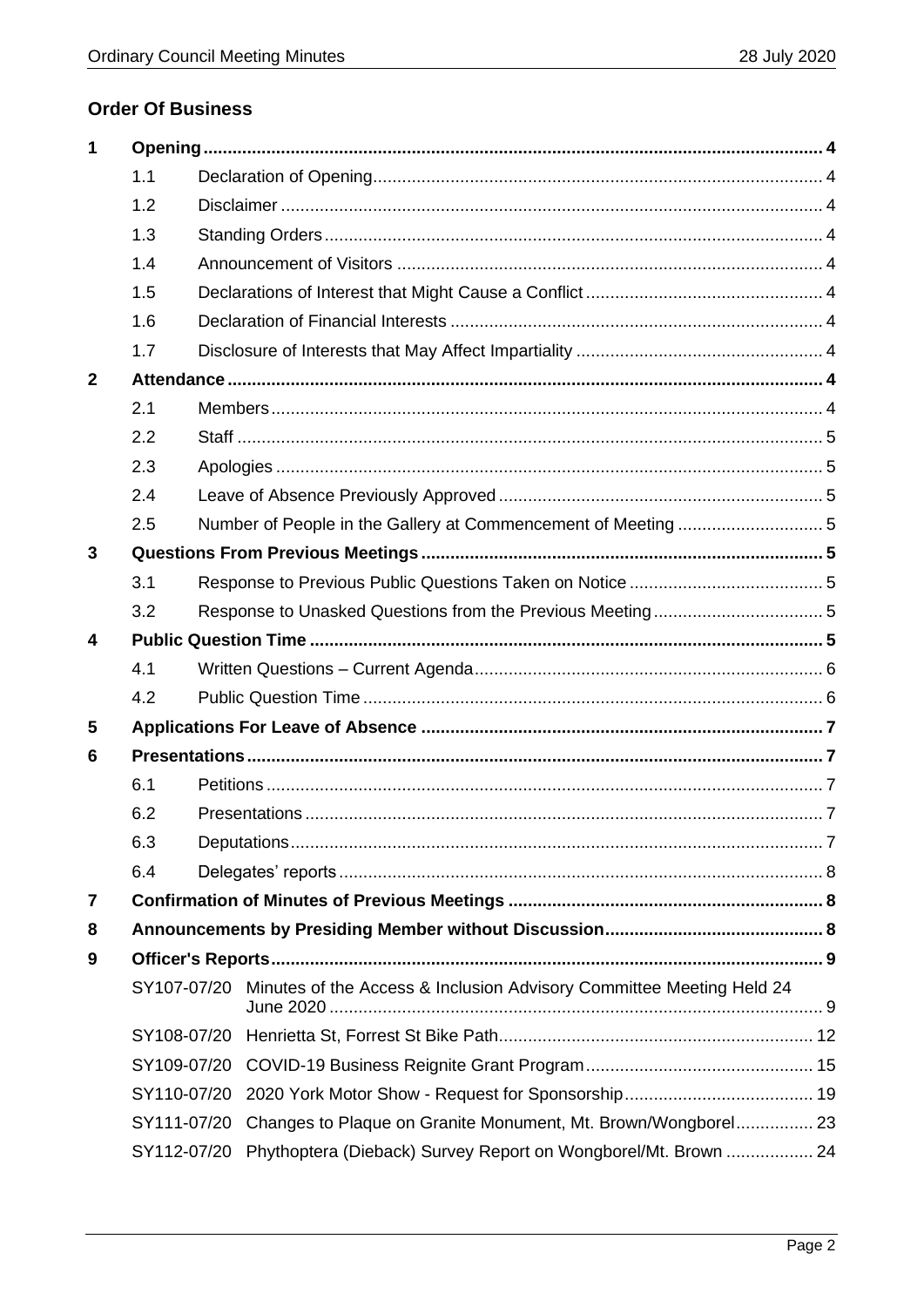|    |                                                                       | Note - adjustment made to Appendix 2 of this item following the July<br><b>Ordinary Council Meeting</b> |  |
|----|-----------------------------------------------------------------------|---------------------------------------------------------------------------------------------------------|--|
|    |                                                                       |                                                                                                         |  |
|    |                                                                       |                                                                                                         |  |
|    |                                                                       |                                                                                                         |  |
| 10 |                                                                       |                                                                                                         |  |
| 11 |                                                                       |                                                                                                         |  |
| 12 | Business of an Urgent Nature Introduced by Decision of the Meeting 41 |                                                                                                         |  |
| 13 |                                                                       |                                                                                                         |  |
|    | 13.1                                                                  |                                                                                                         |  |
|    |                                                                       | SY117-07/20 - Confidential - Outstanding Sundry Debt - Sundry Debtor 1072 42                            |  |
|    | 13.2                                                                  |                                                                                                         |  |
| 14 |                                                                       |                                                                                                         |  |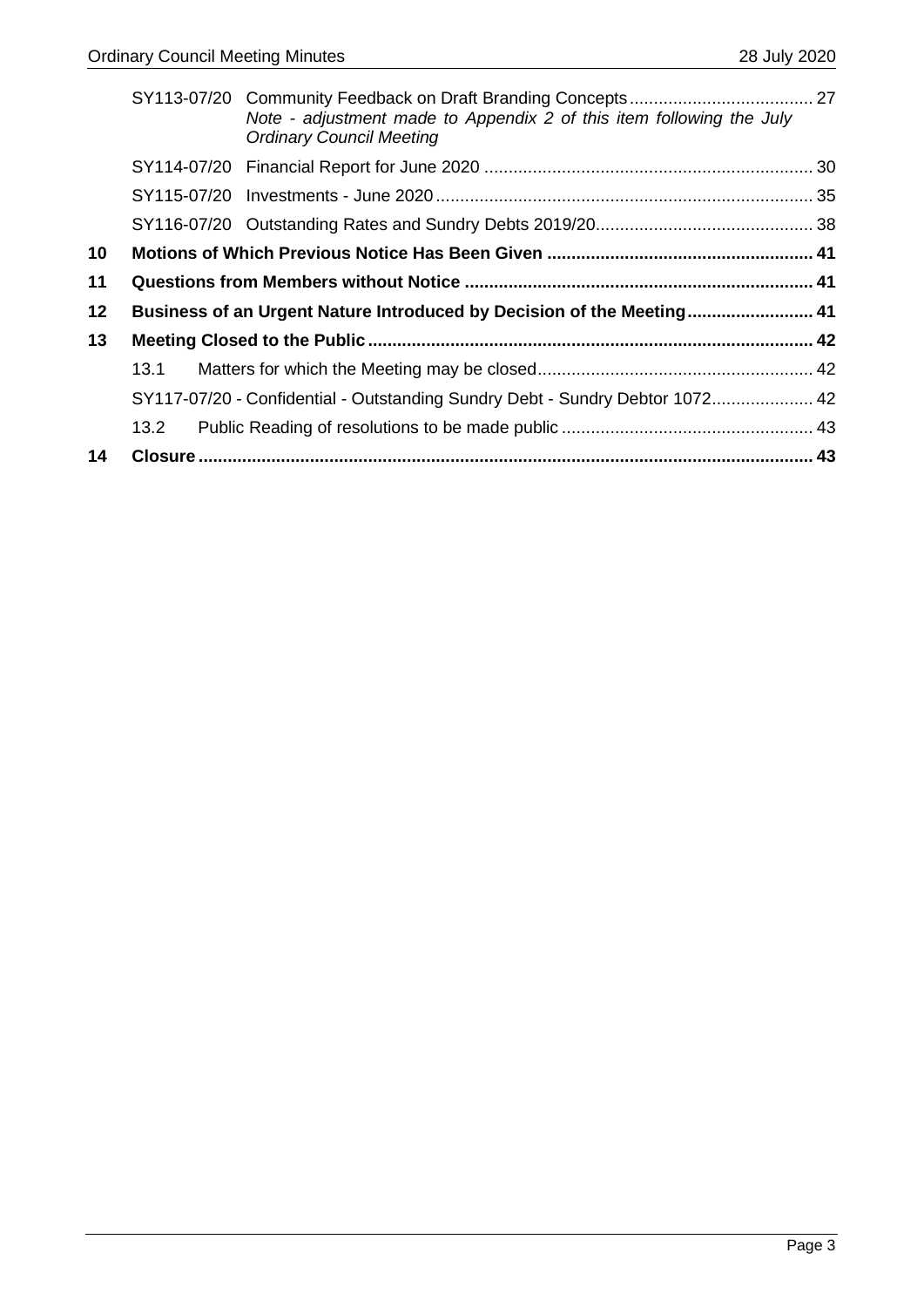#### **MINUTES OF SHIRE OF YORK ORDINARY COUNCIL MEETING HELD AT THE COUNCIL CHAMBERS, YORK TOWN HALL, YORK ON TUESDAY, 28 JULY 2020 AT 5.00PM**

The York Shire Council acknowledges the traditional owners of the land on which this meeting is held.

#### <span id="page-3-0"></span>**1 OPENING**

<span id="page-3-1"></span>1.1 Declaration of Opening

*Cr Denese Smythe, Shire President, declared the meeting open at 5.00pm*.

<span id="page-3-2"></span>1.2 Disclaimer

The Shire President advised the following:

*"I wish to draw attention to the Disclaimer Notice contained within the agenda document and advise members of the public that any decisions made at the meeting today, can be revoked, pursuant to the Local Government Act 1995.*

*Therefore members of the public should not rely on any decisions until formal notification in writing by Council has been received. Any plans or documents in agendas and minutes may be subject to copyright. The express permission of the copyright owner must be obtained before copying any copyright material."*

<span id="page-3-3"></span>1.3 Standing Orders

*Nil*

<span id="page-3-4"></span>1.4 Announcement of Visitors

*Nil*

<span id="page-3-5"></span>1.5 Declarations of Interest that Might Cause a Conflict

*Nil*

<span id="page-3-6"></span>1.6 Declaration of Financial Interests

*Nil*

<span id="page-3-7"></span>1.7 Disclosure of Interests that May Affect Impartiality

*Cr Kevin Trent – SY110-07/20 – 2020 York Motor Show – Request for Sponsorship* 

#### <span id="page-3-8"></span>**2 ATTENDANCE**

<span id="page-3-9"></span>2.1 Members

*Cr Denese Smythe, Shire President; Cr Denis Warnick, Deputy Shire President; Cr Ashley Garratt; Cr Pam Heaton; Cr Stephen Muhleisen; Cr Kevin Trent*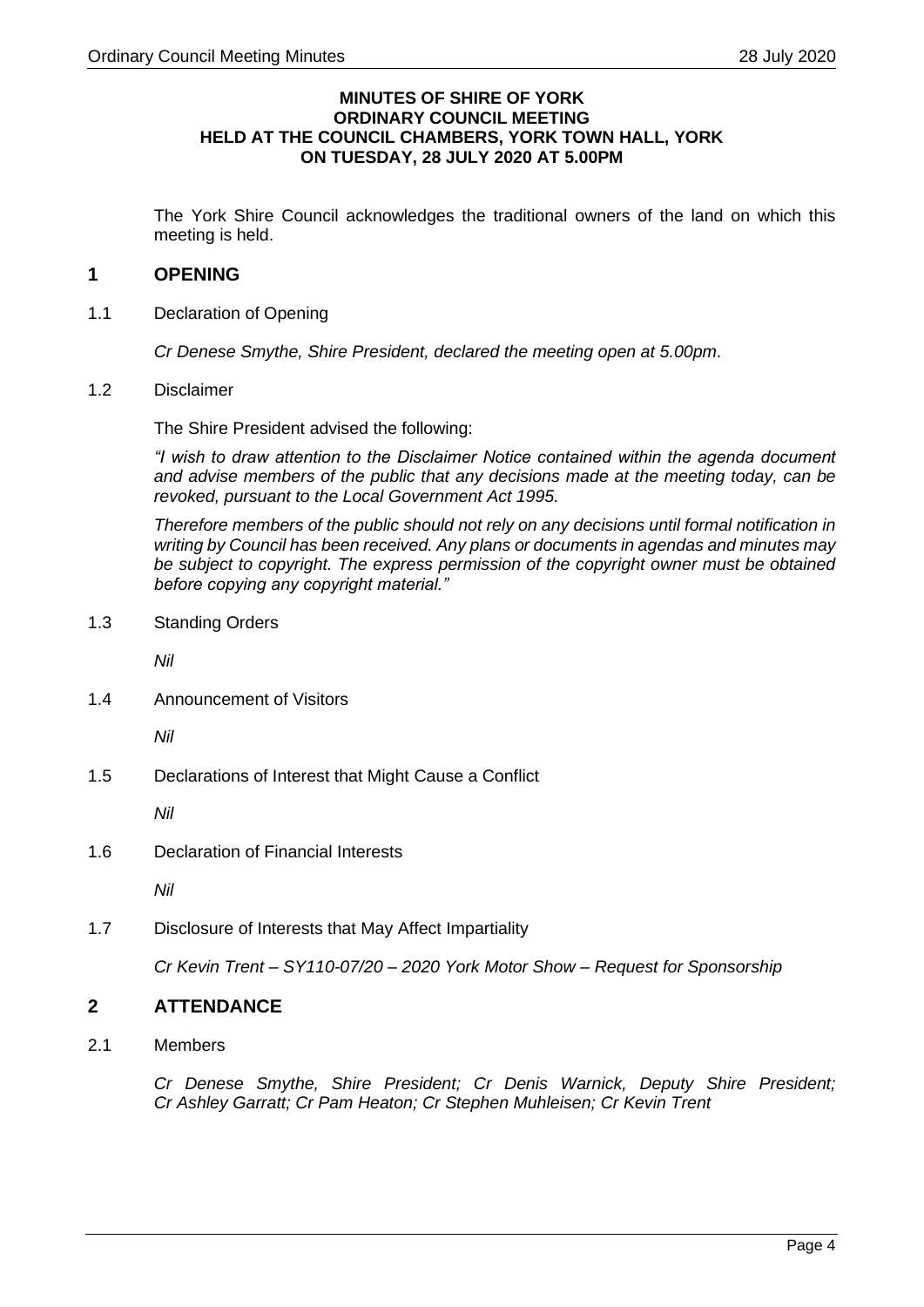#### <span id="page-4-0"></span>2.2 Staff

*Chris Linnell, Chief Executive Officer; Darren Wallace, Executive Manager, Infrastructure & Development Services; Jo Bryant, Acting Manager Community; Tabitha Bateman, Finance Manager; Helen D'Arcy-Walker, Council & Executive Support Officer*

<span id="page-4-1"></span>2.3 Apologies

*Nil*

<span id="page-4-2"></span>2.4 Leave of Absence Previously Approved

*Nil*

<span id="page-4-3"></span>2.5 Number of People in the Gallery at Commencement of Meeting

*There was one person in the Gallery at the commencement of the meeting.*

#### <span id="page-4-4"></span>**3 QUESTIONS FROM PREVIOUS MEETINGS**

<span id="page-4-5"></span>3.1 Response to Previous Public Questions Taken on Notice

*Nil*

<span id="page-4-6"></span>3.2 Response to Unasked Questions from the Previous Meeting

*Nil*

#### <span id="page-4-7"></span>**4 PUBLIC QUESTION TIME**

Public Question Time is conducted in accordance with the Act and Regulations. In addition to this the Shire's Council Meetings Local Law 2016 states –

#### **6.7 Other procedures for question time for the public**

- (1) A member of the public who wishes to ask a question during question time must identify themselves and register with a Council Officer immediately prior to the meeting.
- (2) A question may be taken on notice by the Council for later response.
- (3) When a question is taken on notice the CEO is to ensure that—
	- (a) a response is given to the member of the public in writing; and
	- (b) a summary of the response is included in the agenda of the next meeting of the Council.
- (4) Where a question relating to a matter in which a relevant person has an interest is directed to the relevant person, the relevant person is to—
	- (a) declare that he or she has an interest in the matter; and
	- (b) allow another person to respond to the question.
- (5) Each member of the public with a question is entitled to ask up to 2 questions before other members of the public will be invited to ask their questions.
- (6) Where a member of the public provides written questions then the Presiding Member may elect for the questions to be responded to as normal business correspondence.
- (7) The Presiding Member may decide that a public question shall not be responded to where—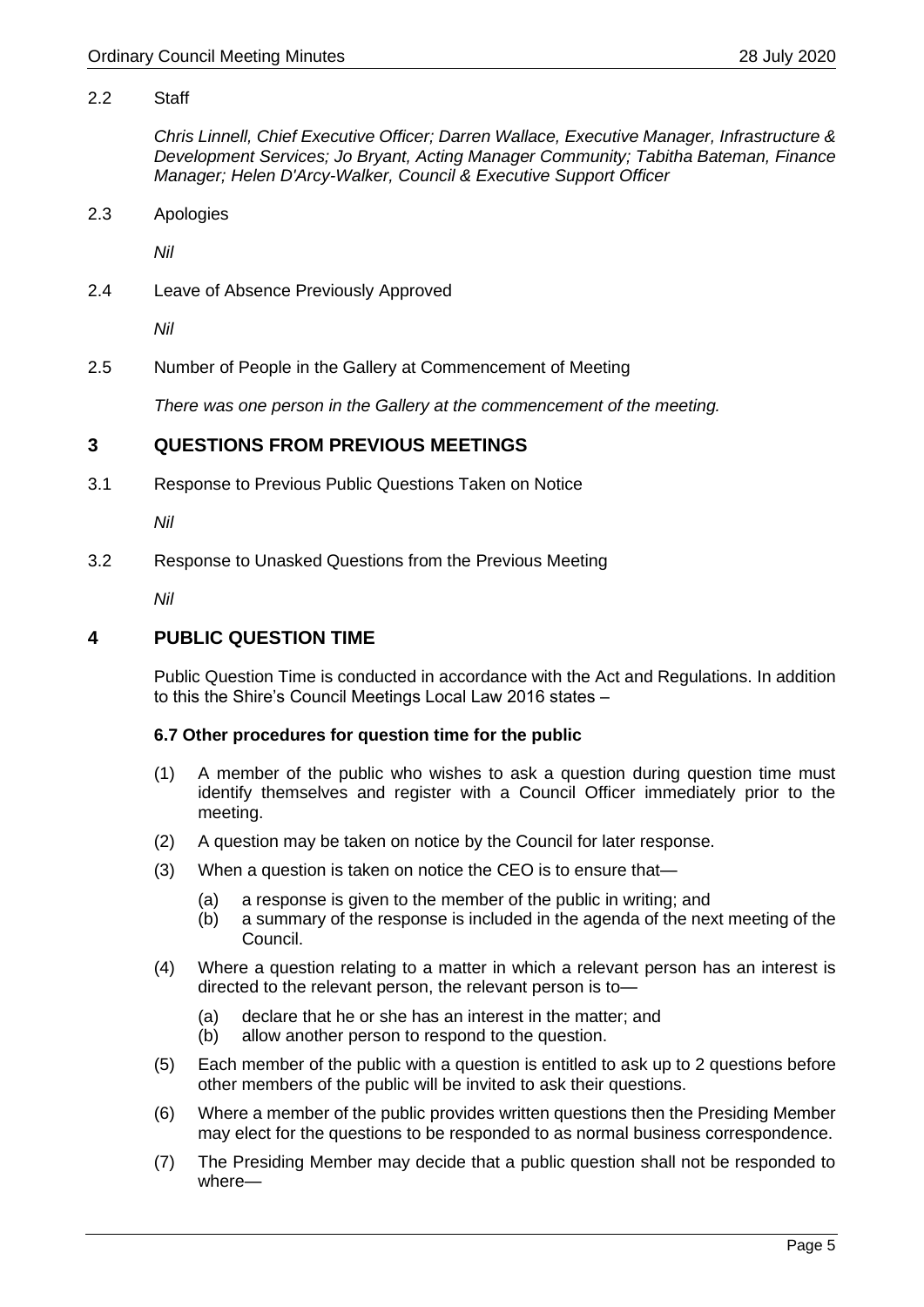- (a) the same or similar question was asked at a previous meeting, a response was provided and the member of the public is directed to the minutes of the meeting at which the response was provided;
- (b) the member of the public uses public question time to make a statement, provided that the Presiding Member has taken all reasonable steps to assist the member of the public to phrase the statement as a question; or
- (c) the member of the public asks a question that is offensive or defamatory in nature, provided that the Presiding Member has taken all reasonable steps to assist the member of the public to phrase the question in a manner that is not offensive or defamatory.
- (8) A member of the public shall have 2 minutes to submit a question.
- (9) The Council, by resolution, may agree to extend public question time.
- (10) Where any questions remain unasked at the end of public question time they may be submitted to the CEO who will reply in writing and include the questions and answers in the agenda for the next ordinary Council meeting.
- (11) Where an answer to a question is given at a meeting, a summary of the question and the answer is to be included in the minutes.

Public Question Time Commenced at: 5.03pm.

<span id="page-5-0"></span>4.1 Written Questions – Current Agenda

*Nil*

<span id="page-5-1"></span>4.2 Public Question Time

**Michael Gill B Eng. Civil Hons MIE Aust CP Eng. NER 860131 Avon Civil Engineering**

#### **Question 1:**

My question is to the Shire President

I refer to the 25<sup>th</sup> June 2020 Auditor General's Report 26 2019-20 - Western Australian Public Sector Audit Committees – Better Practice Guide

The report states: "Maintaining a strong ethical organisational culture is important in promoting excellence and efficiency in public service delivery, as well as minimising the risk of fraud and corruption. Failures in governance and integrity are all too common across sectors and jurisdictions, and recent inquiries into the finance sector have highlighted the important role that audit committees play in challenging management and holding them accountable. Poorly governed entities often have common characteristics, including a lack of an accountability culture that can be evident in such areas as long overdue internal and external audit recommendations. By ensuring that management promptly address weaknesses identified in internal and external audits, and by rigorously overseeing internal audit, risk management and compliance functions, audit committees can help to establish the right tone and culture within entities."

"Audit committees will need a level of evidence for assertions made by management, particularly around implementation of audit and review recommendations. They should be prepared to request from management all documentary information that the committee reasonably requires to satisfy themselves that key risks have been appropriately managed. The rigour and openness around evidencing management actions provides the audit committee insight into organisational culture and the commitment to accountability and transparency."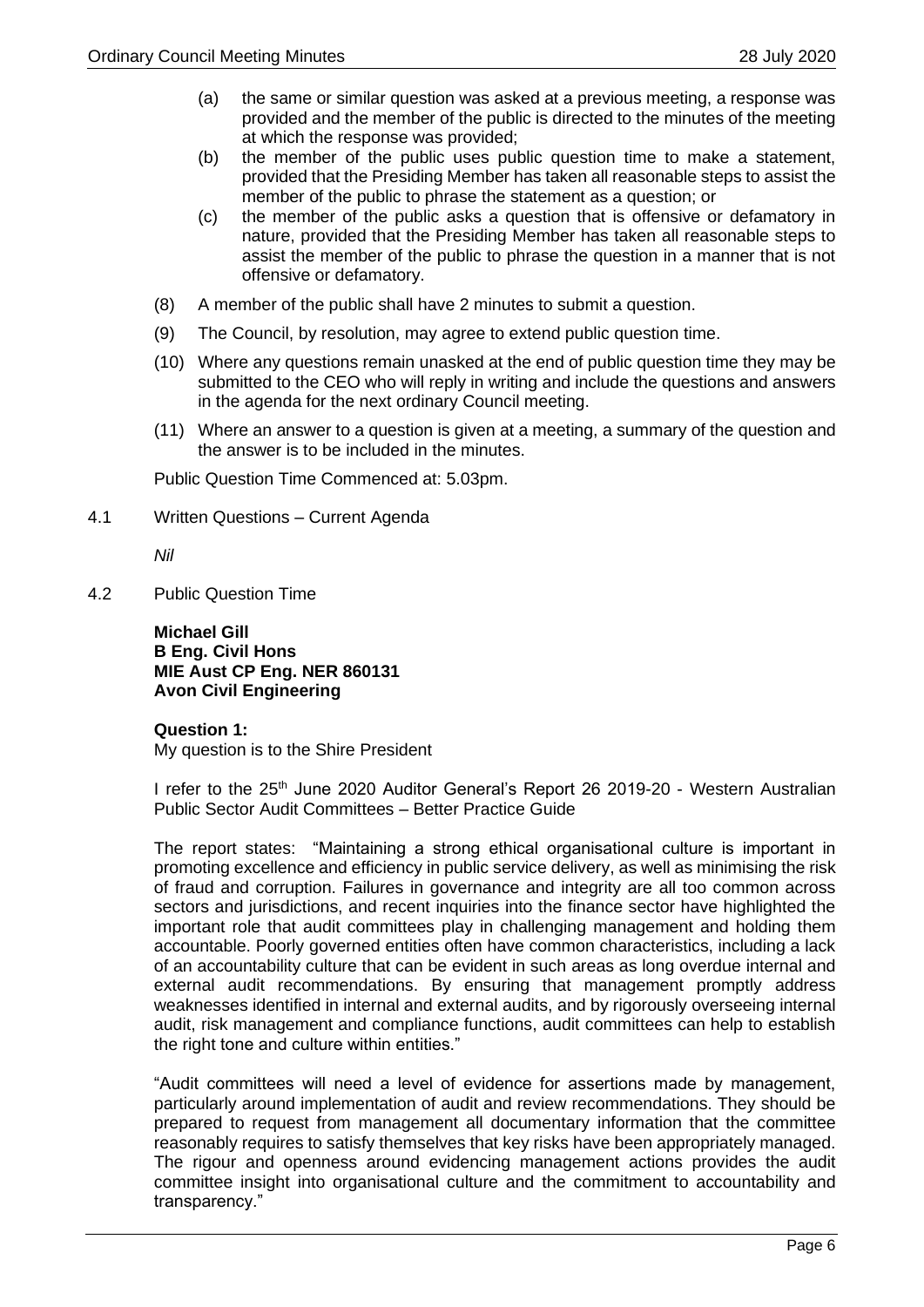I refer to the Minutes of the June 2020 Finance Risk and Audit Committee Meeting, which lasted for 9 minutes, and note that there appeared to be no discussion regarding the matters relevant to the Audit Committee raised in public question time at the May 2020 OCM.

I refer specifically to the admission by the SOY Senior Executive that they had not acted upon the December 2018 Audit Committee Meeting recommendation to seek legal advice regarding a large road construction project.

This recommendation was endorsed by Council Resolution 161218, point 7. with an absolute majority at the December 2018 OCM. Resolution 161218 directed the CEO to obtain legal advice.

My question is, does the Audit Committee have a Recommendation Register and does it regularly review the progress of recommendations, and does Council have a Resolution Register that is regularly reviewed?

#### **Response provided by the Shire President:**

This question is to be Taken on Notice

#### **Question 2:**

My question is to the Shire President

I refer to the Auditor General's Report 26 and quote: "State and local government entities in Western Australia are required to establish an audit committee that is independent from management influence, a fundamental element of effective audit committees. If they are not independent, objectivity may be compromised, making it difficult for them to perform their oversight roles."

Is our Audit committee independent from management influence and does it contain members who are independent of both Council and Management?

#### **Response provided by the Shire President:**

This question is to be Taken on Notice

As there were no further questions – Public Question Time concluded at: 5.08pm.

#### <span id="page-6-0"></span>**5 APPLICATIONS FOR LEAVE OF ABSENCE**

*Nil*

#### <span id="page-6-1"></span>**6 PRESENTATIONS**

<span id="page-6-2"></span>6.1 Petitions

*Nil*

<span id="page-6-3"></span>6.2 Presentations

*Nil*

<span id="page-6-4"></span>6.3 Deputations

*Nil*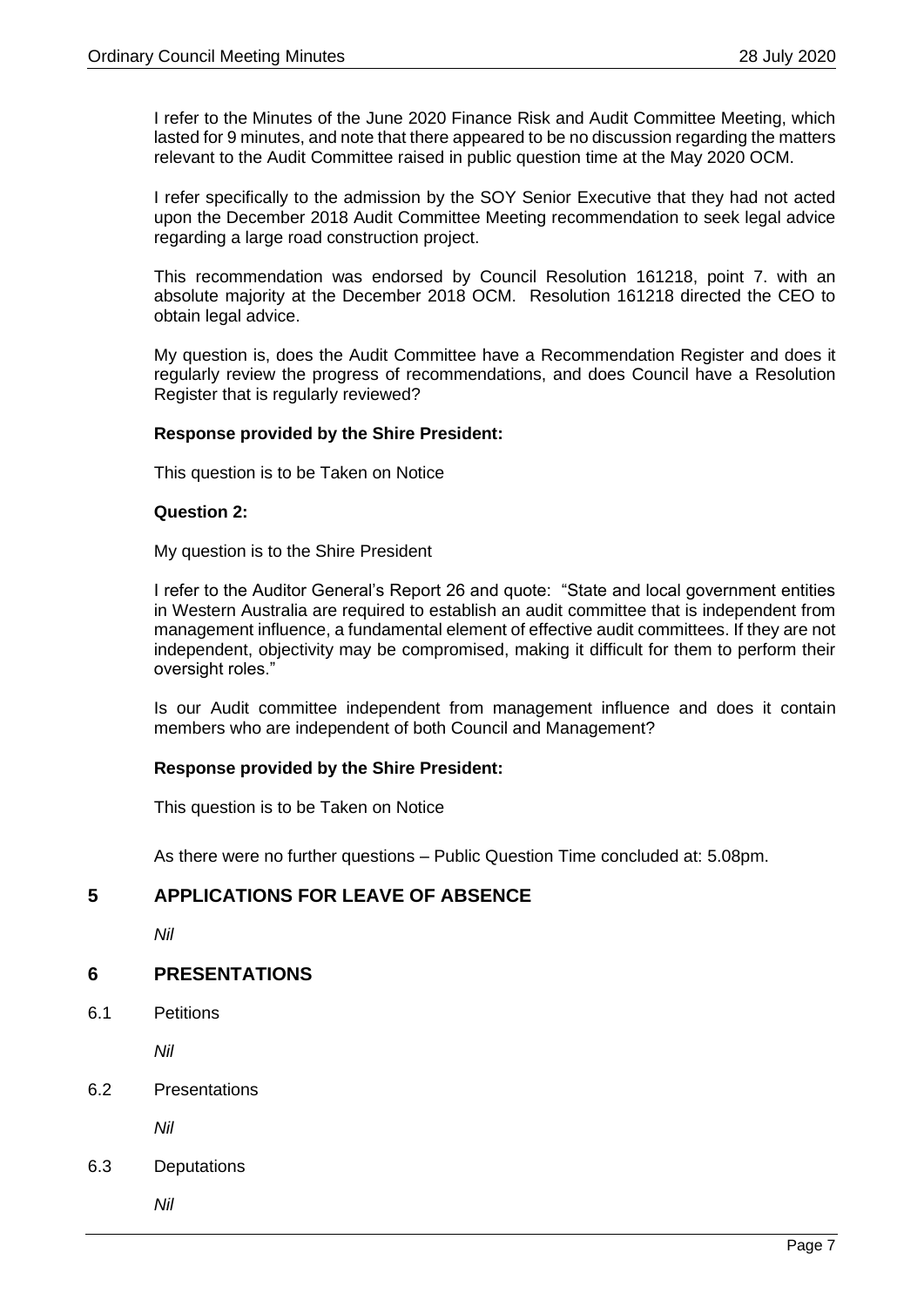#### <span id="page-7-0"></span>6.4 Delegates' reports

*Nil*

#### <span id="page-7-1"></span>**7 CONFIRMATION OF MINUTES OF PREVIOUS MEETINGS**

### **RESOLUTION**

**070720**

**Moved: Cr Kevin Trent Seconded: Cr Stephen Muhleisen**

**That the minutes of the Ordinary Council Meeting held on 30 June 2020 and the Special Council Meeting held on 14 July 2020 be confirmed as a correct record of proceedings.**

*CARRIED: 6/0*

#### <span id="page-7-2"></span>**8 ANNOUNCEMENTS BY PRESIDING MEMBER WITHOUT DISCUSSION**

Shire Presidents meetings - June 2020

| 2nd June  | Ratepayer re Bypass                  | Telephone            |
|-----------|--------------------------------------|----------------------|
| 2nd June  | <b>LMEC</b>                          | Meeting              |
| 2nd June  | <b>Concept Forum</b>                 | Meeting              |
| 4th June  | <b>COVID-19 WALGA</b>                | E-meeting            |
| 5th June  | Radio                                | Interview            |
| 5th June  | <b>AROC</b> Presidents               | E-meeting            |
| 5th June  | <b>COVID-19 WALGA</b>                | Webinar              |
| 5th June  | <b>Farewell for Suzie Hazelhurst</b> | Function             |
| 8th June  | <b>CEO</b> Meeting                   | Meeting              |
| 9th June  | Audit & Risk Meeting                 | Meeting              |
| 9th June  | <b>Concept Forum</b>                 | Meeting              |
| 9th June  | <b>Special Council Meeting</b>       | Meeting              |
| 10th June | <b>Avon Park Walk Through</b>        | Meeting              |
| 12th June | Agenda Briefing & Budget             | <b>Zoom Meeting</b>  |
| 12th June | <b>WALGA</b>                         | Webinar              |
| 13th June | <b>Avon Park Opening BBQ</b>         | <b>Avon Park</b>     |
| 15th June | <b>AROC</b> Presidents               | Meeting - Toodyay    |
| 15th June | <b>CEO</b> Meeting                   | Meeting              |
| 15th June | <b>Avon River Conservation</b>       | Telephone            |
| 19th June | Ratepayer re Skydive site            | Telephone            |
| 19th June | <b>Avon Midland Zone Meeting</b>     | Meeting - Calingari  |
| 20th June | Cemetery Clean Up                    | <b>York Cemetery</b> |
| 22nd June | CEO - re JDAP                        | Office               |
| 23rd June | Photoshoot                           | Shire                |
| 23rd June | <b>Agenda Briefing</b>               | Chambers             |
| 24th June | <b>JDAP</b> briefing                 | E-meeting            |
| 24th June | Access & Inclusion Meeting           | Chambers             |
| 25th June | <b>JDAP</b> Meeting                  | E-meeting            |
| 29th June | <b>CEO</b> Meeting                   | Office               |
| 30th June | <b>Ordinary Council Meeting</b>      | Chambers             |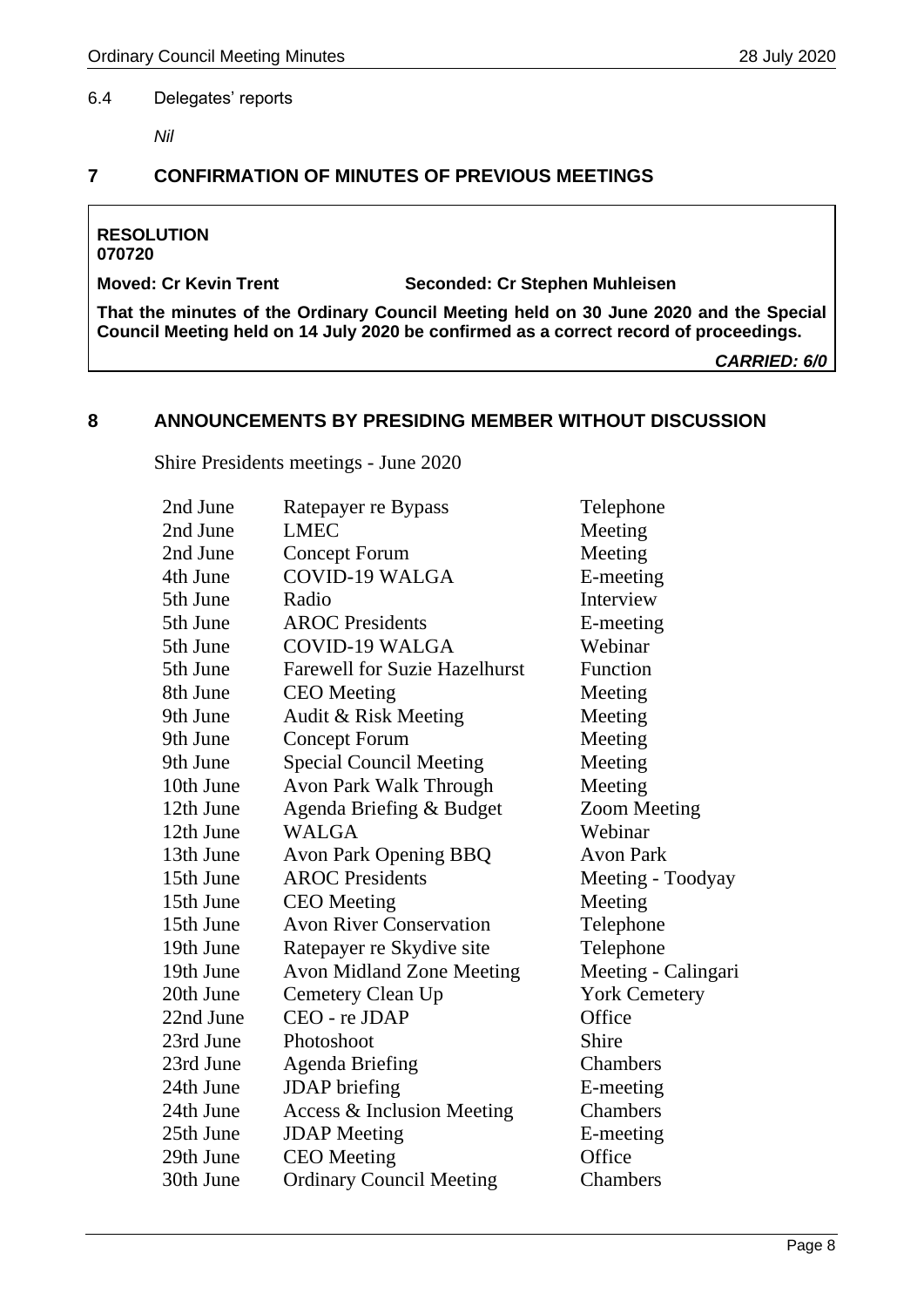#### <span id="page-8-0"></span>**9 OFFICER'S REPORTS**

#### <span id="page-8-1"></span>**SY107-07/20 MINUTES OF THE ACCESS & INCLUSION ADVISORY COMMITTEE MEETING HELD 24 JUNE 2020**

| <b>File Number:</b>                         | OR.CMA.9.1                                     |
|---------------------------------------------|------------------------------------------------|
| Author:                                     | <b>Joanna Bryant, Acting Manager Community</b> |
| <b>Authoriser:</b>                          | <b>Chris Linnell, Chief Executive Officer</b>  |
| <b>Previously before</b><br><b>Council:</b> | <b>Not Applicable</b>                          |
| <b>Appendices:</b>                          | AIAC Minutes 24 June 2020<br>1.                |

#### **NATURE OF COUNCIL'S ROLE IN THE MATTER**

Legislative

#### **PURPOSE OF REPORT**

To receive the minutes and adopt the recommendations of the Access and Inclusion Advisory Committee meeting held Wednesday 24 June 2020.

#### **BACKGROUND**

The minutes of the Access and Inclusion Advisory Committee (AIAC) meetings are provided for Council and community information.

#### **COMMENTS AND DETAILS**

At the meeting held 24 June 2020, the AIAC was presented with information regarding the following:

- 1. Socially Inclusive Communities WA (SICWA) Update on program
- 2. Disability Access and Inclusion Plan Progress Report
- 3. Access & Inclusion Audit Progress Report

#### *1. Socially Inclusive Communities WA (SICWA) - Update on program*

The program consists of 3 public workshops and 4 mentoring opportunities (plus free resources and Shire staff support).

The first workshop of the program - *Attracting Talent & Time to your Community Group or Club* – was delivered in December 2019 at the YRCC.

Workshop 2: *Building Stronger, Better Connected -* was delivered on Saturday 14 March at the YRCC.

Workshop 3: *Inclusive Events Training* was scheduled for Thursday 28 May 2020 and was cancelled due to the pandemic. Officers are proposing this event is rescheduled for August 2020.

The York Agricultural Society and the York Community Resource Centre have expressed an interest in taking up the mentoring opportunity.

#### *2. Disability Access and Inclusion Plan - Progress Report*

A review of the Shire's Disability Access and Inclusion Plan (DAIP) has been conducted by officers and the draft 2019/20 Progress Report is presented for the Committee's recommendation to Council before submission to the Department of Communities Disability Services team.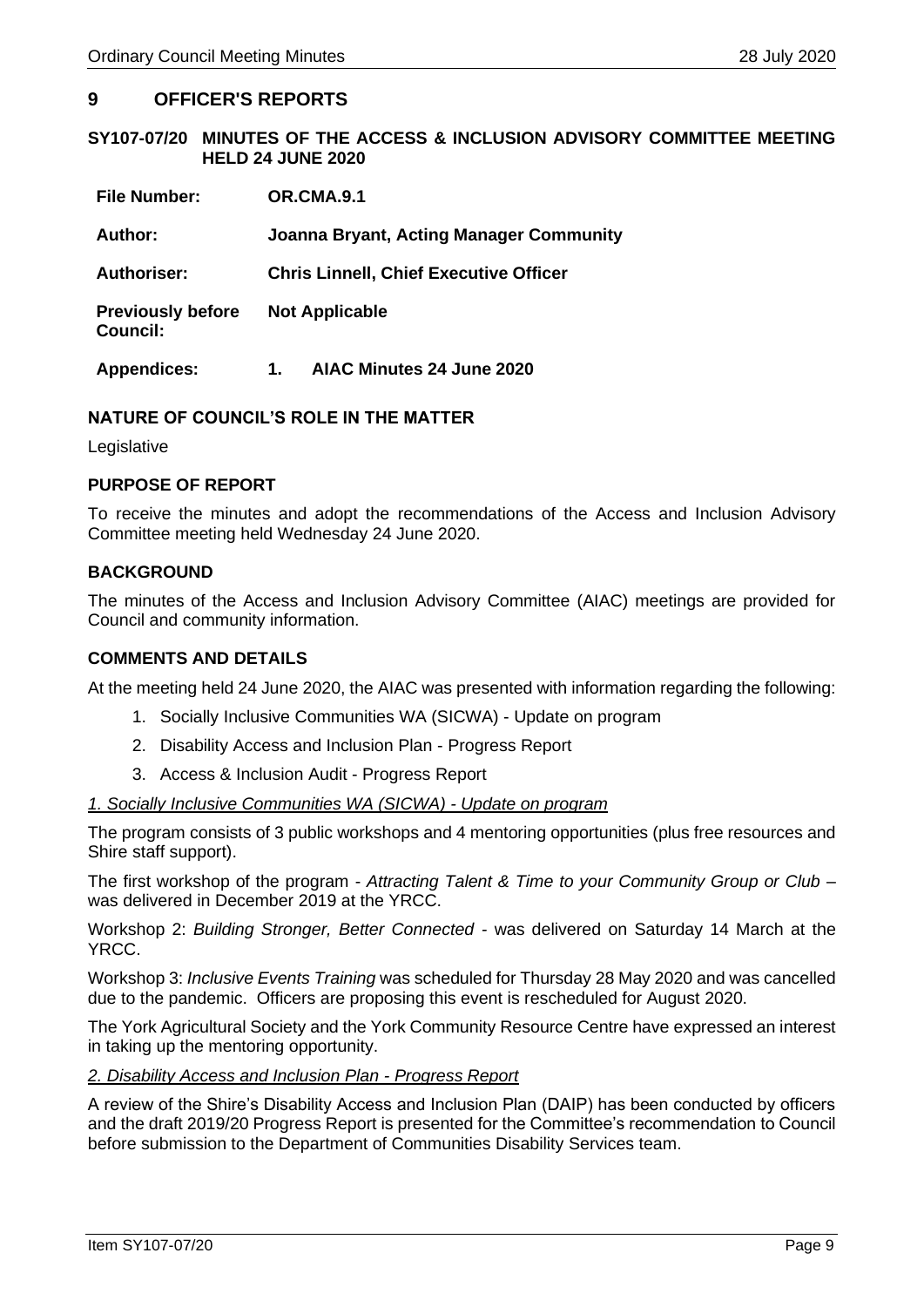#### *3. Access & Inclusion Audit - Progress Report*

This report gives an update on priorities for action identified in the Shire's Access and Inclusion Audit and at the subsequent, facilitated workshop with Councillors, Shire staff and members of the Access and Inclusion Advisory Committee (AIAC).

#### **IMPLICATIONS TO CONSIDER**

#### **Consultative**

Inclusion Solutions

**Community** 

#### **Strategic**

THE PLACE TO LIVE

1.1 Children and young people feel valued

1.2 Older citizens feel safe and valued

1.7 Positive, active and involved community

STRONG AND EFFECTIVE LEADERSHIP

5.9 Community networks supported to increase civic involvement

#### **Policy Related**

Nil

#### **Financial**

The cost of the SICWA initiative is \$3,200 + GST.

The 2019/20 budget adopted 3 July 2019 allocates \$87,000 specifically to Access and Inclusion improvements, with an additional \$50,000 for Footpath Construction.

#### **Legal and Statutory**

*Local Government Act 1995, Part 5*

#### **Risk Related**

There is a high reputational risk to the Shire should the actions recommended in the Access and Inclusion audit not be implemented in a structured and timely manner.

#### **Workforce**

The Shire assists with the delivery of the Social Inclusion project by providing space for workshops in the York Recreation and Convention Centre. The Shire has a Project Officer whose role includes elements of community engagement and who is supporting this project.

#### **VOTING REQUIREMENTS**

**Absolute Majority: No**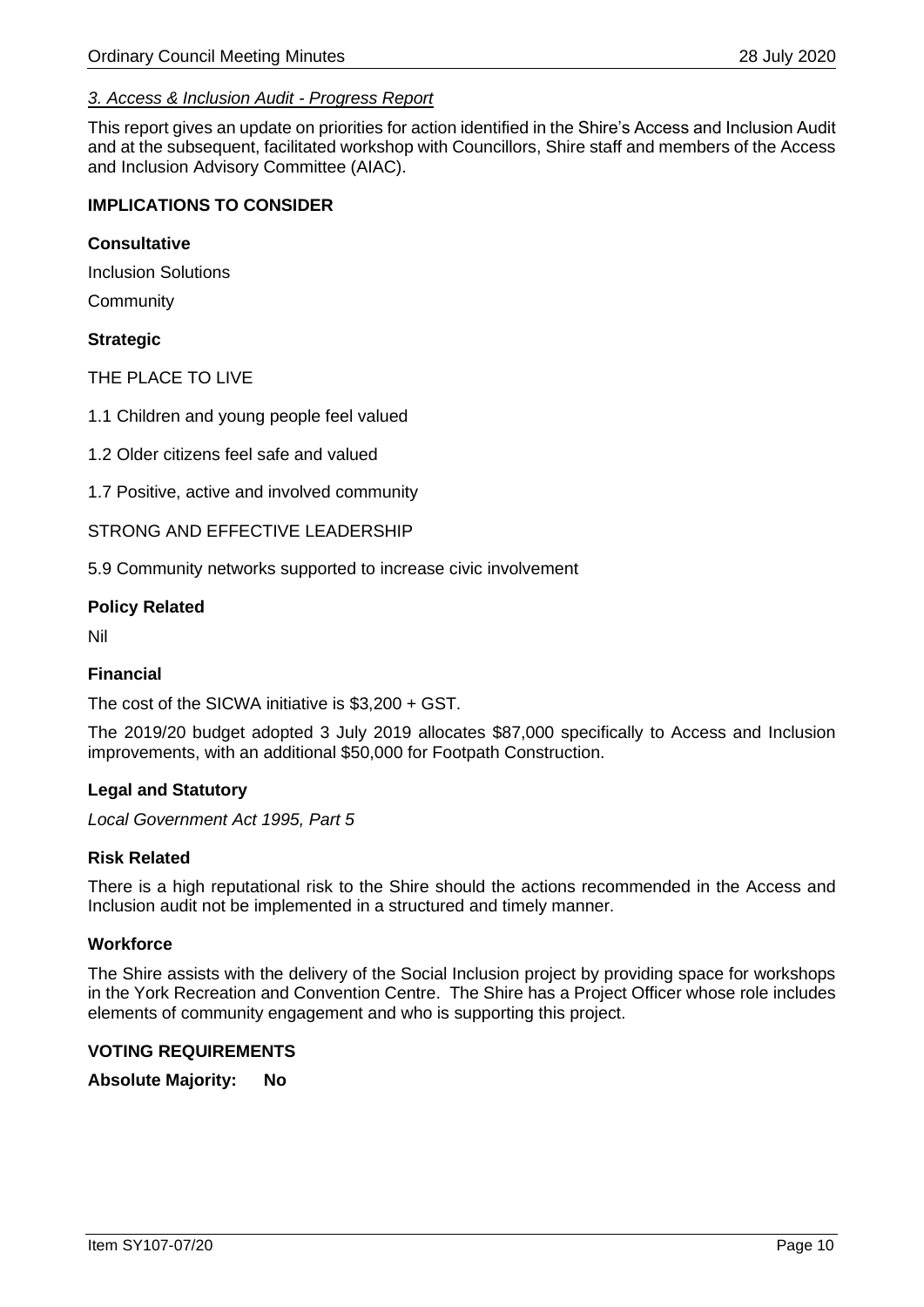#### **RESOLUTION 080720**

**Moved: Cr Ashley Garratt Seconded: Cr Pam Heaton**

**That Council receives the minutes of the Access & Inclusion Advisory Committee meeting held 24 June 2020 and adopts the following recommendations of the Committee:**

**That Council:**

- **1. Welcomes the following as new members of the Access & Inclusion Advisory Committee**
	- **a. Ms Sarah Sloss**
	- **b. Ms Marjorie Kerkhoff**
- **2. Notes the information regarding the Socially Inclusive Communities WA initiative.**
- **3. Requests the Chief Executive Officer to report back to the Access and Inclusion Advisory Committee on the ongoing progress of the initiative.**
- **4. Adopts the 2019/20 DAIP Progress Report noting the progress made to date.**
- **5. Requests the Chief Executive Officer the submit the 2019/20 DAIP Progress Report to the Department of Communities by 31 July 2020.**
- **6. That Council notes the status and progress to date on the actions from the Access and Inclusion Audit and congratulates the Council on work done to date.**

*CARRIED: 6/0*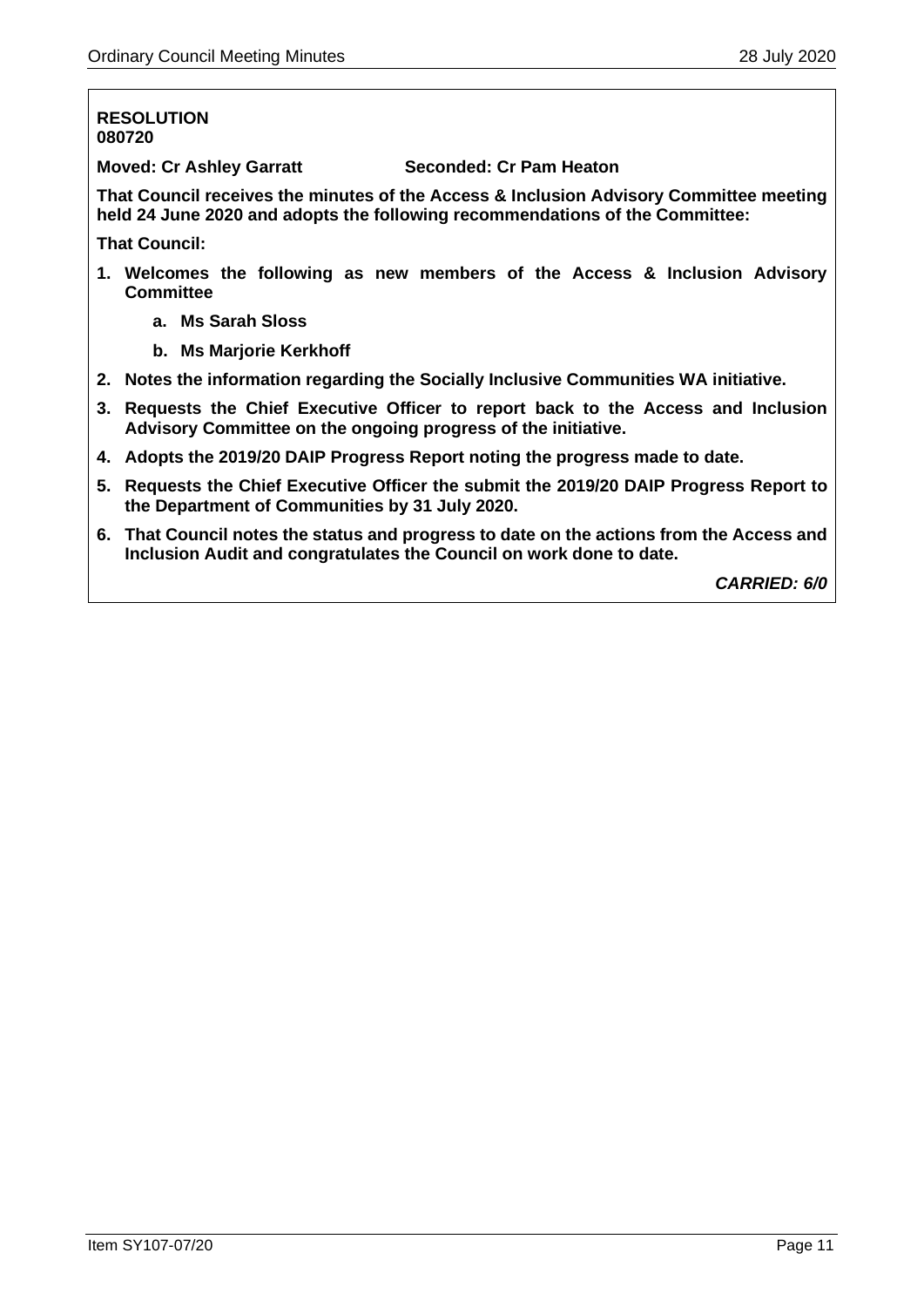#### <span id="page-11-0"></span>**SY108-07/20 HENRIETTA ST, FORREST ST BIKE PATH**

| <b>File Number:</b>                         | WK.FTP                                                                                     |  |
|---------------------------------------------|--------------------------------------------------------------------------------------------|--|
| Author:                                     | Darren Wallace, Executive Manager, Infrastructure & Development<br><b>Services</b>         |  |
| Authoriser:                                 | Darren Wallace, Executive Manager, Infrastructure & Development<br><b>Services</b>         |  |
| <b>Previously before</b><br><b>Council:</b> | <b>Not Applicable</b>                                                                      |  |
| <b>Appendices:</b>                          | Grant Agreement Contract (GAC) for the Henrietta & Forrest<br>1.<br><b>Streets project</b> |  |

#### **NATURE OF COUNCIL'S ROLE IN THE MATTER**

**Executive** 

#### **PURPOSE OF REPORT**

This report considers and recommends the acceptance of an offer for a grant from the Department of Transport for the feasibility study/detailed design and construction of a shared use path in Henrietta and Forrest streets from Avon Terrace to South Streets.

#### **BACKGROUND**

The Shire has been successful in obtaining a grant for a feasibility study/detailed design and construction of a shared use (bike and pedestrian) path in Henrietta and Forrest Streets from Avon Terrace to South Streets from the Department of Transport.

The project links the Town Centre, Forrest Oval complex and the York District High School.

The funding is 50/50 between the Department of Transport and the Shire. It is split over two years. The first year being \$20,000 for the feasibility and detailed design (including approval to cross the railway line along Henrietta Street). The second year being \$210,000 for the construction.

The Department of Transport have presented the Shire with a Grant Agreement Contract (GAC) for the Henrietta & Forrest Streets project, to be signed and returned. A copy of the agreement is included as Appendix 1.

#### **COMMENTS AND DETAILS**

The project is identified on the Shires Transport Asset Management Plan.

The splitting of the feasibility and design and construction over different years allows for the planning of the path on the best alignment (north or south side of Henrietta St), including community consultation and for the negotiation with the PTA and ARC Infrastructure regarding the railway crossing well in advance of the calling for tenders for the construction.

The GAC has a detailed Milestone Table, which is linked to the payment of the grant. The milestones and timetable have been developed in consultation between the Department of Transport and Shire **Officers** 

The 50% funding of the project results in a significant savings in the Shires forward plan for footpath/bikepath construction/replacement. This will allow other projects to be brought forward in the future.

Given the above it is therefore recommended that the Shire accept the grant and that the GAC be signed and returned.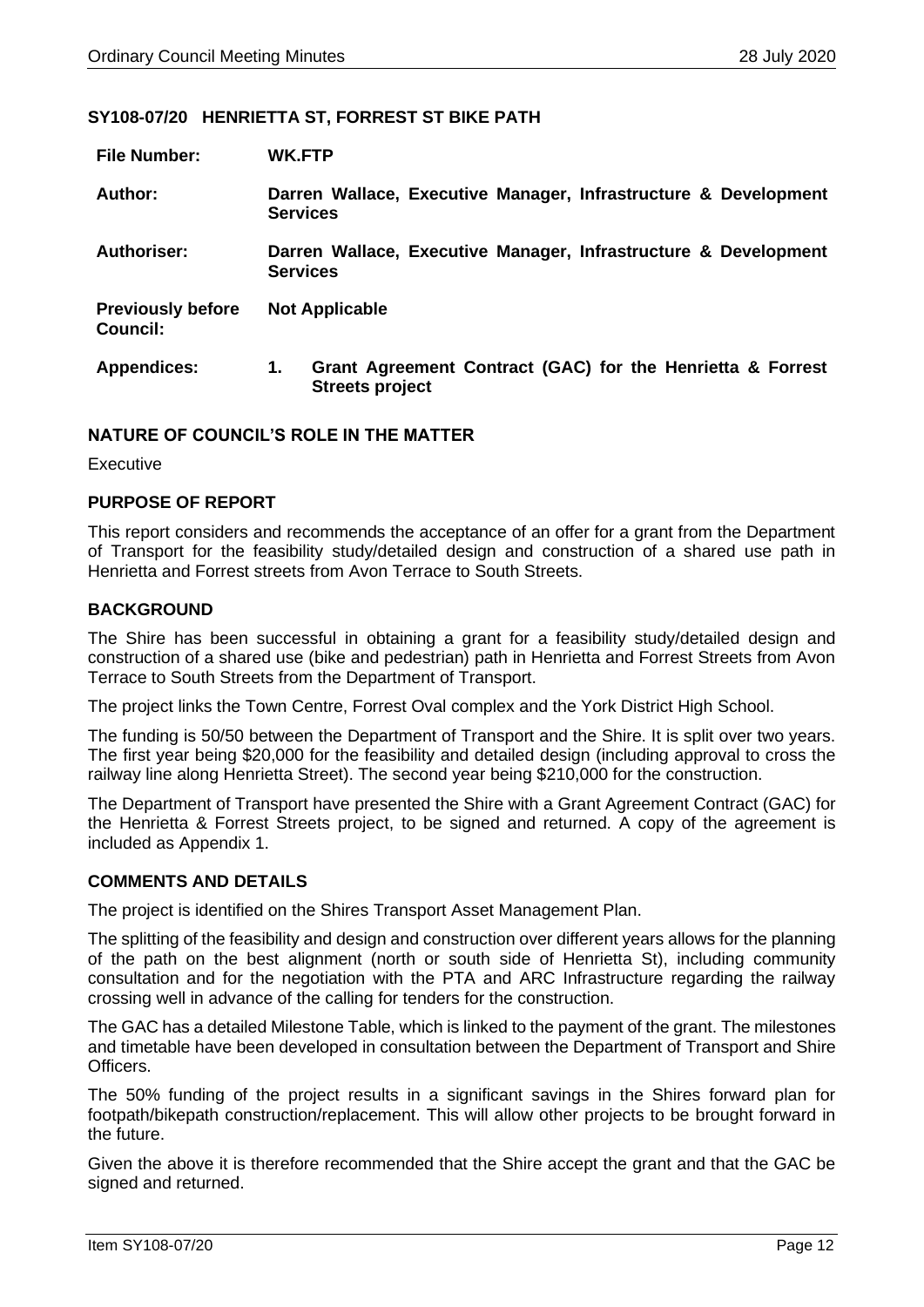#### **OPTIONS**

The Shire can accept the grant and sign and return the GAC or;

The Shire can decline the grant and notify the Department of Transport.

#### **IMPLICATIONS TO CONSIDER**

#### **Consultative**

There has been no consultation to date, but the feasibility and design will include community consultation.

#### **Strategic**

Theme 4: Built for Resilience

4.6 The town of York has a network of well-maintained and well-integrated, safe and reliable, roads, footpaths and cycle paths.

#### **Policy Related**

The Shire Procurement Policy will apply to both the engagement of a consultant to do the feasibility and design and the engagement of a contractor to construct the path.

#### **Financial**

The Shires portion of stage 1 of the project, \$10,000 is allowed for in Account 122403, Municipal Footpath Construction Projects.

Council will need to include \$105,000 of its own funds in next year's budget for the construction, stage 2, of the project.

#### **Legal and Statutory**

Stage two works will require procurement in accordance with Section 3.57 of the Local Government Act 1995, which requires a Local Government to invite tenders before it enters into a contract of a prescribed kind under which another person is to supply goods and services.

Part 4 (Tenders) of the Local Government (Functions and General) Regulations 1996 require that tenders are to be publicly invited for such contracts where the estimated costs of providing the total service exceeds \$150,000.

#### **Risk Related**

There is a significant risk involved with the approval and cost of the rail crossing. By undertaking the feasibility and design in year one and construction in year two, the risk is significantly reduced.

If Council does not accept the grant there is a risk to our reputation with the Department of Transport and we may not be offered future grants.

#### **Workforce**

Both stages of the project will be supervised by existing staff.

#### **VOTING REQUIREMENTS**

**Absolute Majority: No**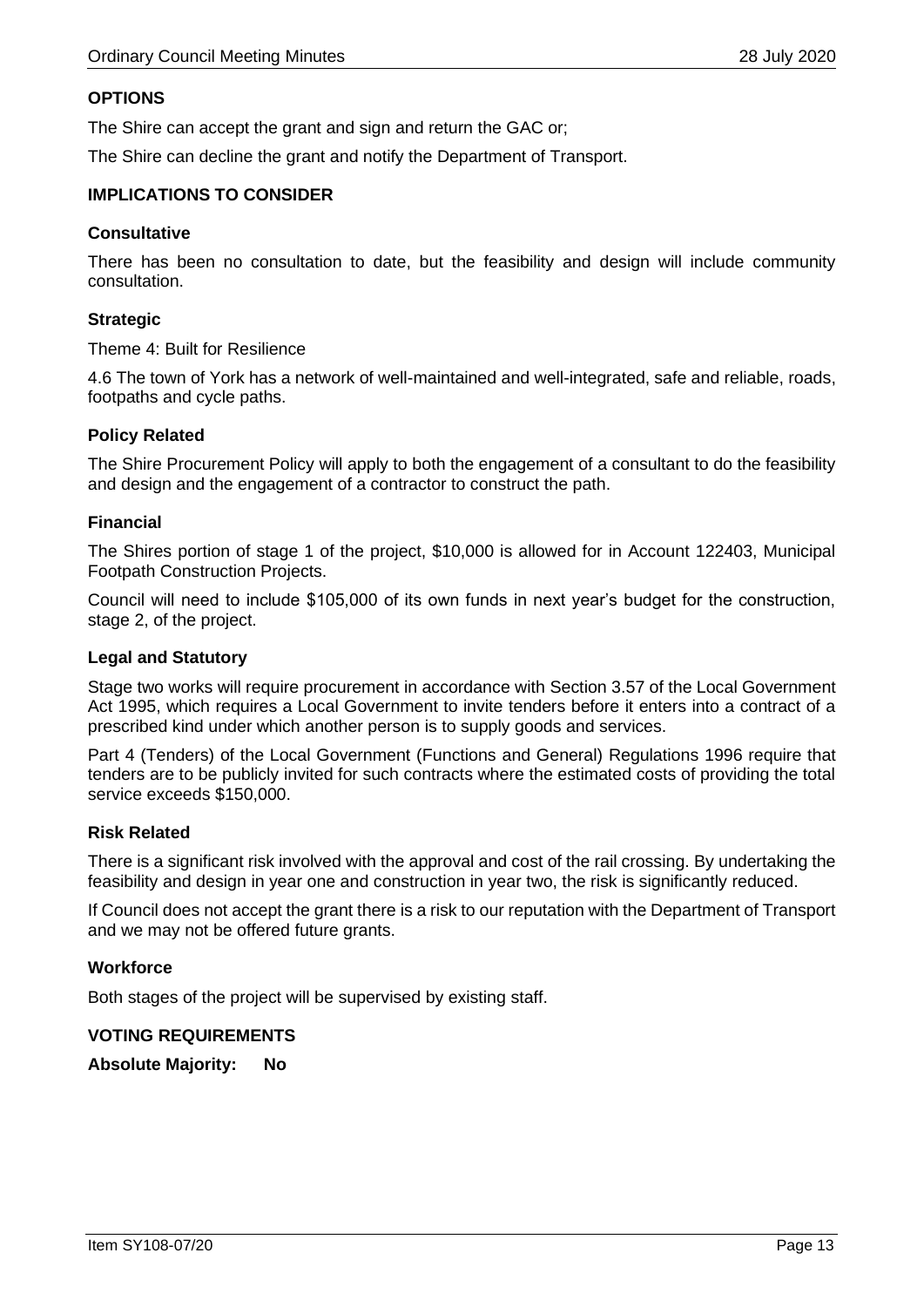#### **RESOLUTION 090720**

**Moved: Cr Kevin Trent Seconded: Cr Ashley Garratt**

**That the Council, acknowledging the benefit to the community of the proposed shared use path in Henrietta and Forrest Streets,**

- **1. Accept the grant as offered for the feasibility study/detailed design and construction of a shared use (bike and pedestrian) path in Henrietta and Forrest Streets from Avon Terrace to South Streets from the Department of Transport.**
- **2. Authorise the Chief Executive Officer to sign the Grant Agreement Contract (appendix 1, attached) on behalf of the Shire.**

*CARRIED: 6/0*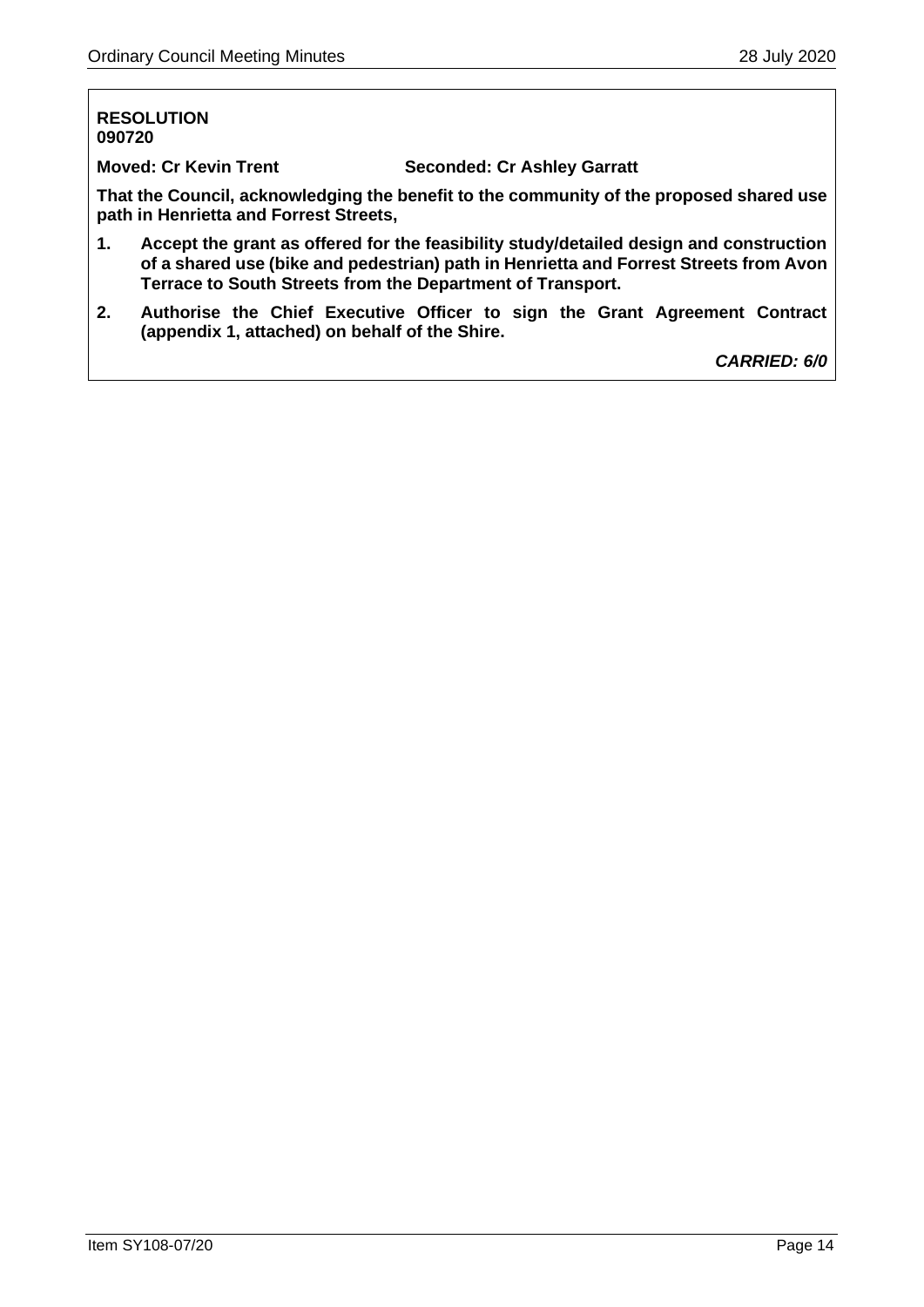#### <span id="page-14-0"></span>**SY109-07/20 COVID-19 BUSINESS REIGNITE GRANT PROGRAM**

| <b>File Number:</b>                         | <b>FI.DON / RS.FES.5.3</b>                                                                                                                                                                                                                                      |  |
|---------------------------------------------|-----------------------------------------------------------------------------------------------------------------------------------------------------------------------------------------------------------------------------------------------------------------|--|
| Author:                                     | <b>Esmeralda Harmer, Events and Economic Development Officer</b>                                                                                                                                                                                                |  |
| <b>Authoriser:</b>                          | <b>Chris Linnell, Chief Executive Officer</b>                                                                                                                                                                                                                   |  |
| <b>Previously before</b><br><b>Council:</b> | SY086-06/20                                                                                                                                                                                                                                                     |  |
| <b>Appendices:</b>                          | <b>Business Survey Results</b><br>1.<br><b>COVID-19 Business Reignite Grant Program Guidelines</b><br>2.<br><b>COVID-19 Business Reignite Grant Program - Application Form</b><br>3.<br><b>COVID-19 Business Reignite Grant Program - Evaluation Form</b><br>4. |  |

#### **NATURE OF COUNCIL'S ROLE IN THE MATTER**

**Executive** 

#### **PURPOSE OF REPORT**

This report presents the COVID-19 Business Reignite Grant Program Guidelines for Councils approval.

#### **BACKGROUND**

At Council's June Ordinary Council meeting, Council considered item SY086-06/20 COVID-19 Response Strategy and Recovery Action Plan where it resolved:

*That in consideration of its response of the COVID-19 pandemic, Council resolves to;* 

- *1. Adopt the COVID-19 Response Strategy, Appendix 1*
- *2. Note the results of the York Business Survey, Appendix 2*
- *3. Note the COVID-19 Event Recovery Calendar, Appendix 3*
- *4. Request that the Chief Executive Officer reports on the COVID Response Strategy to Council as part of the quarterly Finance and Costing Review (FACR) process.*

Included as an appendix to Item SY086-06/20 was the draft Business Reignite Grant Program for Councils consideration. Since this time the Business Reignite Grant Program guidelines and its associated documentation has been workshopped with Council at its July Concept forum.

Feedback received through this process has been integrated into the documents and are now presented back to Council as **Appendix 2** for approval prior to opening the round for application.

#### **COMMENTS AND DETAILS**

#### Identifying Need

The Shire released a Business Survey in May seeking input from York businesses to help determine what recovery could look like in the medium and long term.

The Survey was promoted for a period of four weeks through the Shire's website, social media, email circular and in the Community newspaper. Twenty-seven businesses participated in the survey with the results attached as **Appendix 2**.

The data collected suggests;

- 60% of respondents were significantly impacted by the coronavirus pandemic
- 70% of respondents were unable to access or attract visitors or customers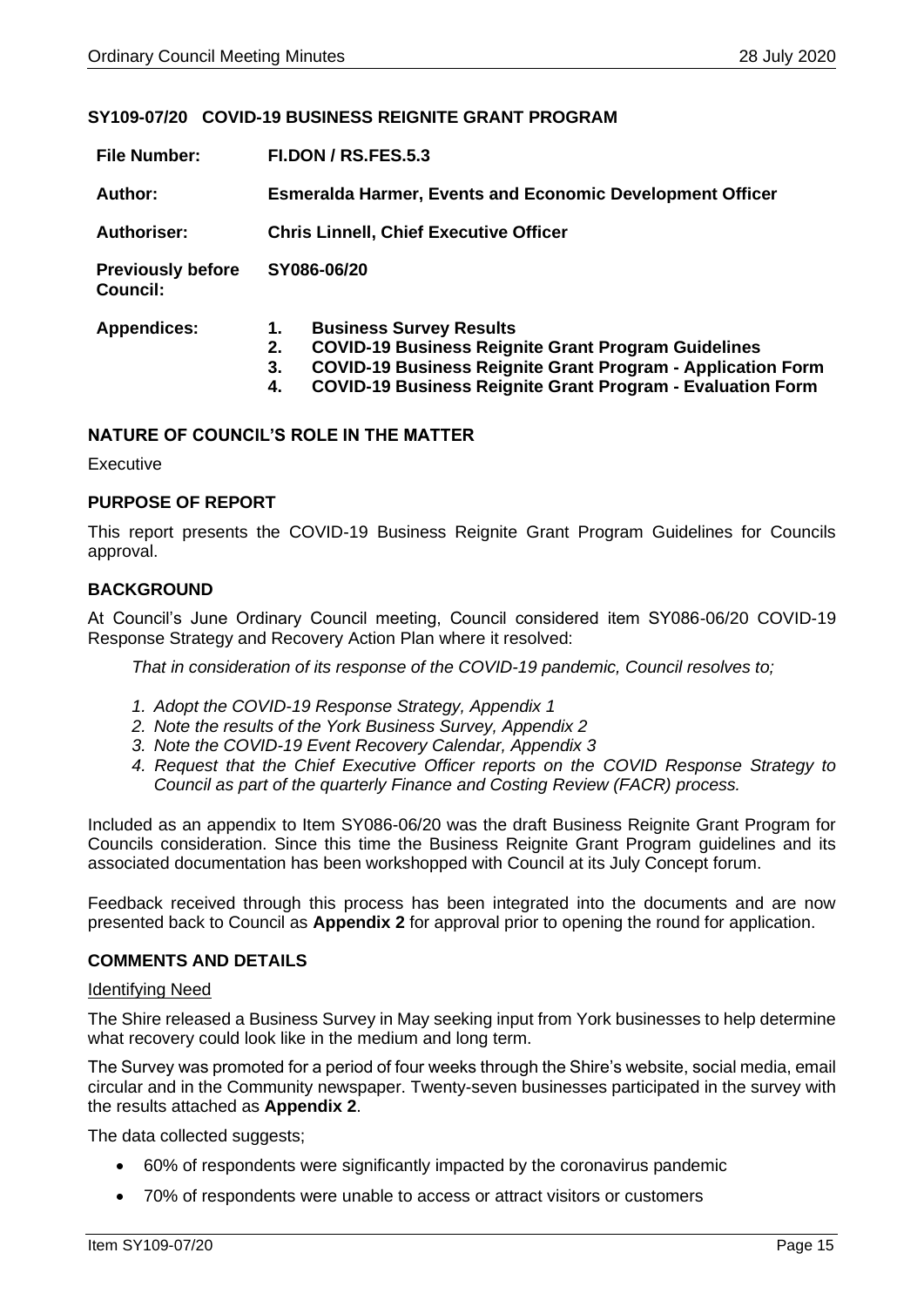- 50% of respondents were from the Food, Beverage & Accommodation Business sectors
- There is a strong desire to see events and initiatives continue to assist with economic rebound and attracting visitors back to town
- There is interest in a collaborative approach to marketing York through social media partnerships

#### Focusing Support

Officers propose the Business Reignite Grant Program (BRGP) program be considered to assist York businesses affected by the coronavirus pandemic with localised medium to long term recovery support.

The BRGP could target proposals that:

- Encourage day and night trade economy
- Support staff training and skills development for tourism specific businesses
- Support assistance to participate in paid tourism advertising and marketing campaigns

Immediate needs relief is available from the State Government through its utilities, job keeper and rent waiver initiatives and as such, funding to support these claims would not be considered under the BRGP.

The program could open for application in July for a period of four weeks and advertised via the following mediums:

- Shire website/s and social media
- Community Matters newspaper Shire Community Update
- Drop in sessions with Officers to assist determine eligible projects and best avenues
- Media release to email database and networks
- Face to face communications with businesses
- York Business Association promotion

#### Financial Implications

As part of the 2020/21 budgeting process, an allocation of \$30,000 has been identified from GL041105 Sponsorships to support BRGP applications. Officers are proposing a cap of \$2,500 per application and the requirement to provide matched funding be omitted, to ensure as many eligible applications as possible can be considered.

Officers propose that businesses with outstanding Shire debts (no payment arrangements or hardship policy measures entered) be deemed ineligible in an effort to reduce the Shire's financial and reputational risk.

Further to this, BRGP is proposed as a one-off grant round and as such funding received by businesses through the BRGP should not impact the business applying for future funding offered through other funding streams throughout the year.

In accordance with the Shire's *C1.3 Community Funding: Grants & Sponsorship* Policy, all eligible applications and subsequent financial acquittals will be presented to Council as a separate report at a later time.

#### **OPTIONS**

Council could choose to:

1. Not support the Event Recovery Strategy and Implementation Plan and repurpose the funds to other priority projects. This option does not consider the recovery needs of the business and community sectors of the Shire as detailed in this report.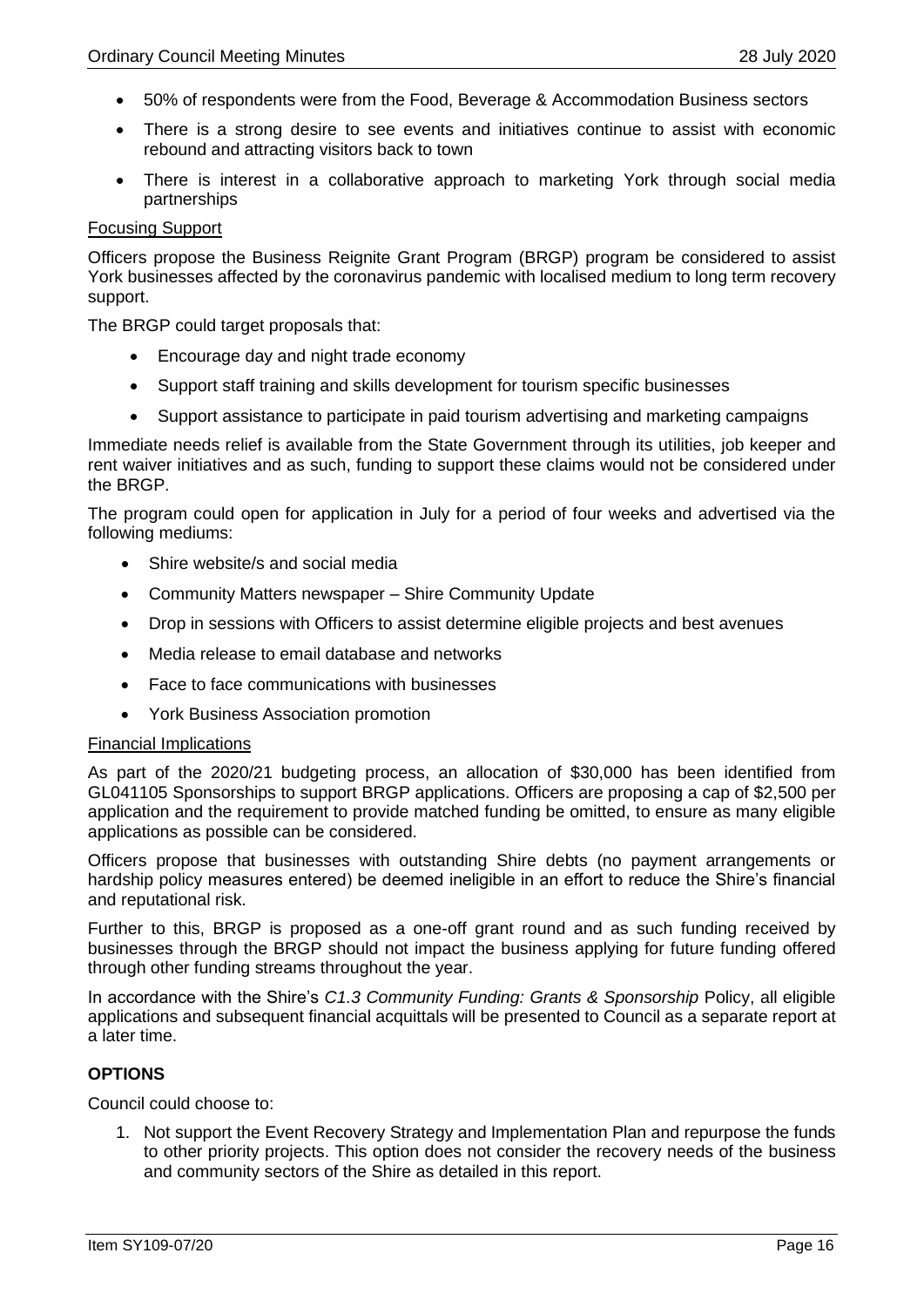- 2. Prioritise and support one of the focus areas for support of the three proposed. This option would require a piece meal approach and impact the medium and long-term stimulus benefits the BRGP is designed to provide.
- 3. Support the BRGP as presented in this report.

Officers are recommending Option 3.

#### **IMPLICATIONS TO CONSIDER**

#### **Consultative**

In preparation of this report and consideration of limited face to face communications due to COVID-19 gathering restrictions, Officers have utilised the following consultative methods:

- **Email**
- Media Release
- Zoom online meeting platform
- Phone
- Local Newspaper
- Postal mail
- Online Survey

The BRGP once endorsed by Council will be advertised via the following;

- Media release
- Shire website
- Shire noticeboards
- Social media
- Information included in the Shire's Community Matters page

#### **Strategic**

Strong and Effective Leadership

5.1 Effective and informed governance and decision - making

5.6 High levels of community engagement

5.7 Shire and community exhibit a positive, can do philosophy

*Theme 3; Driving the Economy Forward* 

To have a vibrant, diverse and prosperous local economy which is sustainable in the long term, makes sustainable use of its natural and built heritage and community assets and delivers benefit in the form of local jobs, business opportunity and a positive image for the Shire

#### **Policy Related**

*C1.3 Community Funding; Grants & Sponsorship G2.2 Community Access to Information G2.9 Community Engagement and Consultation* 

#### **Financial**

The BRGP could be considered from GL041105 Sponsorships which has an allocated budget of \$30,000 to support COVID-19 Business Recovery in accordance with the adopted COVID-19 Response Strategy.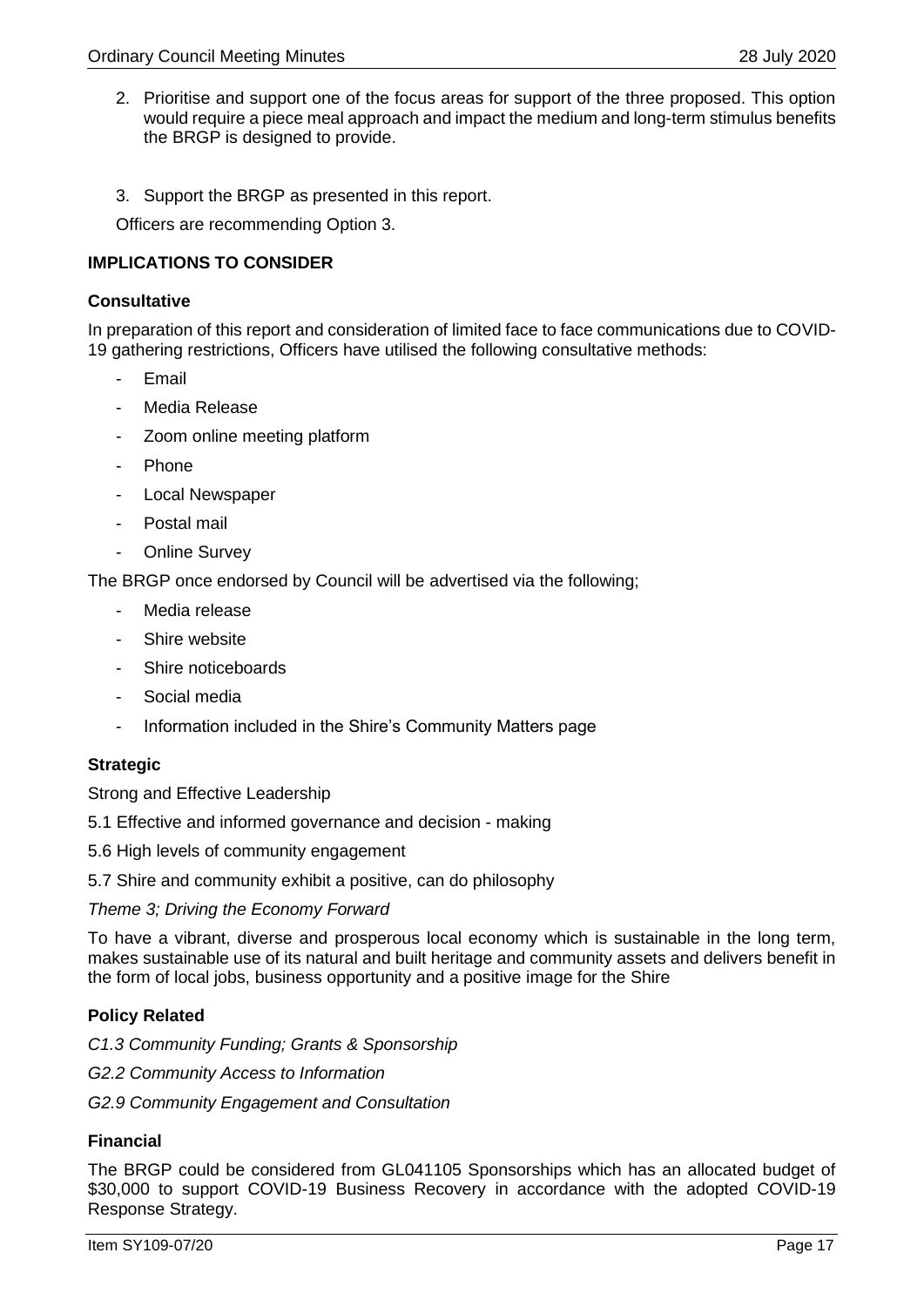#### **Legal and Statutory**

Nil.

#### **Risk Related**

Reputational (Social and Community): Shire's credibility / loss of trust with community and local businesses.

Risk Rating and Acceptance: Considered a low risk rating due to the ongoing relationship likely to occur between the Shires and its community, with minimal service disruption anticipated. The reputational risk has adequate controls that can be managed by routine procedures and periodic reviews.

#### **Workforce**

Can be managed in house within existing resources.

#### **VOTING REQUIREMENTS**

**Absolute Majority: No**

| <b>RESOLUTION</b><br>100720    |                                                                            |
|--------------------------------|----------------------------------------------------------------------------|
| <b>Moved: Cr Pam Heaton</b>    | Seconded: Cr Stephen Muhleisen                                             |
| <b>That Council</b>            |                                                                            |
| 1.<br>attached to this report. | Endorses the COVID-19 Business Reignite Grant Program (BRGP) Guidelines as |
|                                | <b>CARRIED: 6/0</b>                                                        |
|                                |                                                                            |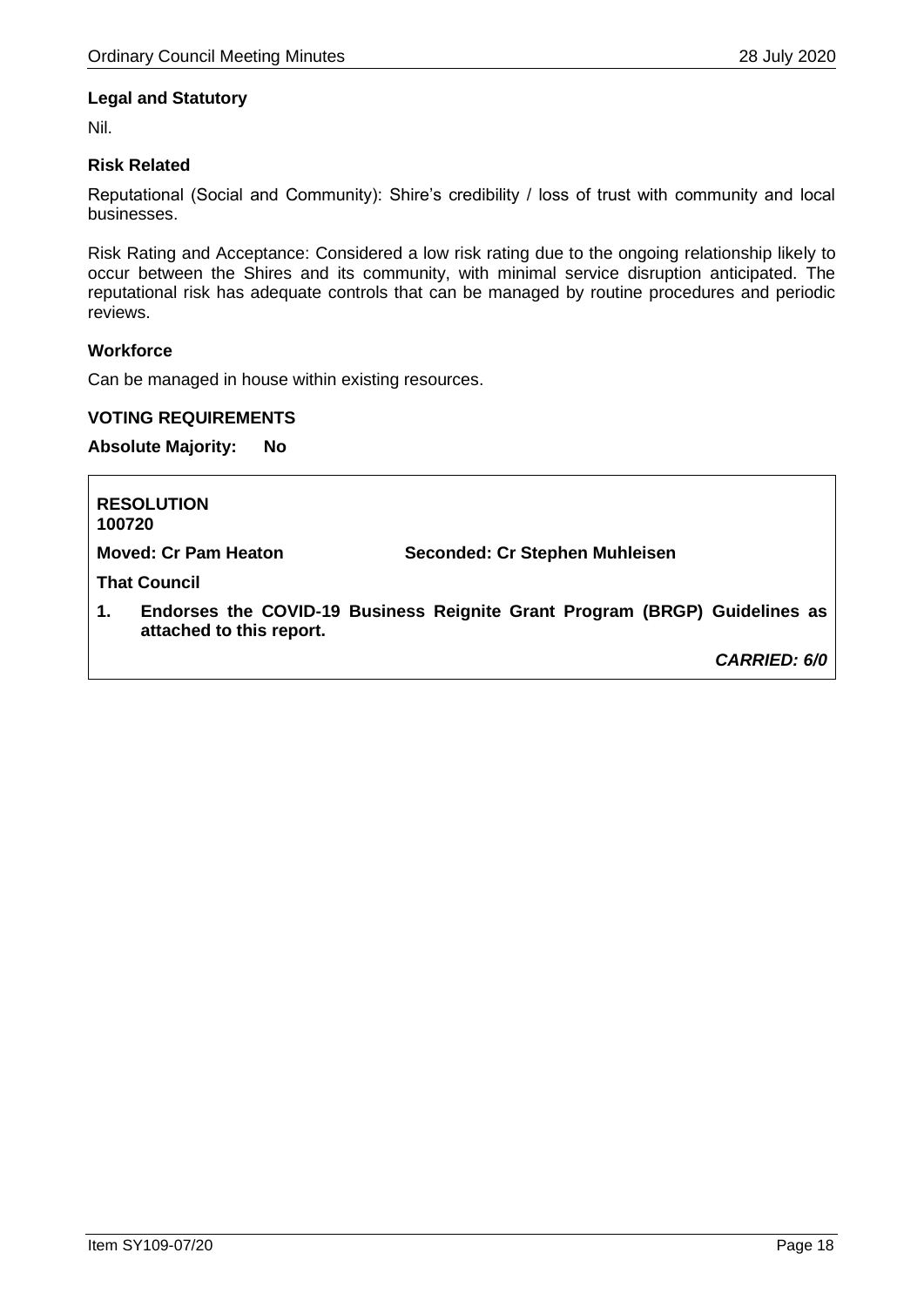<span id="page-18-0"></span>*Disclosure of Interest – Cr Kevin Trent – Impartial – I am a member of the York Veteran Club*

*Cr Trent read the Impartiality Declaration - … With regard to 2020 York Motor Show – Request for Sponsorship the matter in Item SY110-07/20 I disclose that I have an association with the applicant (or person seeking a decision). The association is I am a member of the York Veteran Car Club who are making the request. As a consequence, there may be a perception that my impartiality on the matter may be affected. I declare that I will consider this matter on its merits and vote accordingly.*

**SY110-07/20 2020 YORK MOTOR SHOW - REQUEST FOR SPONSORSHIP**

| <b>File Number:</b>                         | <b>FI.DON</b>                                                    |
|---------------------------------------------|------------------------------------------------------------------|
| Author:                                     | <b>Esmeralda Harmer, Events and Economic Development Officer</b> |
| <b>Authoriser:</b>                          | <b>Chris Linnell, Chief Executive Officer</b>                    |
| <b>Previously before</b><br><b>Council:</b> | <b>Not Applicable</b>                                            |

**Appendices: 1. 2020 York Motor Show Funding Request** 

#### **NATURE OF COUNCIL'S ROLE IN THE MATTER**

Executive

#### **PURPOSE OF REPORT**

This report details the 2020 York Motor Show planned in September and requests Council to consider the sponsorship request received to support the event.

#### **BACKGROUND**

For many years the York Veteran Car Club (YVCC) has delivered the annual York Motor Show event. The event is valued by the community and has gradually increased in popularity over time to attract visitors and tourism to York.

Historically, Council has provided a mixture of in kind and cash sponsorship to the YVCC including traffic management assistance, additional rubbish bins and cleaning and in recent years cash sponsorship of \$6,000 through its Community Funding; Grants & Sponsorship round.

In May 2019, Council considered item SY066-05/19 Community Funding Applications where Council resolved:

*That Council:* 

*1. Approves the following funding requests as cash contributions as part of the 2019/20 financial year:* 

| York Veteran Car Club               | \$6,000  |
|-------------------------------------|----------|
| <b>York True Country Scooters</b>   | \$500    |
| <b>Talbot Brook Community Group</b> | \$948    |
| <b>York Christmas Festival</b>      | \$12,000 |
| <b>York Friendship Club</b>         | \$5,000  |
| <b>Triumph Riders Group</b>         | \$1,500  |
| <b>York Boot Scooters</b>           | \$1,500  |
| <b>Wheatbelt Endurance Riders</b>   | \$1,000  |

*2. Notes all activities funded will be delivered after July 1, 2019;*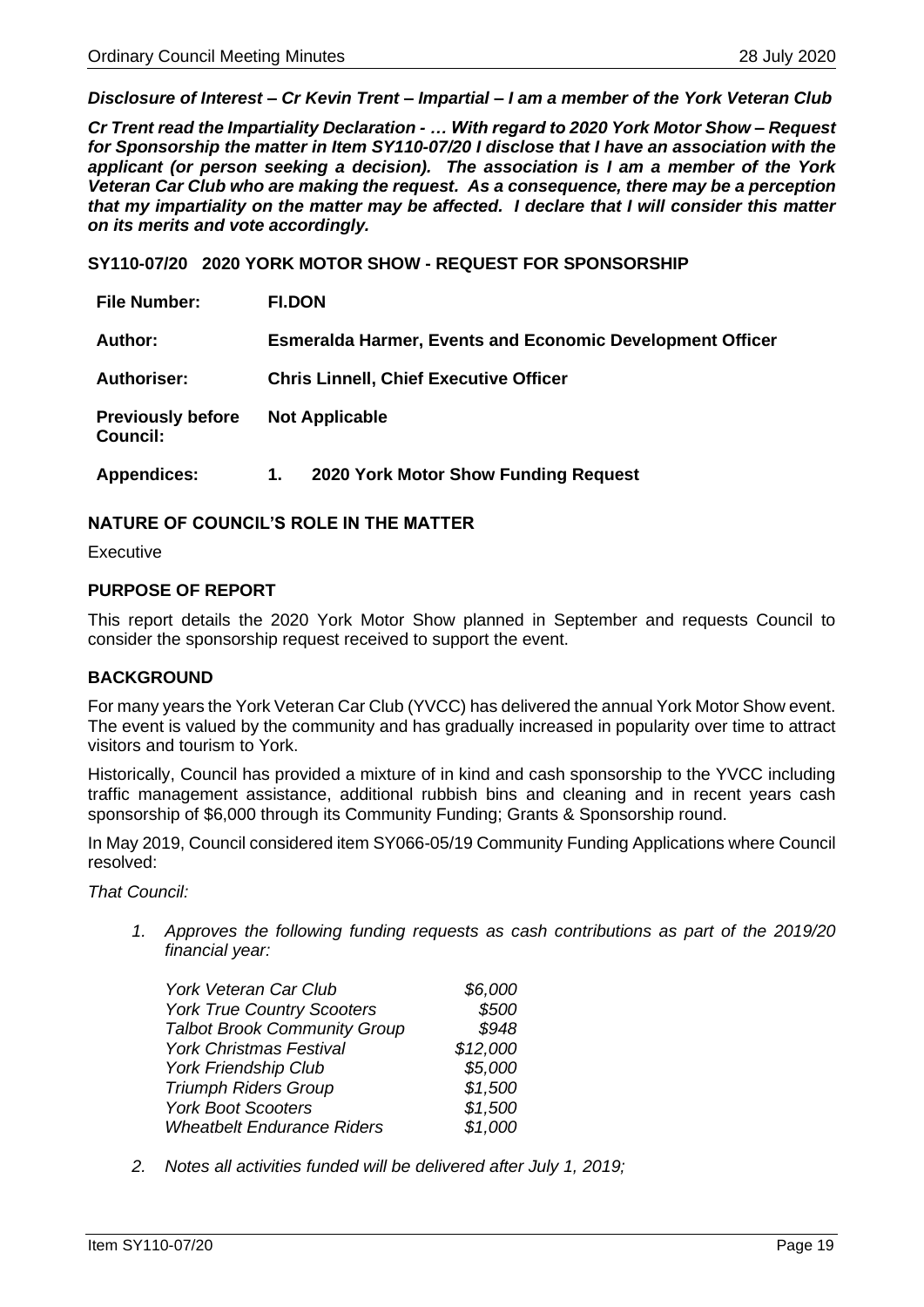*3. Requests the Chief Executive Officer to negotiate the terms of the cash & in-kind balances with applicants where required.* 

In April 2020 the COVID pandemic impacted the Shires ability to open the April funding round for application. Event organisers and the Shire were uncertain when restrictions regarding mass gatherings and events would be lifted.

Since this time restrictions have eased and the YVCC have sought funding assistance to deliver the annual York Motor Show in September. With the next round of Community Funding not due to open until September, YVCC are seeking Councils consider funding for the event outside the usual funding round application period.

#### **COMMENTS AND DETAILS**

The York Motor Show is a one-day event that encourages car enthusiasts to York to display their vehicles along Avon Terrace, Lowe Street, Christies Retreat and South Street. Vehicles are usually displayed for approximately six hours with roads closed to moving traffic throughout this time.

The 2020 York Motor Show program of events includes:

- Guided tours of the town onboard restored Buses provided by the Bus Preservation Society
- Family friendly activities including radio control cars, transformer cars and live music
- Several car clubs and static car displays throughout the town centre
- Industry stallholders & additional food trucks to meet visitor volumes

Officers note York Racing will be hosting a race meet on the same day as the York Motor Show. Both event organisers are in early consultation to work through traffic management detours and appropriate signage to ensure visitors to both events can be managed safely.

Event organisers are seeking cash sponsorship from the Shire to support the event as in previous years and have provided a funding request and breakdown of anticipated costs at **Appendix 1** for Council's consideration.

This request could be considered under the Shire's adopted COVID response strategy which has an available budget of \$6,000 to support recovery events such as the 2020 York Motor Show. Officers are recommending this option be considered favourably by Council as it meets the intentions of the COVID response strategy.

The York Motor Show and its successful history hosting car events has made York a popular selection for these types of car shows. Informal club rides and gatherings are now increasingly common throughout the calendar year. Many of these rides occur with little or no Shire intervention required. The town's ability to display vehicles along its main street, its heritage precinct atmosphere and the alfresco dining opportunities available are seen as contributing factors to making these types of events successful.

#### **OPTIONS**

- 1. Council could choose not to fund the event. Officers are not recommending this option in consideration of its adopted COVID response strategy and its aims to support the community to re-engage in civic life.
- 2. Could choose to support the event for a lesser or higher amount than recommended. This approach would require further investigation into budgets available to consider the differing amount proposed.
- 3. Could fund the York Veteran Car Club the amount of \$6,000 as a cash contribution from GL132150 Festivals Assistance to support the 2020 York Motor Show

Officers are recommending option 3.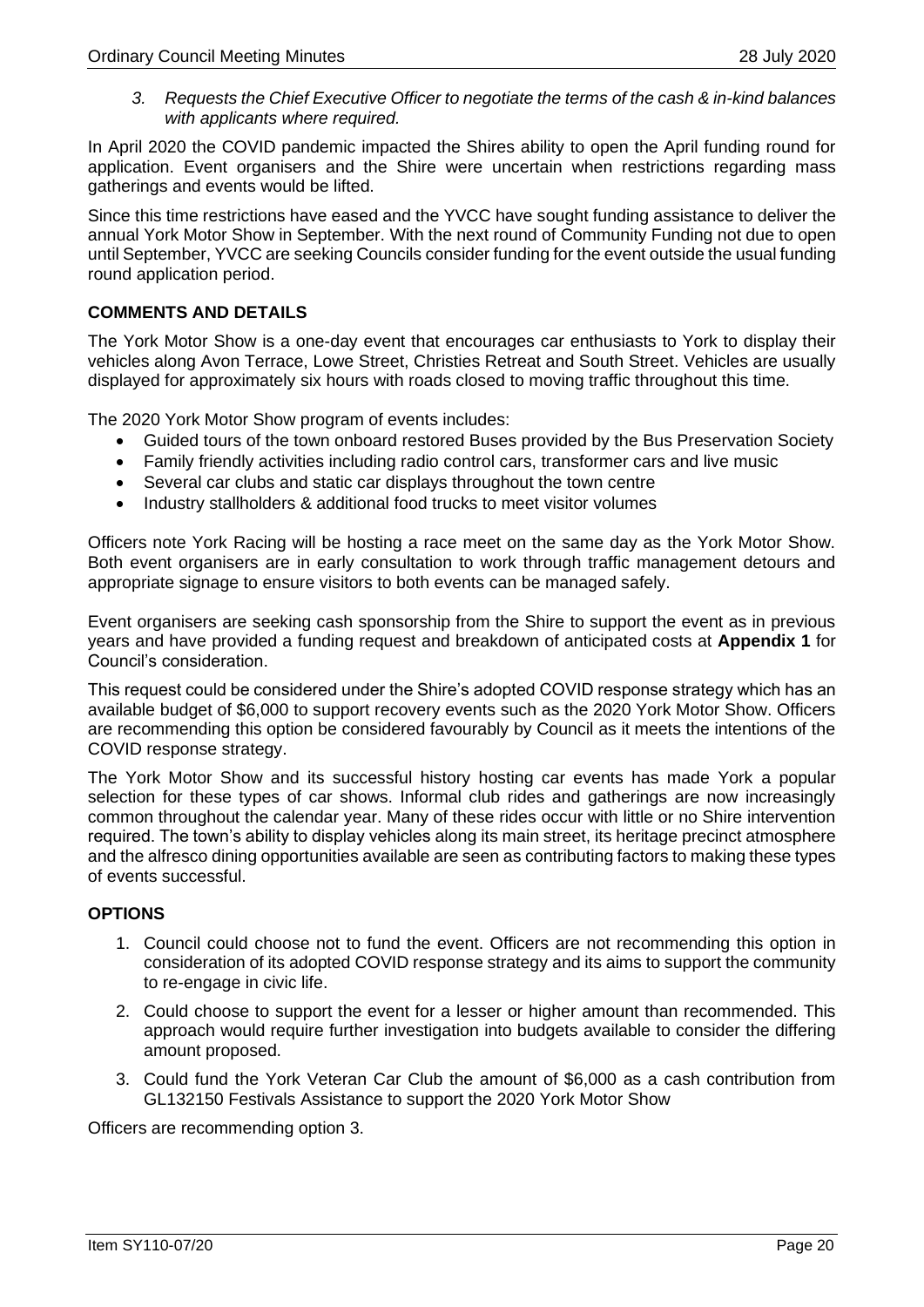#### **IMPLICATIONS TO CONSIDER**

#### **Consultative**

YVCC have detailed in appendix 1 a list of stakeholders they have liaised with in relation to the event and its traffic management implications anticipated. Should Council support the request received, further consultation to include a public notice of road closure for community and business awareness will be prepared and advertised prior to the event occurring.

#### **Strategic**

Strategic Community Plan 2018 – 2028

*The Council's strategic priorities over the next ten years are:*  - *Advancing selected community partnership-based projects* 

*- Achieving change via strong community networks and action*

#### **Policy Related**

C1.3 Community Funding; Grants & Sponsorship Policy

Clause 3.1 *The Council will consider applications made under the following general headings for projects which:*

- *encourage general involvement in local activities including sport.*
- *assist a community group to expand their ability to provide support for community and individual health and wellbeing.*
- *events which have been developed for local community enjoyment. Note: these are events not developed to leverage tourism or economic development benefit but having more of a purely community enjoyment focus*

#### **Financial**

This request could be considered under the Shire's adopted COVID response strategy from GL132150 which has an available budget of \$6,000 to support recovery events such as the 2020 York Motor Show

#### **Legal and Statutory**

All Council supported events would still need to comply with and be assessed against any statutory policies and legislations.

#### **Risk Related**

Should Council decide not to support the officer recommendation, there is a potential reputational risk to the Shire and its strategic intentions to be a place which assists events which have been developed for local community enjoyment. Officers rate this risk as low due to the number of events and ongoing support the Shire provides to its community.

#### **Workforce**

This request can be managed in house utilising existing resources.

#### **VOTING REQUIREMENTS**

**Absolute Majority: No**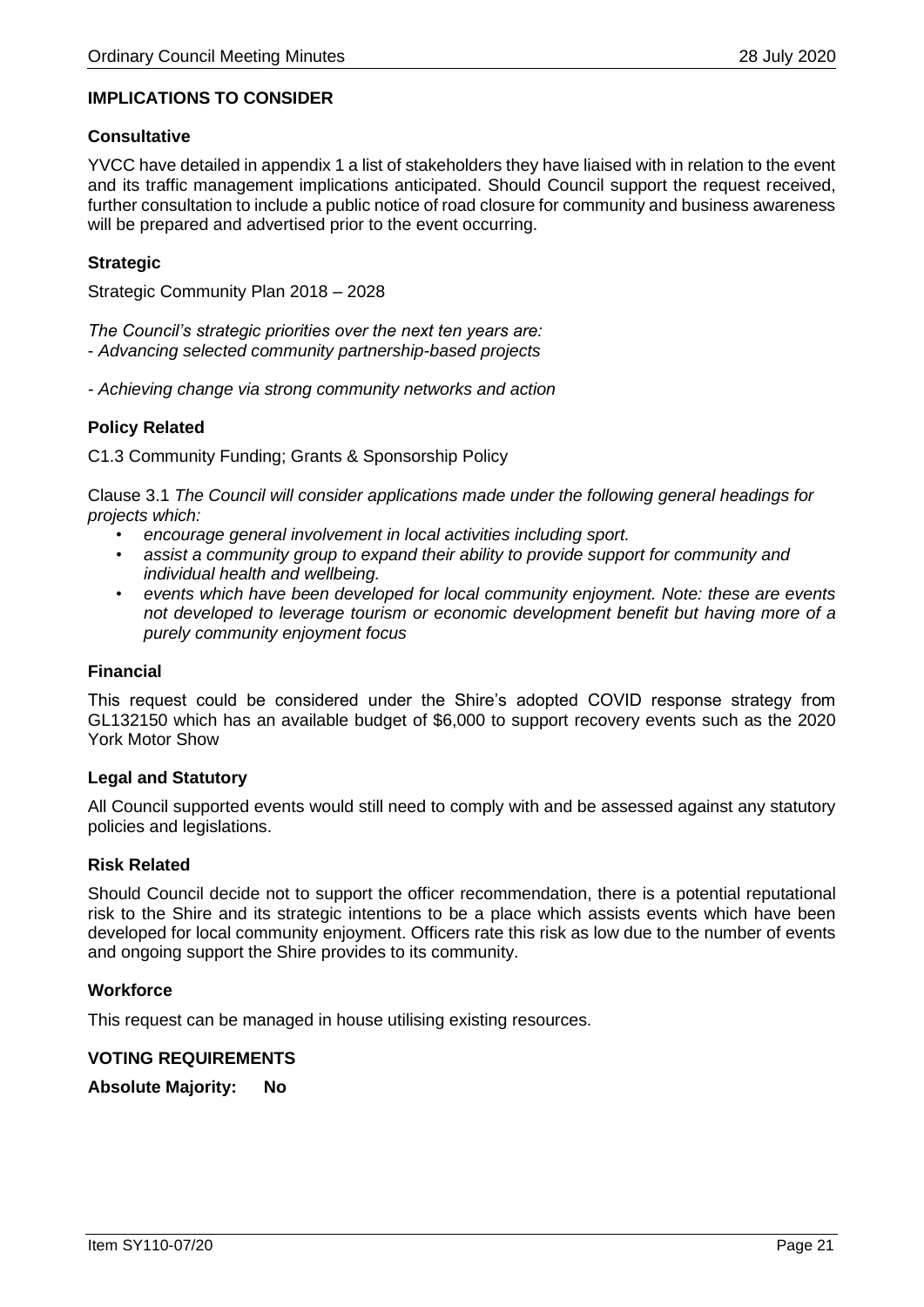#### **RESOLUTION 110720**

**Moved: Cr Stephen Muhleisen Seconded: Cr Ashley Garratt**

**That Council** 

- **1. Approves a cash sponsorship of \$6,000 (excluding GST) from GL132150 Festivals Assistance to support the delivery of the 2020 York Motor Show coordinated by the York Veteran Car Club**
- **2. Requests the applicant to provide an acquittal in accordance with the C1.3 Community Funding Policy, within three months of the event taking place.**

*CARRIED: 6/0*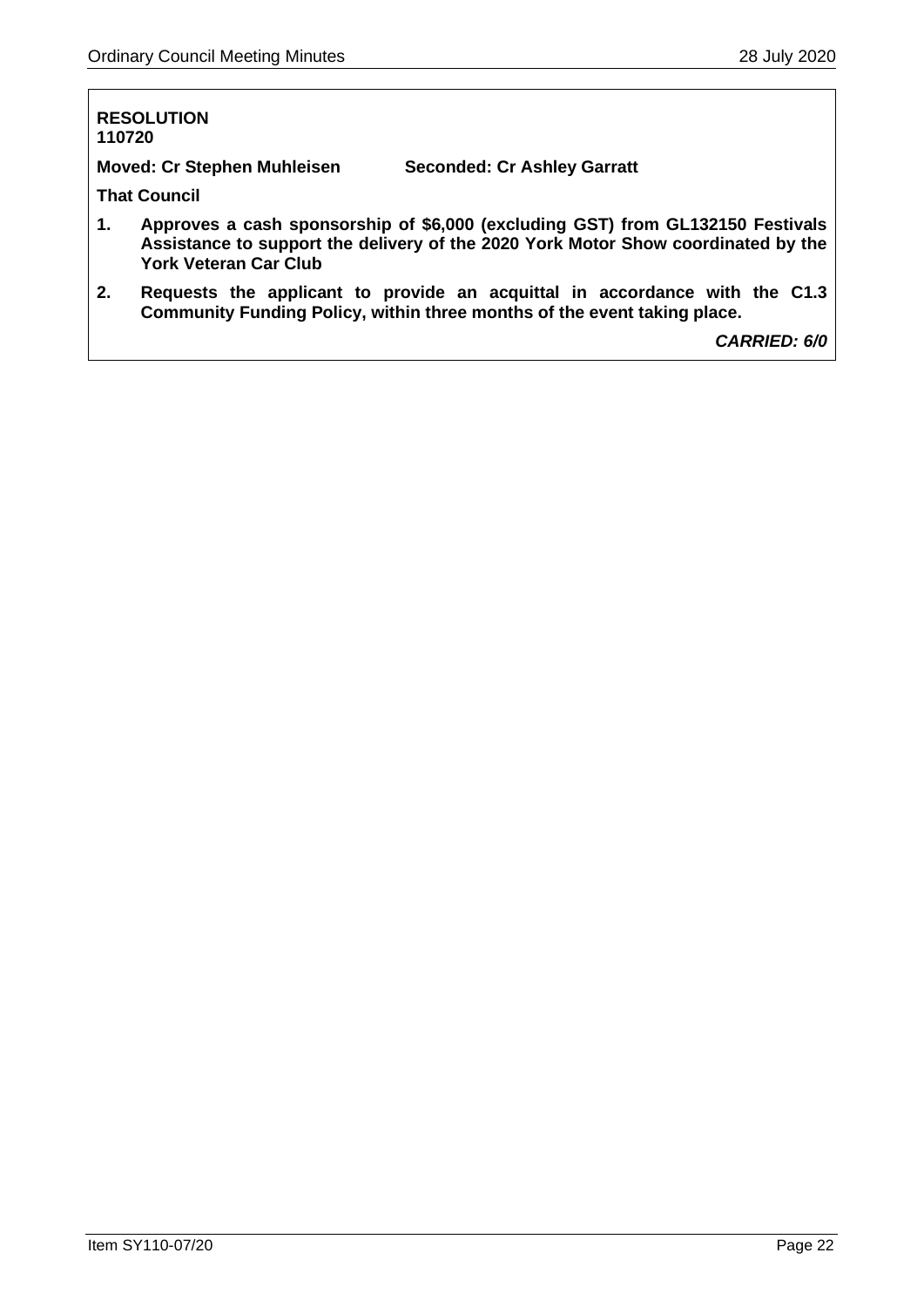#### <span id="page-22-0"></span>**SY111-07/20 CHANGES TO PLAQUE ON GRANITE MONUMENT, MT. BROWN/WONGBOREL**

| <b>File Number:</b>                         | OR.GEN.1                                                    |
|---------------------------------------------|-------------------------------------------------------------|
| <b>Author:</b>                              | <b>Carol Littlefair, Arts and Cultural Heritage Officer</b> |
| <b>Authoriser:</b>                          | <b>Chris Linnell, Chief Executive Officer</b>               |
| <b>Previously before</b><br><b>Council:</b> | Not applicable                                              |
| <b>Appendices:</b>                          | Nil                                                         |

*This item has been withdrawn as further engagement is required before the item is presented back to Council at a later date.*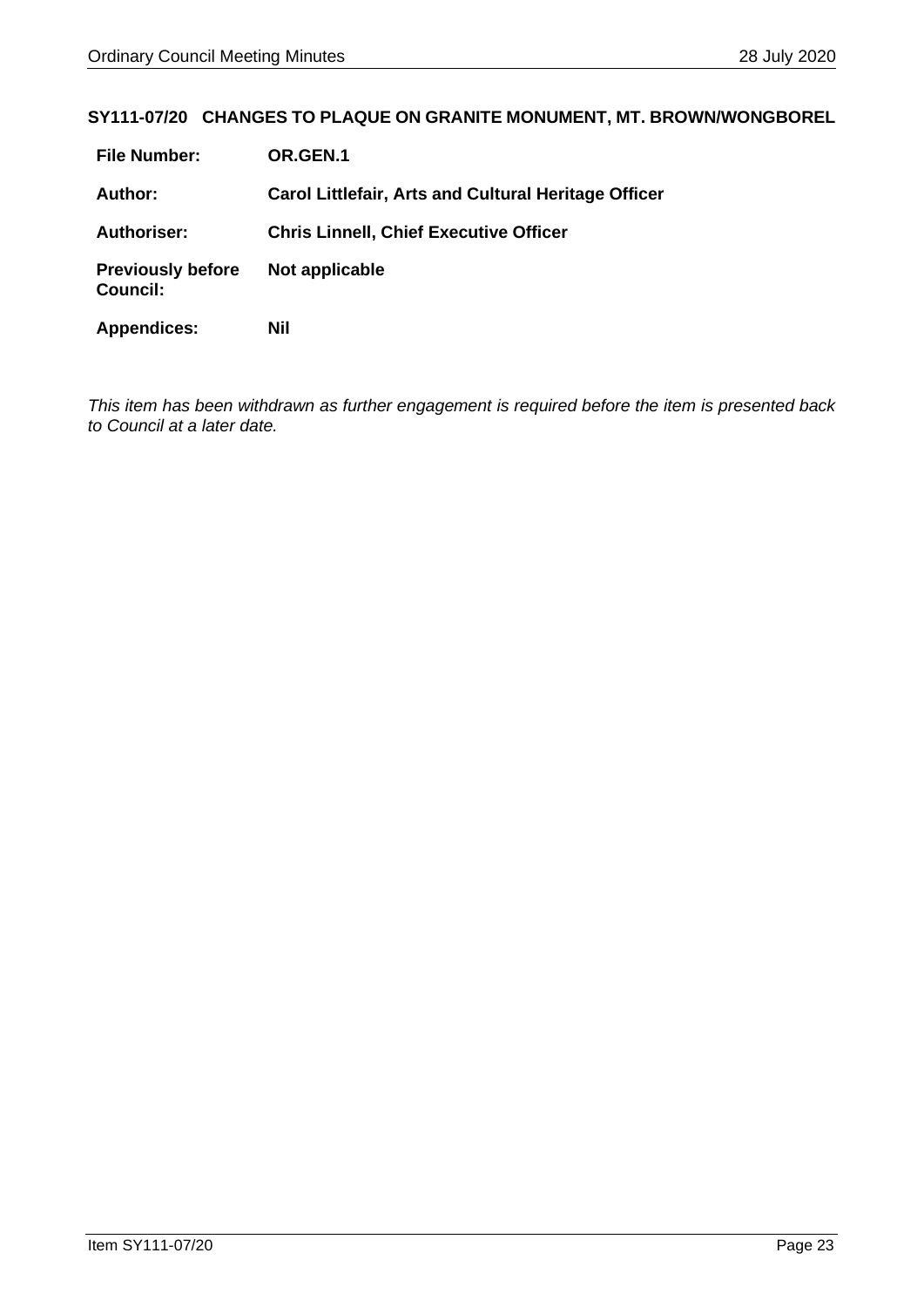#### <span id="page-23-0"></span>**SY112-07/20 PHYTHOPTERA (DIEBACK) SURVEY REPORT ON WONGBOREL/MT. BROWN**

| <b>File Number:</b>                         | <b>CCP.13</b>                                                                                                                                           |  |  |
|---------------------------------------------|---------------------------------------------------------------------------------------------------------------------------------------------------------|--|--|
| Author:                                     | <b>Carol Littlefair, Arts and Cultural Heritage Officer</b>                                                                                             |  |  |
| <b>Authoriser:</b>                          | <b>Chris Linnell, Chief Executive Officer</b>                                                                                                           |  |  |
| <b>Previously before</b><br><b>Council:</b> | 24 June 2019                                                                                                                                            |  |  |
| <b>Appendices:</b>                          | Phythoptera [Dieback] Survey of Wongborel/Mt. Brown by<br>1.<br><b>Terratree</b><br><b>Community Engagement Plan Phythoptera [Dieback] Survey</b><br>2. |  |  |
|                                             | Meet consultant facebook post & email invitation<br>3.                                                                                                  |  |  |

#### **NATURE OF COUNCIL'S ROLE IN THE MATTER**

**Executive** 

#### **PURPOSE OF REPORT**

To inform Council of the results of the Phythoptera [Dieback] Survey on Wongborel/Mt. Brown and seek approval for its adoption as a guiding document for the ongoing management of this reserve.

#### **BACKGROUND**

The Mt Brown Trails Network was selected as the preferred short-term high priority major project as defined by the Trails Master Plan adopted by Council at the June 2019 meeting.

Mt Brown offers very substantial economic and tourism benefits plus lifestyle benefits to a wide range of local residents and as the trails development would be governed by the results of an environmental survey, enhancement of the environment in York. As part of actioning this process and prior to applying for a Change of Use to the Vesting Order on this Crown Reserve from 'Parklands' to 'Parklands and Recreation', Council resolved to commission a Phythoptera [Dieback] Survey, as recommended in the Trails Master Plan.

#### **COMMENTS AND DETAILS**

Quotations were sought from qualified Dieback Interpreters. The successful quotation was from DBCA Registered Dieback Interpreter Joseph Grehan B.Sc. of Terratree, est. 2012. Joe has over 15 years' experience undertaking Dieback assessments in the Jarrah forest, on the Swan Coastal Plain and in Southern Kwongan vegetation in the Northern Sandplains region of WA. He has also been assessed by the Disease Standards Officer from DBCA against the criteria for undertaking work in 'low Interpretability' areas (less than 600 mm annual rainfall) and Dieback Impact Assessment.

The full Terratree report is attached as Appendix 1.

The Executive Summary states:

The Dieback assessment of Mt Brown Reserve was conducted by a DBCA registered Dieback Interpreter, Joe Grehan of Terratree, on November 4th, 2019 in accordance with the FEM047 Phytophthora Dieback Interpreter's Manual for lands managed by the Department (FEMD, 2015).

Three soil samples were collected during the Dieback assessment, all of which returned negative results for P. cinnamomi through diagnostic baiting. However, one sample tested positive for another Phytophthora species, P. rosacearum (MBS01) and two samples tested positive for Pythium mercuriale (MBS02 and MBS03).

Because the mean annual rainfall in the area is in the range of 300 to 400 mm, if Dieback were present it would be confined to drainage lines and water gaining sites.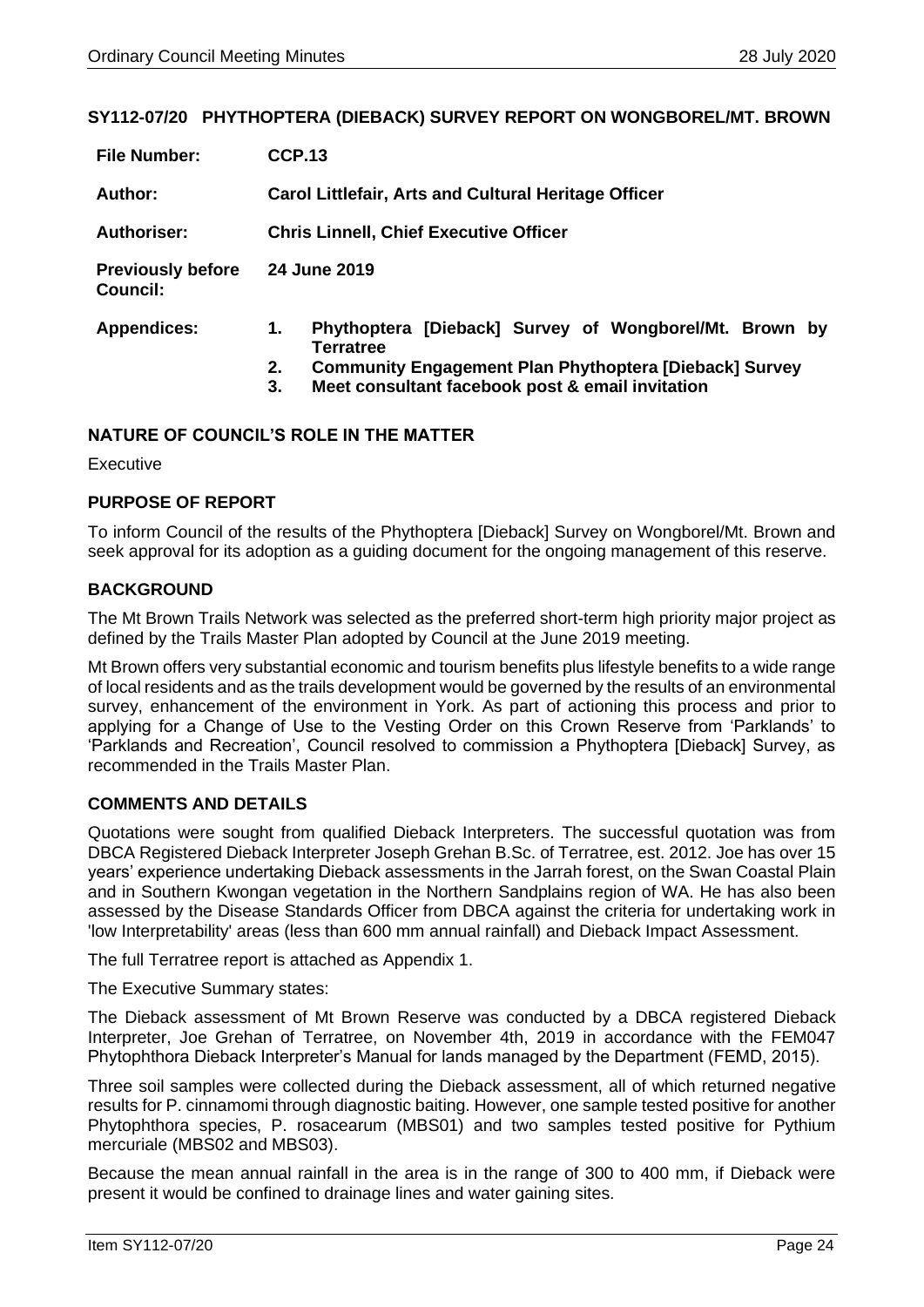No areas of native vegetation could be observed as definitively infested with Dieback during the assessment. Mapping categorised 118.3 ha (81.5%) of the assessment area as Uninterpretable due to the absence of susceptible vegetation and no positive sample results. 26.6 ha (18.5%) was categorised as Excluded due to the Degraded or Completely Degraded vegetation condition, therefore these areas could not be assessed for the presence of Dieback.

Terratree makes the following recommendations to minimise the risk of introducing Dieback into the assessment area:

- As it is not possible to restrict access to dry soil conditions only, install 'green bridges' of compacted crushed limestone in wet areas along tracks of tracks and trails, which will act to reduce the spread of Phytophthora through its antagonistic properties and by keeping vehicles and bike tyres and footwear out of wet soil
- Install signage to raise public awareness and control public access within the reserve.
- Control access within the reserve through trail consolidation and signage.
- Ensure if rehabilitation is undertaken in the reserve that it does not introduce Dieback by utilising only NIASA-accredited nurseries and appropriate hygiene measures.
- If soil disturbing works such as trail construction or rehabilitation are to be carried out within the reserve, ensure all vehicles and equipment are clean of soil and vegetative materials before entering the reserve and cleaned before commencing work elsewhere.
- Aim to undertake any soil disturbing works during dry soil conditions only.
- Have relevant employees at the Shire of York undertake Green Card Training [https://www.dwg.org.au/green-card-training.](https://www.dwg.org.au/green-card-training)

#### **OPTIONS**

- 1. To accept the report as a guiding document for the ongoing management of Wongborel/Mt. Brown.
- 2. Not to accept the report as a guiding document for the ongoing management of Wongborel/Mt. Brown.

Officers are recommending Option 1.

#### **IMPLICATIONS TO CONSIDER**

#### **Consultative**

A Community Engagement Plan [attached as Appendix 2] was created to define the community engagement process in this project.

A Shire of York Facebook post and direct email to interested individuals, organisations and groups including DBCA, Wildflower Society, River Conservation Society, Avon Valley Tracks & Trails offered an opportunity to meet Joe Grehan and ask questions about the survey [attached as Appendix 3]

When approved by Council the full document will be placed on the Shire of York website under the Parks and Gardens section.

#### **Strategic**

Strategic Community Plan: Theme 2: A Leader in Cultural heritage and the Environment

2.6 The Shire's wildflower and at risk habitats are protected.

#### **Policy Related**

Shire of York Community Engagement and Consultation Policy G2.9.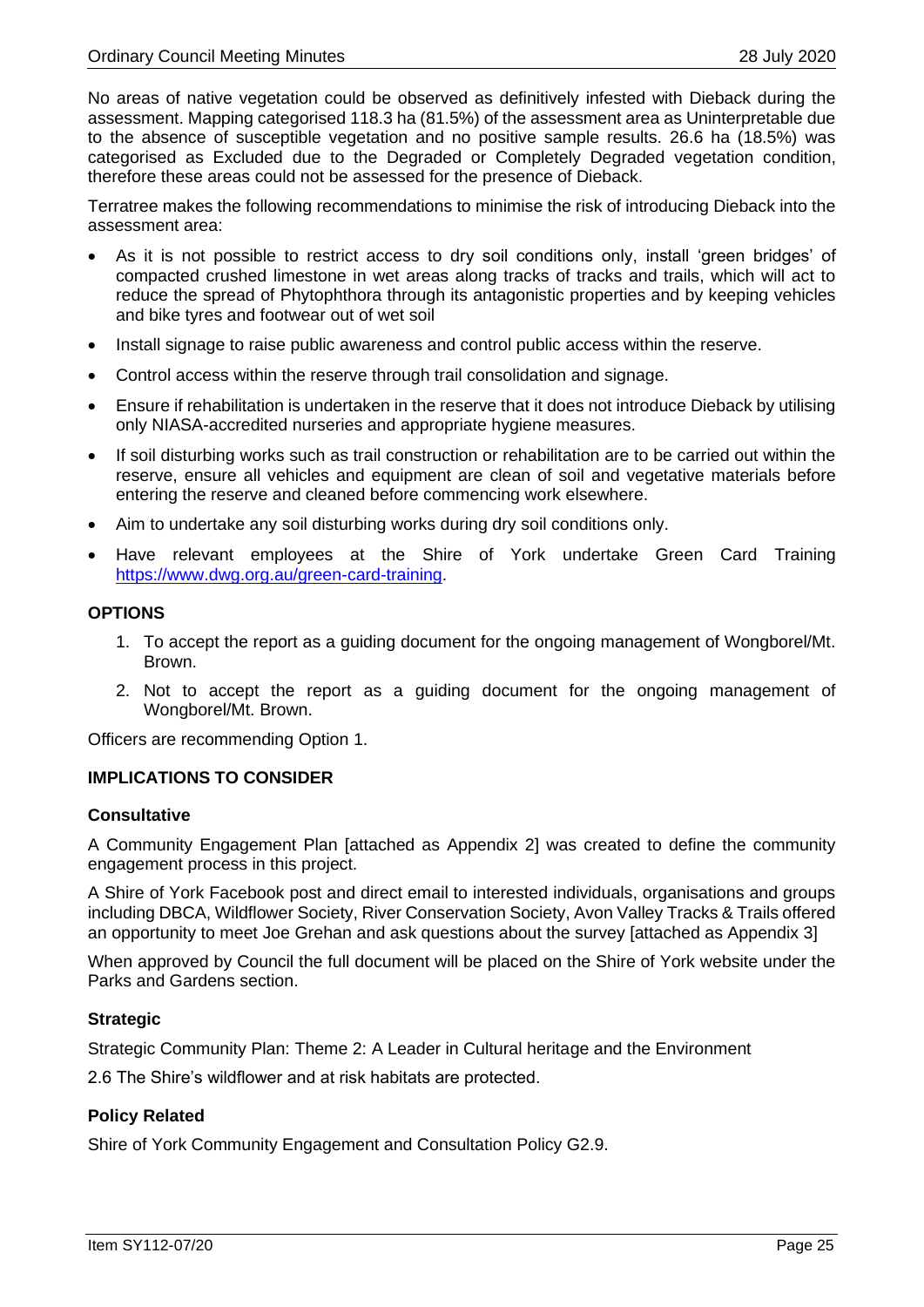#### **Financial**

An allowance of \$15,000 was made in the 2019/20 budget for this project, the Survey actual costs were \$6,042.90 [\$6647.20 inc gst]

#### **Legal and Statutory**

N/A.

#### **Risk Related**

The Phythoptera Survey is intrinsically linked to the actioning of the Trails Masterplan. Not going ahead with the Masterplan poses a moderate environmental risk due to ongoing unsanctioned use of Mt Brown which if left unaddressed poses the risk of degrading areas of sensitive environment. Conversely there is a possible moderate reputational risk and consequent economic effect upon tourism if the already proven demand for trails goes unfulfilled and all use of the site has to be curtailed.

It will be essential for a Change of Use application to define how the current environment of Mt Brown, which is somewhat degraded environmentally, will be enhanced following the development of trails due to an understanding and protection of sensitive areas.

This understanding, gained through a professional environmental survey will ensure better management and channelling of recreational use into official, sanctioned and waymarked trails rather than the current unofficial use which is increasing rapidly. (Rottnest Island is an example of a wellmanaged A-Class Reserve for recreation and conservation).

For these reasons it was required to be carried out prior to any Change of Use application and to a high standard.

By rigorous analysis of environmental considerations, the Trails Masterplan priority project will be able to demonstrate and communicate exactly how the environment of the area selected will be enhanced, or remain unharmed, by trails development which is planned around avoidance of sensitive areas and provides the opportunity to improve degraded areas.

Should a Change of Use be refused for any reason, such surveys will inform the future environmental care of the sites in line with their existing classifications, something which should be considered in the light of the Shire's aim to be 'A Leader in Heritage and the Environment'.

#### **Workforce**

Project administration and community liaison was carried out by the Arts & Cultural Heritage Officer as part of normal workload.

#### **VOTING REQUIREMENTS**

**Absolute Majority: No**

| 120720                       | <b>RESOLUTION</b> |                                                                                                                                                               |
|------------------------------|-------------------|---------------------------------------------------------------------------------------------------------------------------------------------------------------|
| <b>Moved: Cr Kevin Trent</b> |                   | Seconded: Cr Denis Warnick                                                                                                                                    |
| <b>That Council:</b>         |                   |                                                                                                                                                               |
| 1.                           |                   | Receive the Phythoptera [Dieback] Survey on Wongborel/Mt. Brown and approve its<br>adoption as a guiding document for the ongoing management of this Reserve. |
|                              |                   | <b>CARRIED: 6/0</b>                                                                                                                                           |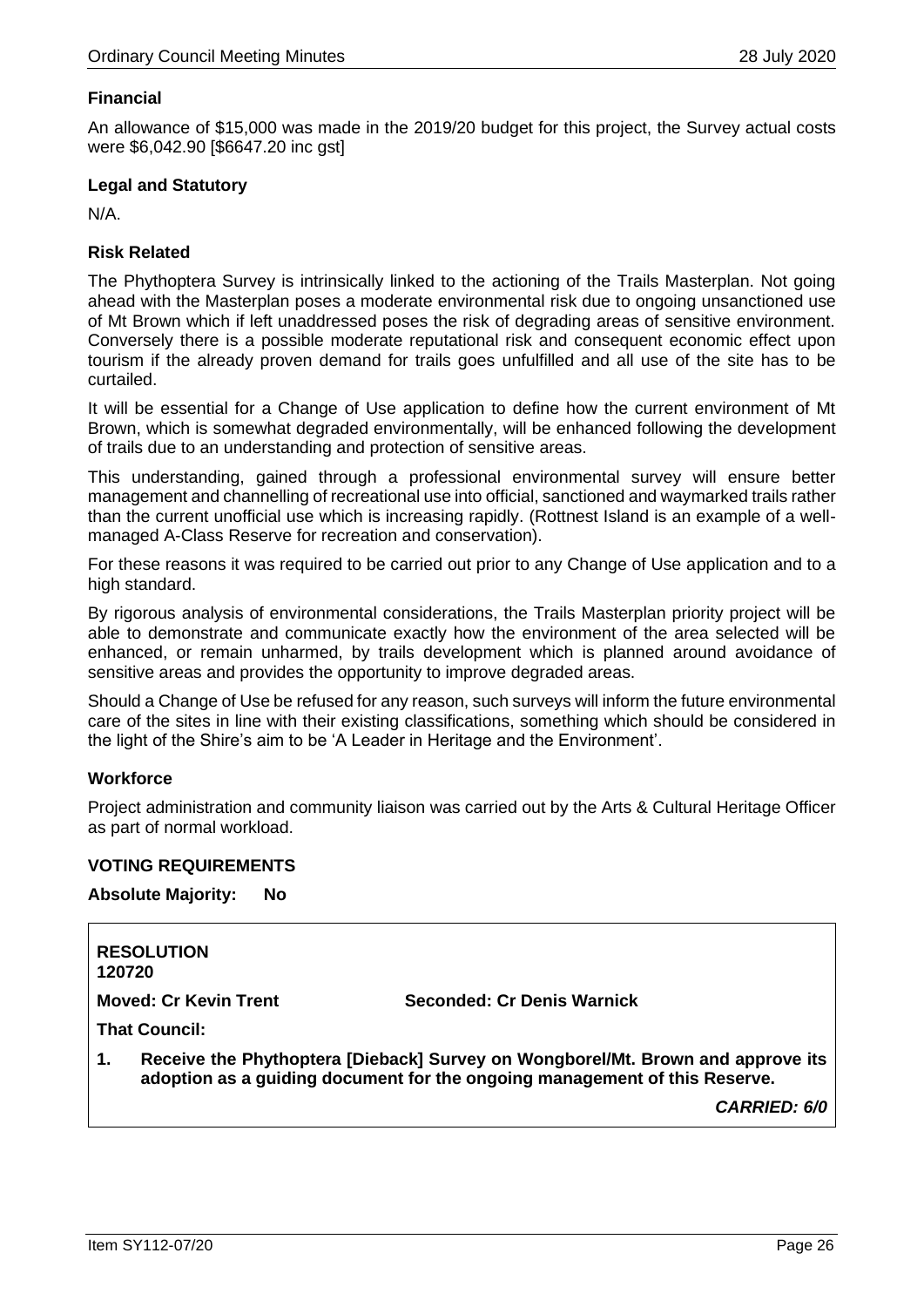<span id="page-26-0"></span>*Note: Item SY113-07/20 Appendix 2 – Rebranding – Community Feedback – was updated following the Ordinary Council Meeting as individuals who responded to the call for feedback and submitted a preference on the concepts were given the option to have their name made public against their comments, or to opt out of having their name made public. In addition, a group submission was recognised as a single submission only from the source submitter.*

**SY113-07/20 COMMUNITY FEEDBACK ON DRAFT BRANDING CONCEPTS** 

| <b>File Number:</b>                         | OR.CIM.2                                                                                       |  |  |
|---------------------------------------------|------------------------------------------------------------------------------------------------|--|--|
| Author:                                     | <b>Joanna Bryant, Acting Manager Community</b>                                                 |  |  |
| <b>Authoriser:</b>                          | <b>Chris Linnell, Chief Executive Officer</b>                                                  |  |  |
| <b>Previously before</b><br><b>Council:</b> | 26 May 2020                                                                                    |  |  |
| <b>Appendices:</b>                          | <b>Brand Concepts for Public Comment</b><br>1.<br><b>Rebranding - Community Feedback</b><br>2. |  |  |

#### **NATURE OF COUNCIL'S ROLE IN THE MATTER**

**Executive** 

#### **PURPOSE OF REPORT**

This report presents feedback from the community on the draft concepts for rebranding of the Shire of York following the 4-week community engagement period.

#### **BACKGROUND**

At the May 2020 Ordinary Council Meeting, Council:

- 1. Endorsed the draft brand concepts attached at **Appendix 1** to this report for public advertising and feedback.
- 2. Requested the Chief Executive Officer to present the feedback received and final brand concept design to the July Ordinary Council Meeting for Council's consideration.

#### **COMMENTS AND DETAILS**

Four draft concepts were presented to Council at a Concept Forum in early May. Following this and based on the feedback provided, three of the refined concepts were put out for consideration by the community for a period of 4 weeks from 29 May 2020.

The concepts are based on the following priorities identified during the community consultation for the Strategic Community Plan:

- **Heritage**
- Environment
- Community

The concepts were promoted via the Shire's website as the lead item on the home page for 4 weeks. They were also mentioned in the June issue of Community Matters (Shire Update) and several posts were made on Facebook. In addition, a hardcopy of the concepts was available for public viewing at the front counter of the Administration building.

To date, 22 comments have been received and the collated feedback can be viewed at **Appendix 2: Rebranding - Community Feedback.**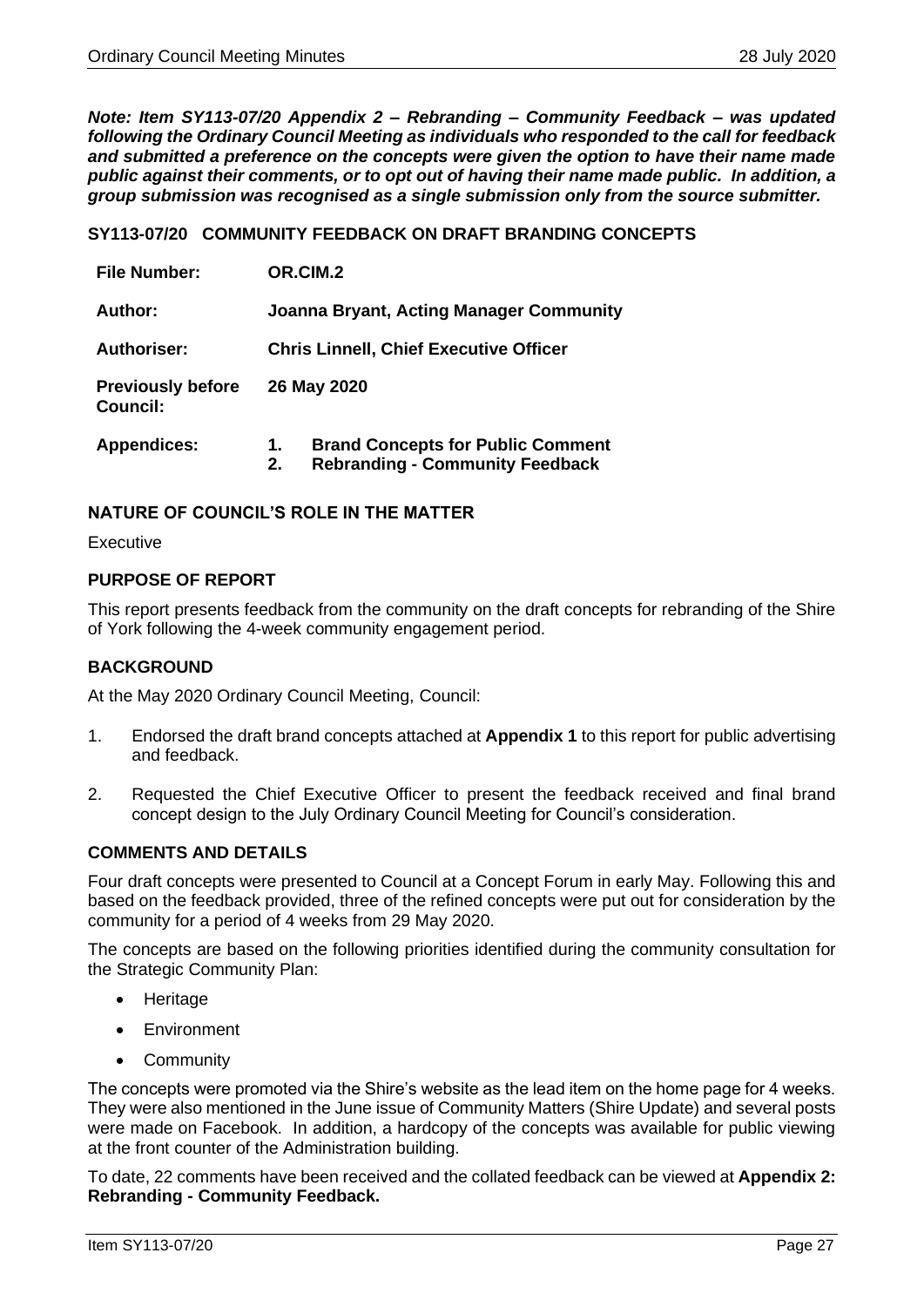The response to the community consultation has been less than anticipated. This is likely due to a lack of awareness, and competition with the large number of news items passing through the Shire media channels related to the COVID-19 pandemic period. Responses received indicate a preference for Concept 2, with some suggestions that Concept 3 could also be used to replace the existing crest.

Officers are sensitive to the fact that stakeholder and community buy-in is important for any project, in particular one that is relatable to so many in the community.

Based on the above, Officers recommend that the feedback received to date is given to the Graphic Designer with a request for a further refining of concept 2 and 3 and a more extensive portfolio of insitu examples being created that can then be shared with the community for a further period of engagement.

#### **OPTIONS**

*Option 1*

Accept the limited feedback showing a preference for concept 2 and progress the design for adoption at the August Ordinary Council Meeting.

This option is not recommended.

#### *Option 2*

Request further refinement of concept 2 and 3 to be presented to the community for further engagement with the feedback being presented to Council at the October Ordinary Council Meeting.

This is the recommended option.

#### *Timeline for option 2*

- *28 July OCM*: Option 2 accepted
- *14 August*: Designer returns refined concepts
- *17 August*: 4-week community engagement period commences to include:
	- **O** Shire website
	- **O** Community Matters (September Issue)
	- **O** Social media
	- **O** Radio
	- **O** Targeted discussion with community groups
	- **O** Informal face to face engagement
	- **O** A3 advertising on noticeboards:
		- $I = IGA$
		- YRCC
- *14 September*: Engagement period closes
- *29 September OCM*: community feedback presented to Council

#### **IMPLICATIONS TO CONSIDER**

#### **Consultative**

The draft concepts were advertised via the following during the recent engagement period;

- Media release
- Information included in the Shire's Community Matters page
- Shire website
- Shire Administration front counter
- Social media
- Radio Voice of the Avon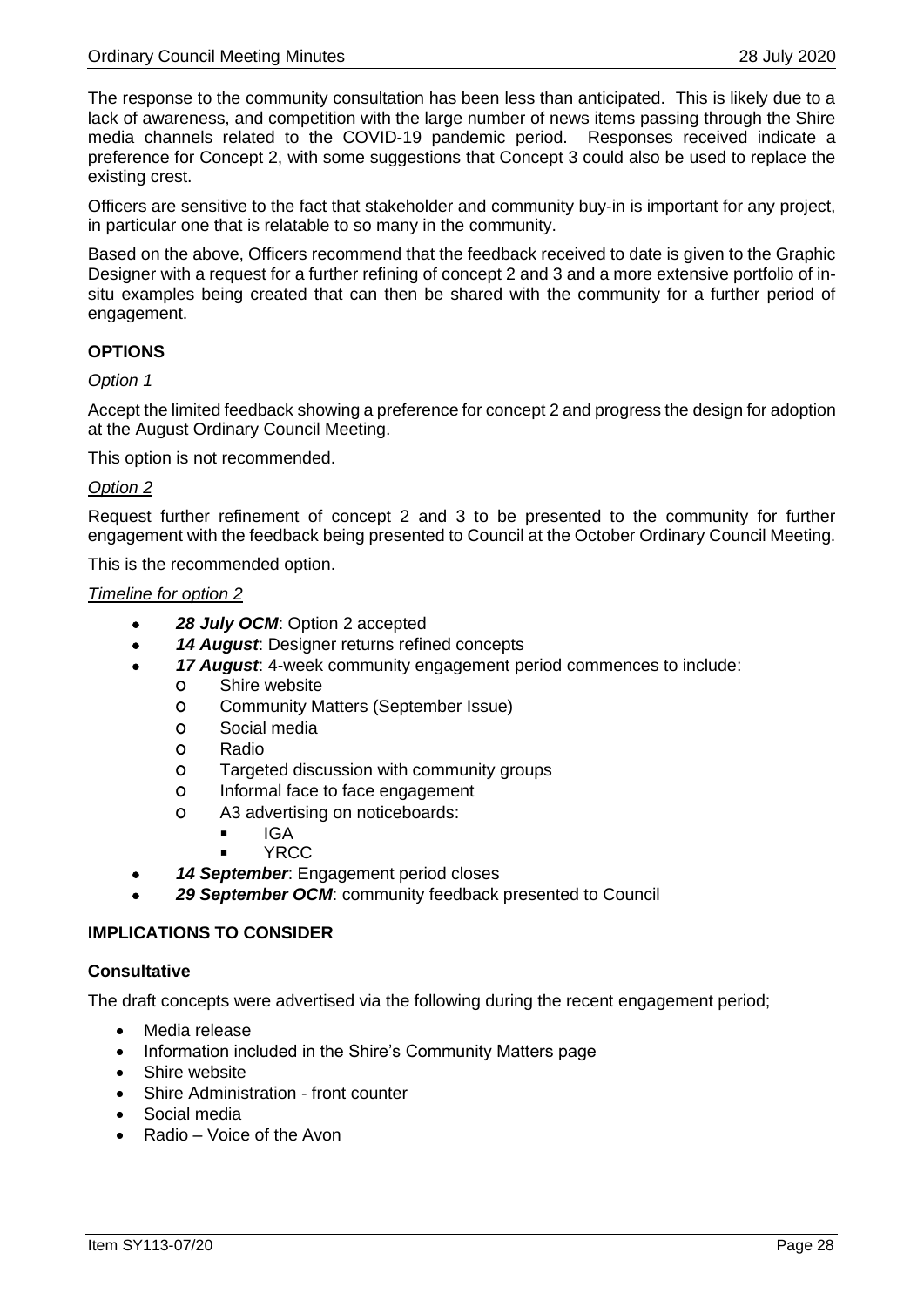#### **Strategic**

*Strong and Effective Leadership*

5.6 High levels of community engagement

#### **Policy Related**

CP1.2 *Use of the Shire of York Crest and Logo*

#### **Financial**

An allocation of \$25,000 was adopted as part of the 2019/20 budget for this project (GL 42169).

#### **Legal and Statutory**

Nil.

#### **Risk Related**

Risk that low levels of community engagement causes lack of community support and disconnection from the new brand.

#### **Workforce**

Nil.

#### **VOTING REQUIREMENTS**

#### **Absolute Majority: No**

**RESOLUTION 130720 Moved: Cr Ashley Garratt Seconded: Cr Kevin Trent That Council: 1. Notes the community feedback to date. 2. Requests the Chief Executive Officer obtain further refinement of concept 2 and 3 to be presented to the community for further engagement with the feedback being presented to Council at the September 2020 Ordinary Council Meeting.** 

*CARRIED: 6/0*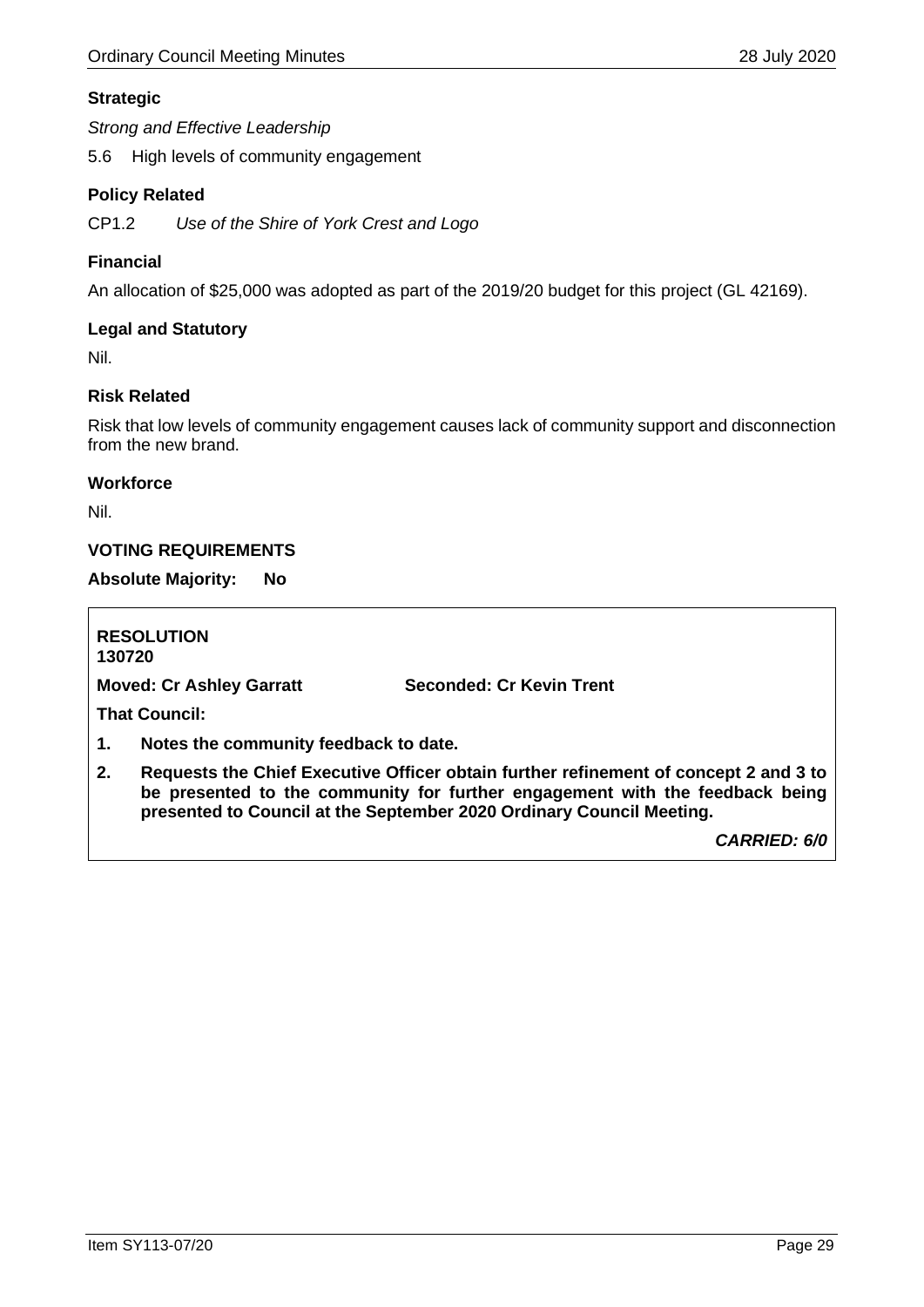#### <span id="page-29-0"></span>**SY114-07/20 FINANCIAL REPORT FOR JUNE 2020**

| <b>File Number:</b>                         | <b>FI.FRP</b>                                                                                                                                                                        |  |  |
|---------------------------------------------|--------------------------------------------------------------------------------------------------------------------------------------------------------------------------------------|--|--|
| Author:                                     | Tabitha Bateman, Finance Manager                                                                                                                                                     |  |  |
| <b>Authoriser:</b>                          | <b>Chris Linnell, Chief Executive Officer</b>                                                                                                                                        |  |  |
| <b>Previously before</b><br><b>Council:</b> | <b>Not Applicable</b>                                                                                                                                                                |  |  |
| <b>Appendices:</b>                          | <b>Monthly Financial Report - June 2020</b><br>1.<br><b>Creditors' Payments Listing - June 2020</b><br>2.<br><b>Business Card Transaction Statement and Summary - May 2020</b><br>3. |  |  |

#### **NATURE OF COUNCIL'S ROLE IN THE MATTER**

- Legislative
- Review

#### **PURPOSE OF REPORT**

The purpose of financial reporting and the preparation of monthly financial statements is to communicate information about the financial position and operating results of the Shire of York to Councillors and the community and monitors the local government's performance against budgets.

#### **BACKGROUND**

Local governments are required to prepare general purpose financial reports in accordance with the *Local Government Act 1995*, the *Local Government (Financial Management) Regulations 1996* and the *Australian Accounting Standards*.

A statement of financial activity and any accompanying documents are to be presented to the Council at an ordinary meeting of the Council within two months after the end of the month to which the statement relates. The Statement of Financial Activity summarises the Shire's operating activities and non-operating activities.

It should be noted that the figures reflected in the following reports are an estimate of the end of year position only and are subject to audit adjustments for the 2018/19 Annual Financial Report.

#### **COMMENTS AND DETAILS**

The Financial Report for the period ending 30 June 2020 is presented for Council's consideration and includes the following;

- Monthly Statements for the period ended 30 June 2020
- **List of Creditor Payments**
- Business Card Statement and Transaction Summary

The following information provides balances for key financial areas for the Shire of York's financial position as at 30 June 2020;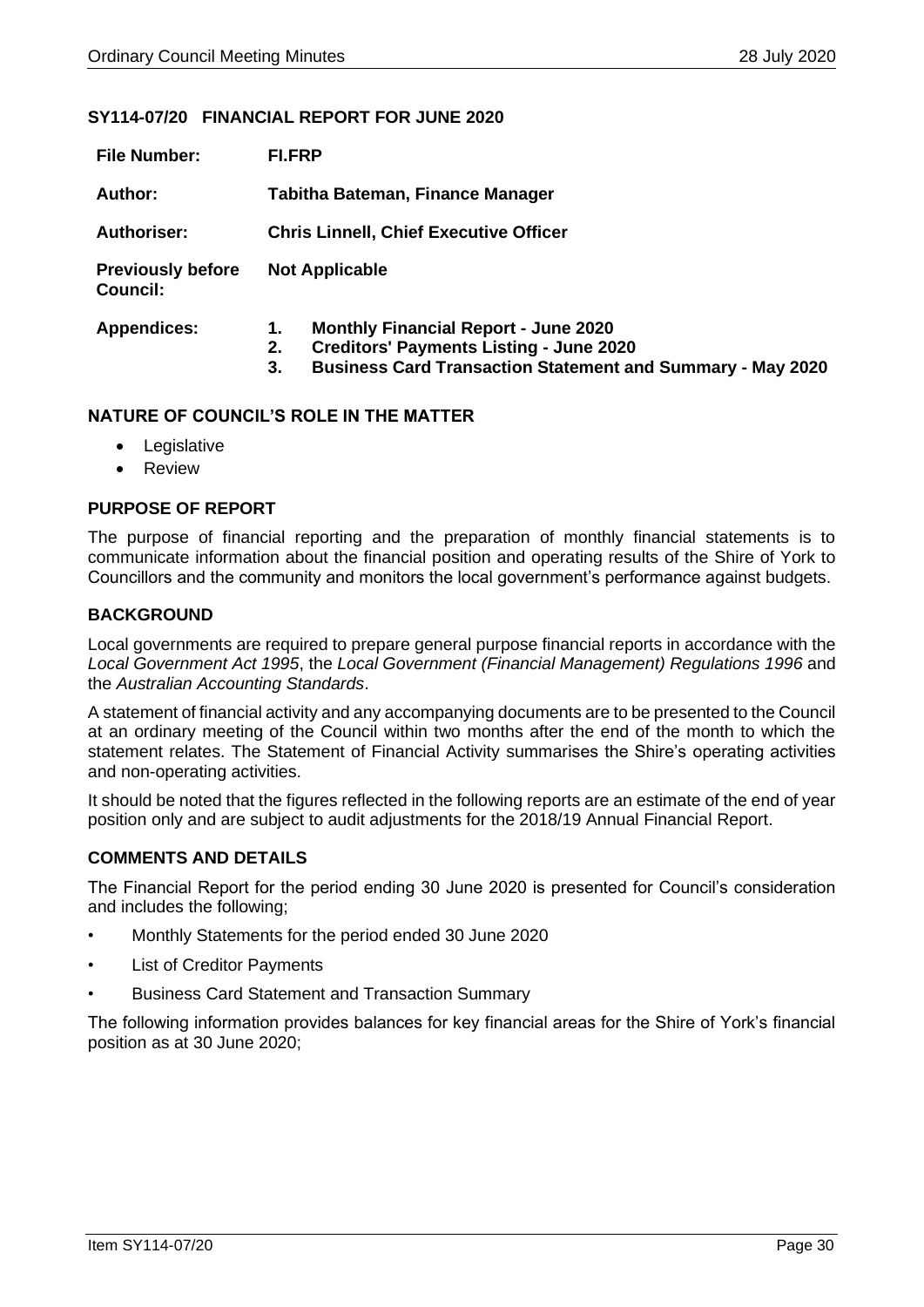#### *Outstanding Rates and Services*

The total outstanding rates balance at the end of June was \$1,162,428 compared to \$1,235,534 as at 31 May 2020.

| <b>Current Year</b>                  | <b>Properties</b> |              | 30/06/2020 | $\%$ | <b>Properties</b> |              | 30/06/2019 | $\frac{9}{6}$ |
|--------------------------------------|-------------------|--------------|------------|------|-------------------|--------------|------------|---------------|
| 3 years and over                     | 84                | \$           | 404,629.35 | 35%  | 65                | \$           | 374,216.73 | 32%           |
| 2 years and over                     | 87                | \$           | 167.033.22 | 14%  | 92                | \$           | 191,445.97 | 17%           |
| 1 year and over                      | 120               | \$           | 239,798.15 | 21%  | 122               | \$           | 225.735.81 | 20%           |
| <b>Total Prior Years outstanding</b> |                   | \$           | 811.460.72 | 70%  |                   |              | 791,398.51 | 68%           |
| <b>Current Rates</b>                 | 709               | \$           | 350,967.63 | 30%  | 659               |              | 365,999.09 | 32%           |
| <b>Total Rates Outstanding</b>       |                   | 1,162,428.35 |            |      | จ                 | 1,157,397.60 |            |               |

Whilst the level of outstanding rates is significant, the variation between financial years is not. Considering the additional financial difficulties experienced in the community as a result of COVID-19, a reduction in payments could be expected. Further, in an effort to alleviate additional financial stress, a new hardship policy was adopted by Council and debt collection processes have been relaxed, potentially contributing to the level of outstanding rates. Payment arrangements outside of the ordinary payment options can be requested and are presented to Council from time to time. It is anticipated that debt collection will resume during the 2020/21 financial year to attend to overdue balances.

#### *Outstanding Sundry Debtors*

Total outstanding sundry debtors as at 30 June 2020 were \$265,4608 compared to \$273,427 reported at 31 May 2020. During the month of April, the first milestone payment was claimed for the Skate Park Project totalling \$200,000. As at 30 June 2020, this amount remains outstanding due to pending acquittal requirements.

| <b>Current Year</b>              | 30/06/2020   | $\%$  | 30/06/2019   | %   |
|----------------------------------|--------------|-------|--------------|-----|
| 90 days and over                 | \$23,937.81  | 9%    | \$21,916.12  | 9%  |
| 60 days and over                 | \$200,254.94 | 75%   | \$3,090.18   | 1%  |
| 30 days and over                 | \$2,387.37   | $1\%$ | \$270.10     | 0%  |
| Current                          | \$39,027.94  | 15%   | \$209,105.58 | 89% |
| <b>Total Debtors Outstanding</b> | \$265,608.06 |       | \$234,381.98 |     |

#### **OPTIONS**

Not applicable.

#### **IMPLICATIONS TO CONSIDER**

#### **Consultative**

Not applicable.

#### **Strategic**

Theme 5: Strong and Effective Leadership

- 5.1 Effective and informed governance and decision-making
- 5.3 A financially sustainable Shire
- 5.4 Open and accountable systems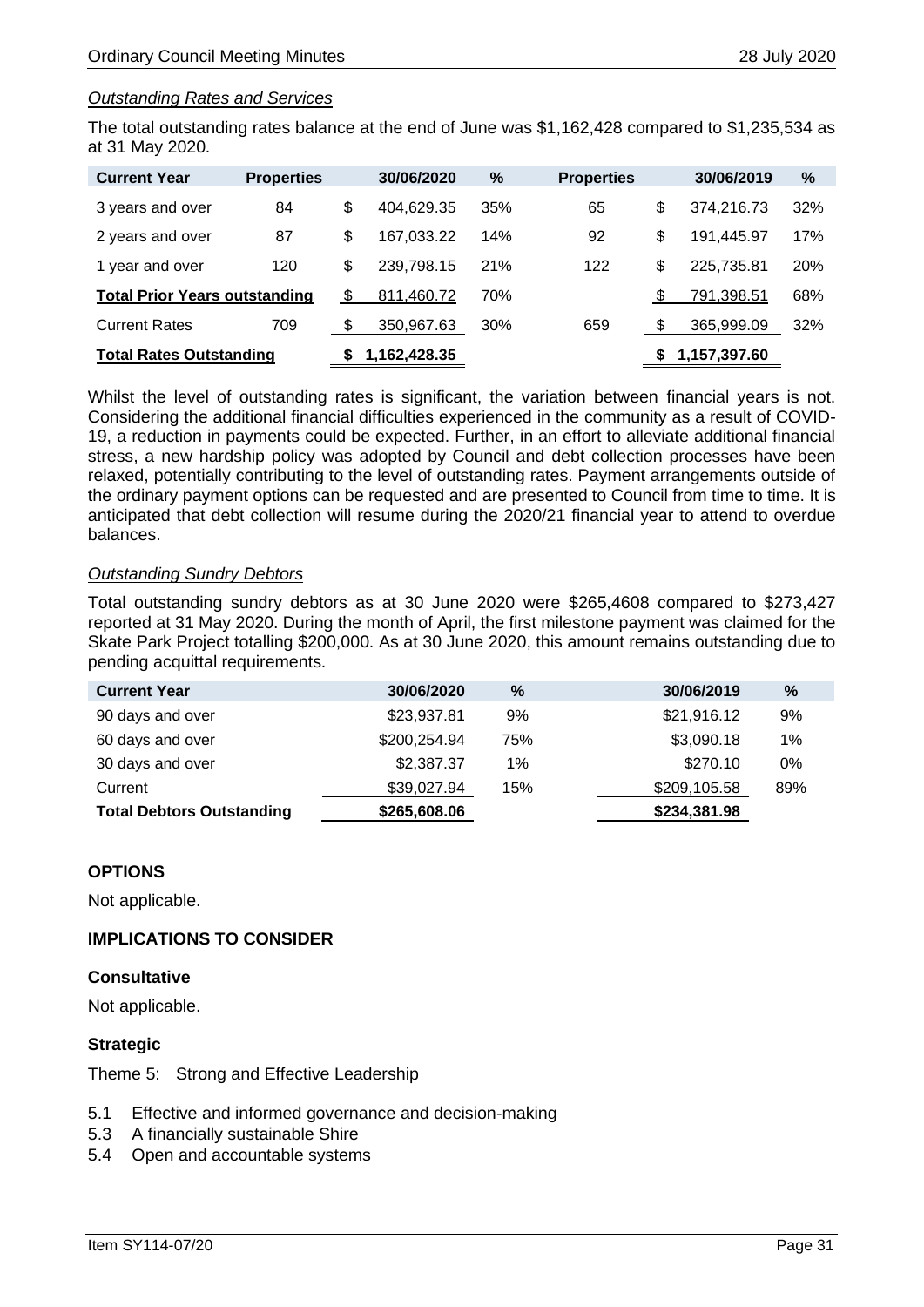#### **Policy Related**

Policy F1.2 Procurement Policy F1.6 Credit Cards Policy F1.5 Authority to make payments from Trust and Municipal Funds DE 3.1 Authority to make Payments from Trust and Municipal Funds

#### **Financial**

This report and its appendices provide a summary of the financial position of the Shire at the end of the reporting period.

#### **Legal and Statutory**

#### *Local Government Act 1995*

*6.10. Financial Management Regulations may provide for —*

- *(a) the security and banking of money received by a local government; and*
- *(b) the keeping of financial records by a local government; and*
- *(c) the management by a local government of its assets, liabilities and revenue; and*
- *(d) the general management of, and the authorisation of payments out of —*
	- *(i) the municipal fund; and*
	- *(ii) the trust fund, of a local government.*

#### *Local Government (Financial Management) Regulations 1996*

- *13. Payments from municipal fund or trust fund by CEO (Act s. 6.10)*
	- *(1) If the local government has delegated to the CEO the exercise of its power to make payments from the municipal fund or the trust fund, a list of accounts paid by the CEO is to be prepared each month showing for each account paid since the last such list was prepared —*
		- *(a) the payee's name; and*
		- *(b) the amount of the payment; and*
		- *(c) the date of the payment; and*
		- *(d) sufficient information to identify the transaction.*
- *34. Financial activity statement required each month (Act s. 6.4)*
	- *(1A) In this regulation —*

*committed assets means revenue unspent but set aside under the annual budget for a specific purpose.*

- *(1) A local government is to prepare each month a statement of financial activity reporting on the revenue and expenditure, as set out in the annual budget under regulation 22(1)(d), for that month in the following detail —*
	- *(a) annual budget estimates, taking into account any expenditure incurred for an additional purpose under section 6.8(1)(b) or (c); and*
	- *(b) budget estimates to the end of the month to which the statement relates; and*
	- *(c) actual amounts of expenditure, revenue and income to the end of the month to which the statement relates; and*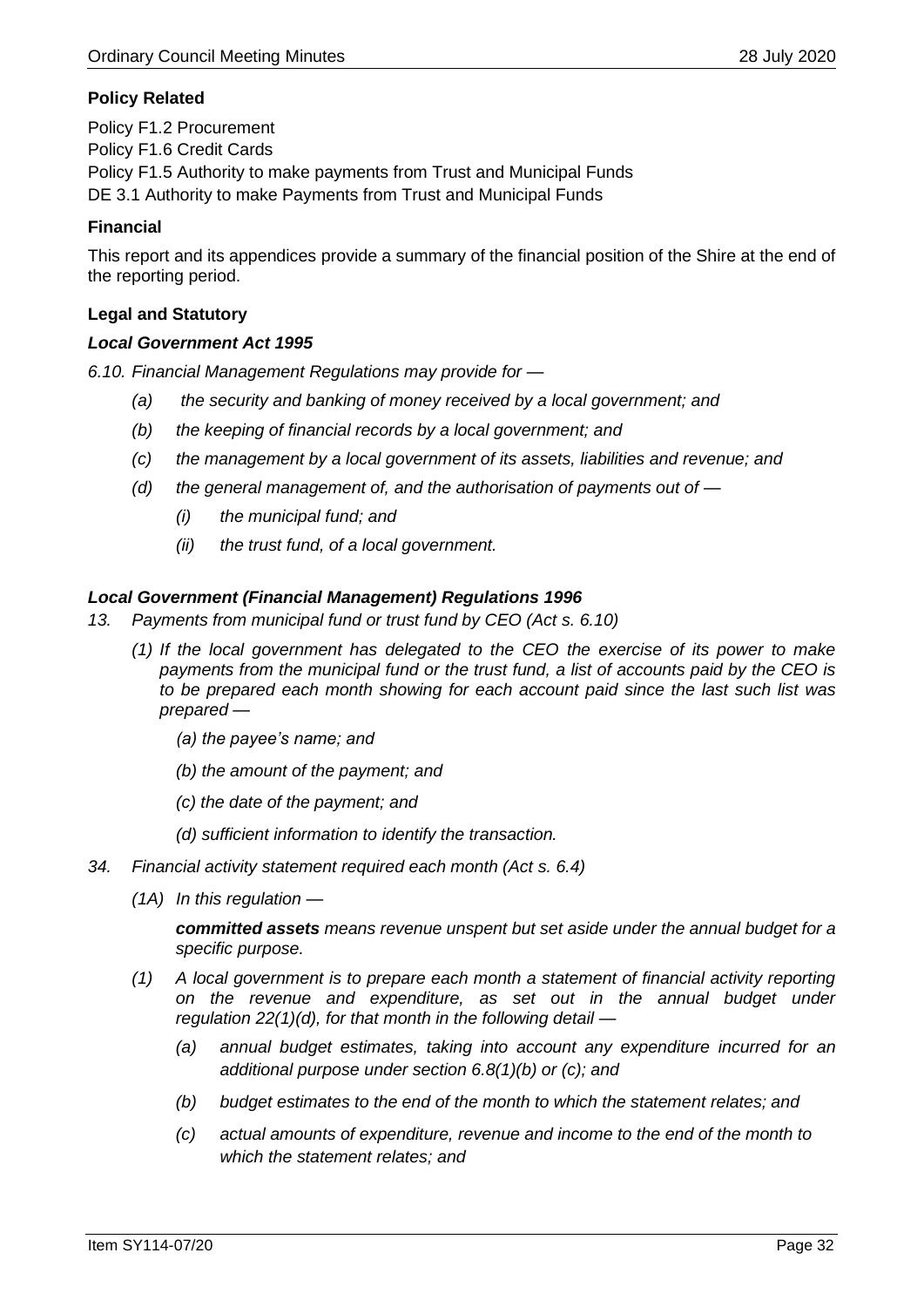- *(d) material variances between the comparable amounts referred to in paragraphs (b) and (c); and*
- *(e) the net current assets at the end of the month to which the statement relates.*
- *(2) Each statement of financial activity is to be accompanied by documents containing —*
	- *(a) an explanation of the composition of the net current assets of the month to which the statement relates, less committed assets and restricted assets; and*
	- *(b) an explanation of each of the material variances referred to in subregulation (1)(d); and*
	- *(c) such other supporting information as is considered relevant by the local government.*
- *(3) The information in a statement of financial activity may be shown —*
	- *(a) according to nature and type classification; or*
	- *(b) by program; or*
	- *(c) by business unit.*
- *(4) A statement of financial activity, and the accompanying documents referred to in subregulation (2), are to be —*
	- *(a) presented at an ordinary meeting of the council within 2 months after the end of the month to which the statement relates; and*
	- *(b) recorded in the minutes of the meeting at which it is presented.*
- *(5) Each financial year, a local government is to adopt a percentage or value, calculated in accordance with the AAS, to be used in statements of financial activity for reporting material variances.*

#### **Risk Related**

It is a requirement of the *Local Government (Financial Management) Regulations 1996* that local governments prepare a Statement of Financial Activity within two months after the end of the reporting period. This report mitigates the risk of non-compliance with the regulations.

#### **Workforce**

Not applicable.

**VOTING REQUIREMENTS** 

**Absolute Majority: No**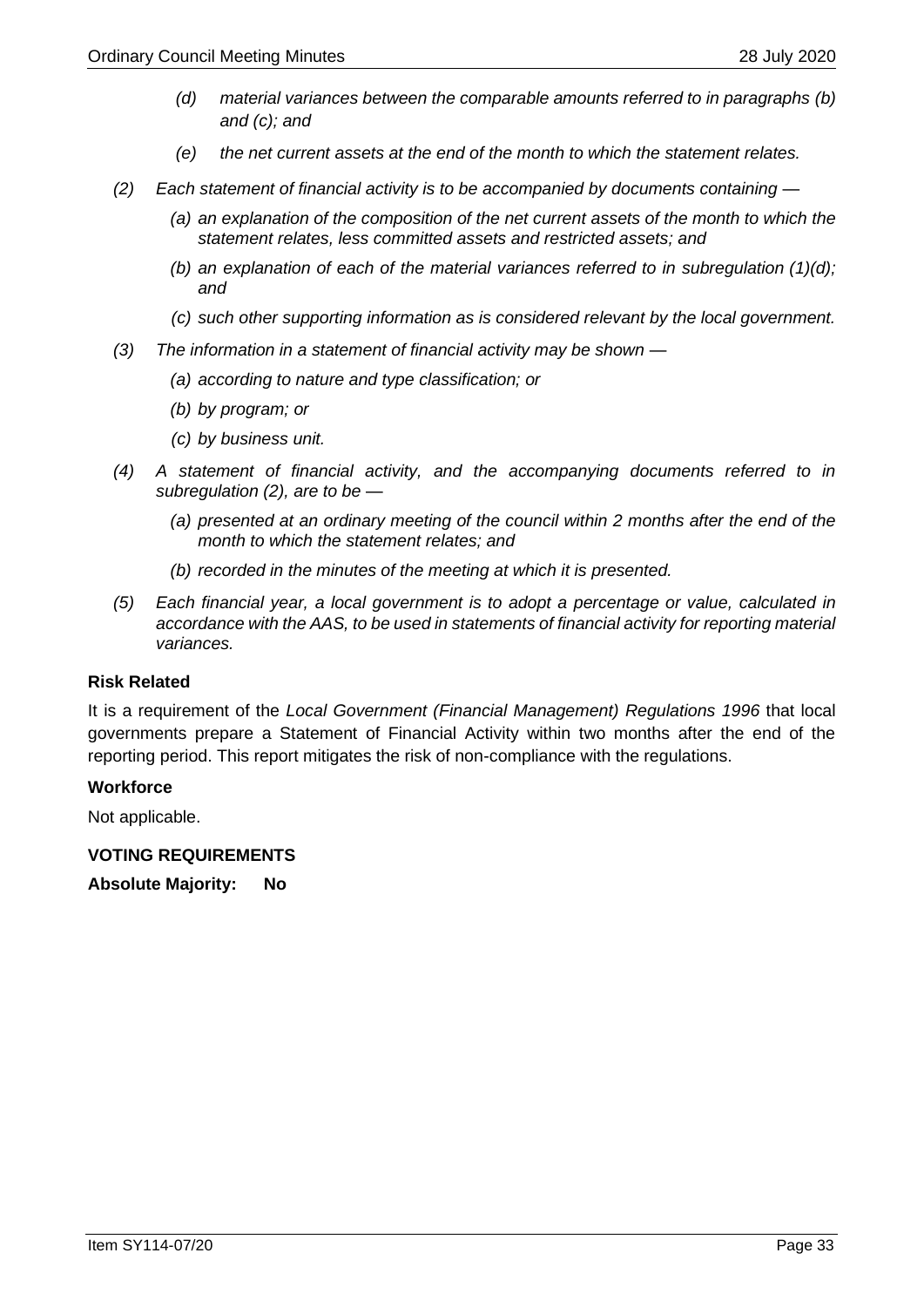| <b>RESOLUTION</b><br>140720                                                                                                                                                        |               |                     |  |  |
|------------------------------------------------------------------------------------------------------------------------------------------------------------------------------------|---------------|---------------------|--|--|
| <b>Moved: Cr Pam Heaton</b><br><b>Seconded: Cr Kevin Trent</b>                                                                                                                     |               |                     |  |  |
| That Council receives the Monthly Financial Report and the list of payments drawn from<br>the Municipal and Trust accounts for the period ending 30 June 2020 as summarised below: |               |                     |  |  |
| <b>Jun-20</b>                                                                                                                                                                      |               |                     |  |  |
| <b>MUNICIPAL FUND</b>                                                                                                                                                              | <b>AMOUNT</b> |                     |  |  |
| <b>Cheque Payments</b>                                                                                                                                                             | 50,831.93     |                     |  |  |
| <b>Payroll Debits</b>                                                                                                                                                              | 281,147.82    |                     |  |  |
| <b>Electronic Funds Payments</b>                                                                                                                                                   | 505,987.97    |                     |  |  |
| <b>Payroll Debits - Superannuation</b>                                                                                                                                             | 60,232.49     |                     |  |  |
| <b>Bank Fees</b>                                                                                                                                                                   | 546.39        |                     |  |  |
| <b>Corporate Cards</b>                                                                                                                                                             | 826.00        |                     |  |  |
| <b>Exetel NBN Fees</b>                                                                                                                                                             | 496.00        |                     |  |  |
| <b>Fuji Xerox Equipment Rental</b>                                                                                                                                                 | 236.62        |                     |  |  |
| <b>Fire Messaging Service</b>                                                                                                                                                      | 471.68        |                     |  |  |
| Sub total - Municipal                                                                                                                                                              | 900,776.90    |                     |  |  |
| <b>TRUST FUND</b>                                                                                                                                                                  |               |                     |  |  |
| <b>Electronic Funds Payments</b>                                                                                                                                                   | 701.06        |                     |  |  |
| <b>Direct Debits Licensing</b>                                                                                                                                                     | 96,764.60     |                     |  |  |
| Sub total - Trust                                                                                                                                                                  | 97,465.66     |                     |  |  |
| <b>TOTAL DISBURSEMENTS</b>                                                                                                                                                         | 998,242.56    |                     |  |  |
|                                                                                                                                                                                    |               | <b>CARRIED: 6/0</b> |  |  |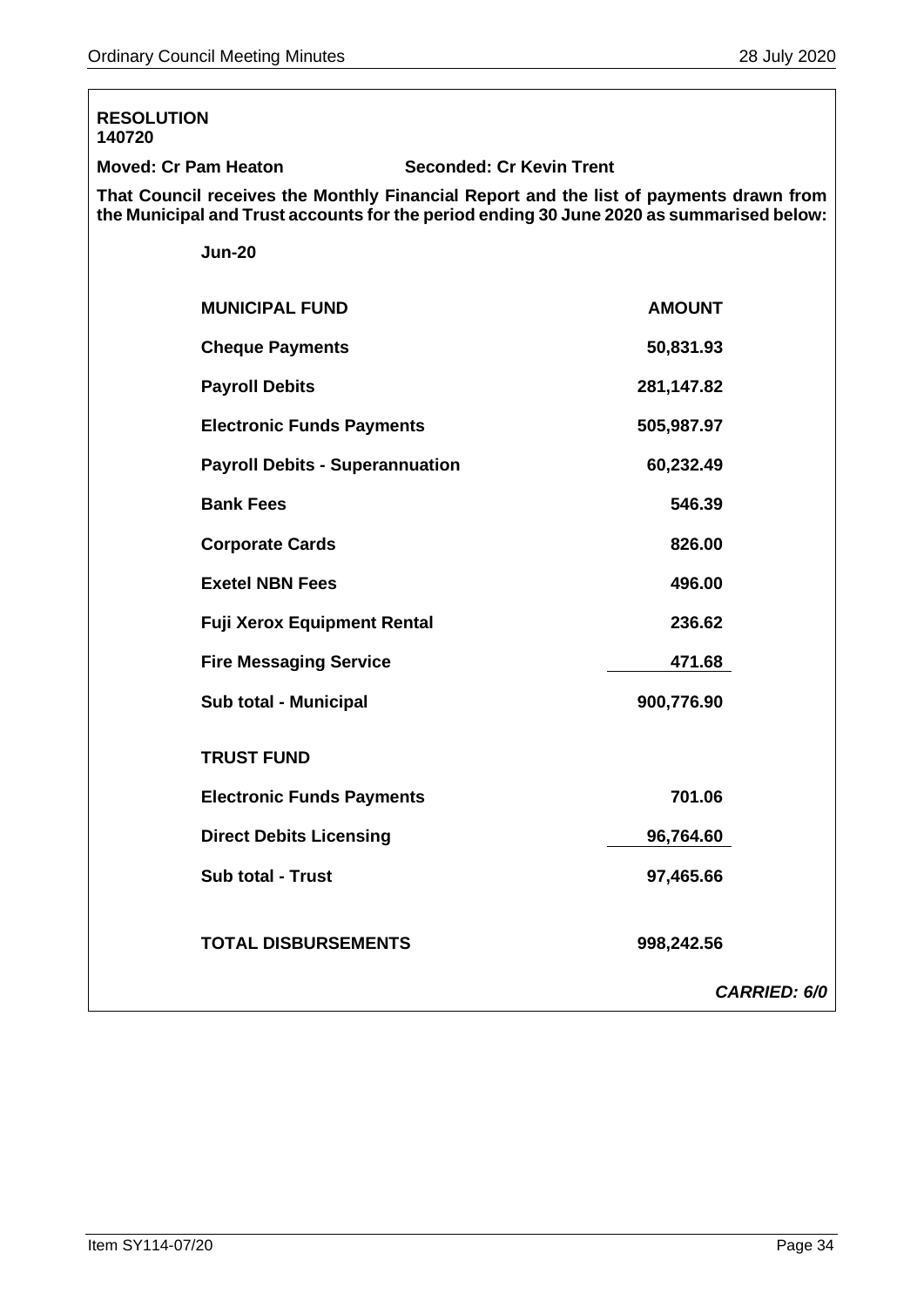#### <span id="page-34-0"></span>**SY115-07/20 INVESTMENTS - JUNE 2020**

| <b>File Number:</b>                         | FI.FRP                                        |
|---------------------------------------------|-----------------------------------------------|
| Author:                                     | <b>Tabitha Bateman, Finance Manager</b>       |
| <b>Authoriser:</b>                          | <b>Chris Linnell, Chief Executive Officer</b> |
| <b>Previously before</b><br><b>Council:</b> | Not applicable                                |
| <b>Appendices:</b>                          | <b>Investments Register - June 2020</b><br>1. |

#### **NATURE OF COUNCIL'S ROLE IN THE MATTER**

- Legislative
- Review

#### **PURPOSE OF REPORT**

To report to Council the balance and distribution of investments held by the Shire of York as at 30 June 2020.

#### **BACKGROUND**

Council's policy F1.4 - *Investment* requires Council to review the performance of its investments on a monthly basis. In accordance with the policy, a report of investments is presented to Council to provide a summary of investments held by the Shire of York.

#### **COMMENTS AND DETAILS**

The Shire of York Investment Portfolio includes the following items that highlight Council's investment portfolio performance:

- a) Council's Investments as at 30 June 2020
- b) Application of Investment Funds
- c) Investment Performance

#### **OPTIONS**

Not applicable.

#### **IMPLICATIONS TO CONSIDER**

#### **Consultative**

Standard and Poor's Australia - Global ratings Financial institutions

**Strategic** Not applicable.

#### **Policy Related**

Policy F1.4 *Investment*

DE 3-2 Invest Money Held in Municipal and Trust Funds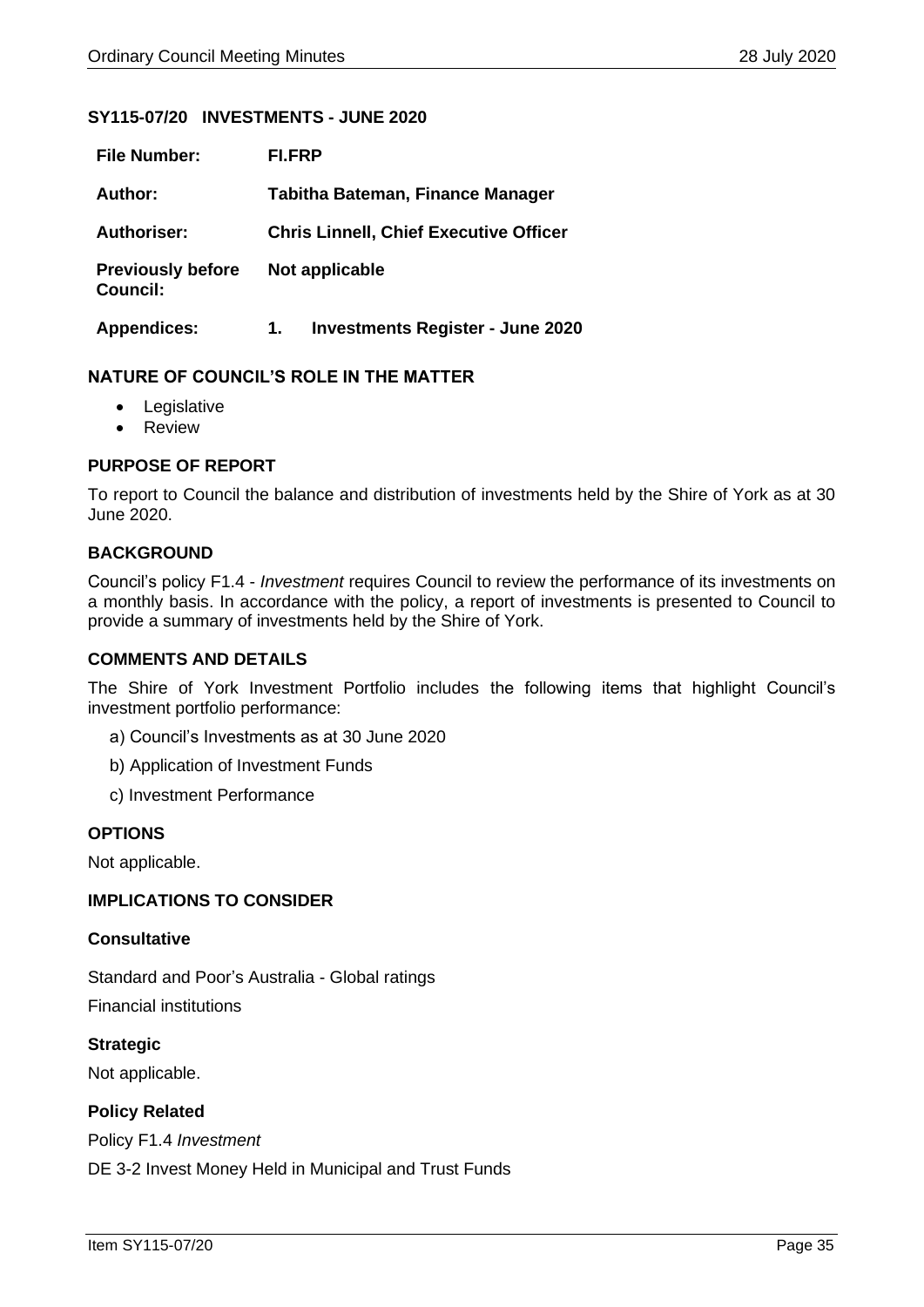#### **Financial**

Revenue from investments is a funding source for the Shire and assists in maintaining the value of reserve funds. Policies and procedures are in place to ensure appropriate, responsible and accountable measures are in place to protect the Shire's funds.

#### **Legal and Statutory**

#### *Local Government Act 1995*

#### *6.14. Power to invest*

- *(1) Money held in the municipal fund or the trust fund of a local government that is not, for the time being, required by the local government for any other purpose may be invested as trust funds may be invested under the Trustees Act 1962 Part III.*
- *(2A) A local government is to comply with the regulations when investing money referred to in subsection (1).*
- *(2) Regulations in relation to investments by local governments may —*
	- *(a)make provision in respect of the investment of money referred to in subsection (1); and*
	- *[(b) deleted]*
	- *(c) prescribe circumstances in which a local government is required to invest money held by it; and*
	- *(d) provide for the application of investment earnings; and*
	- *(e) generally provide for the management of those investments.*

#### *Local Government (Financial Management) Regulations 1996*

#### *19. Investments, control procedures for*

- *(1) A local government is to establish and document internal control procedures to be followed by employees to ensure control over investments.*
- *(2) The control procedures are to enable the identification of —*
	- *(a) the nature and location of all investments; and*
	- *(b) the transactions related to each investment.*

#### *19C. Investment of money, restrictions on (Act s. 6.14(2)(a))*

*(1) In this regulation —*

*authorised institution means —*

- *(a) an authorised deposit-taking institution as defined in the Banking Act 1959 (Commonwealth) section 5; or*
- *(b) the Western Australian Treasury Corporation established by the Western Australian Treasury Corporation Act 1986;*

*foreign currency means a currency except the currency of Australia.*

- *(2) When investing money under section 6.14(1), a local government may not do any of the following —*
	- *(a) deposit with an institution except an authorised institution;*
	- *(b) deposit for a fixed term of more than 3 years;*
	- *(c) invest in bonds that are not guaranteed by the Commonwealth Government, or a State or Territory government;*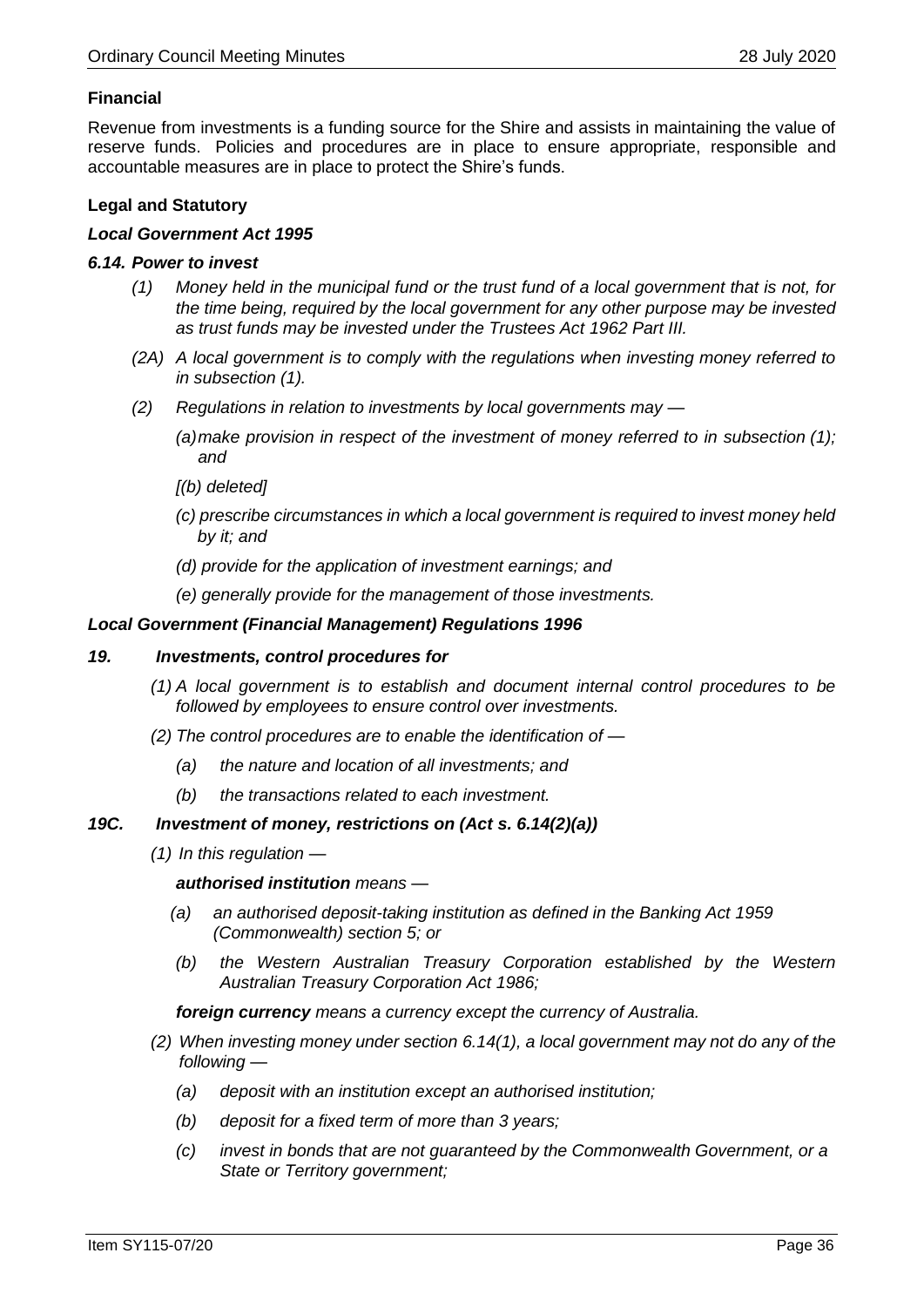- *(d) invest in bonds with a term to maturity of more than 3 years;*
- *(e) invest in a foreign currency.*

#### **Risk Related**

Funds are invested with various financial institutions in accordance with the global credit framework outlined in the Shire's investment policy to reduce risk.

#### **Workforce**

Not applicable.

#### **VOTING REQUIREMENTS**

**Absolute Majority: No**

**RESOLUTION 150720 Moved: Cr Kevin Trent Seconded: Cr Pam Heaton That Council receives and notes the Shire of York Investment Portfolio attached to this report.** *CARRIED: 6/0*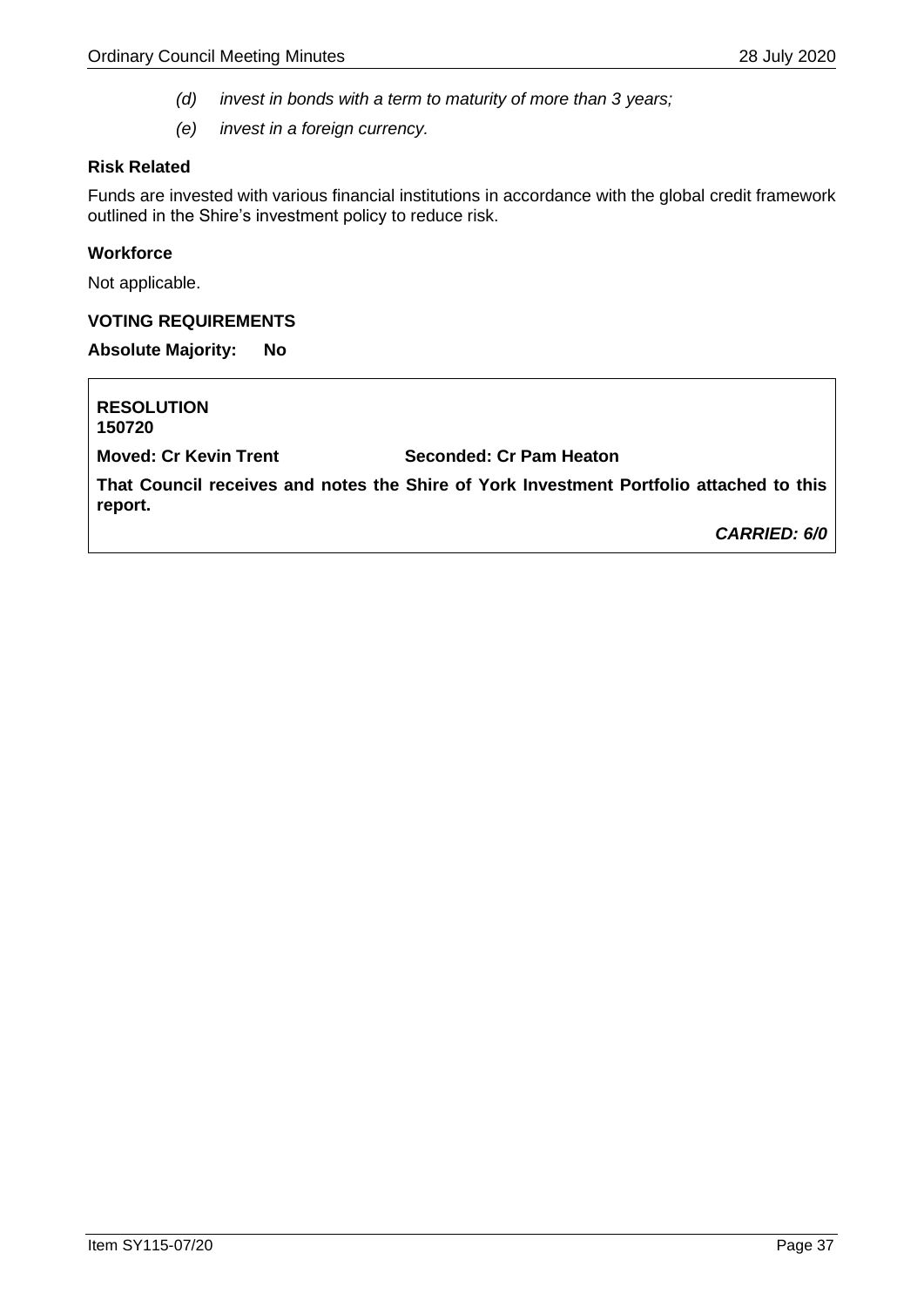#### <span id="page-37-0"></span>**SY116-07/20 OUTSTANDING RATES AND SUNDRY DEBTS 2019/20**

| <b>File Number:</b>                         | <b>FI.DRS.1, FI.DRS.3, FI.DRS.4, FI.DRS.5</b>                                                                                                                                                                |  |  |
|---------------------------------------------|--------------------------------------------------------------------------------------------------------------------------------------------------------------------------------------------------------------|--|--|
| Author:                                     | Anneke Birleson, Finance Officer (Rates & Debtors)                                                                                                                                                           |  |  |
| <b>Authoriser:</b>                          | Tabitha Bateman, Finance Manager                                                                                                                                                                             |  |  |
| <b>Previously before</b><br><b>Council:</b> | 28 October 2019                                                                                                                                                                                              |  |  |
| <b>Appendices:</b>                          | <b>Outstanding Rates and Charges - Non-Pensioners - Confidential</b><br>1.<br><b>Outstanding Rates and Charges - Pensioners - Confidential</b><br>2.<br><b>Outstanding Sundry Debts - Confidential</b><br>3. |  |  |

#### **NATURE OF COUNCIL'S ROLE IN THE MATTER**

Executive

#### **PURPOSE OF REPORT**

To provide Council with an overview of the outstanding rates and charges and outstanding sundry debts as at 30 June 2020.

#### **BACKGROUND**

On 18 September 2017, Council awarded the tender for debt collection services to CLI Lawyers Pty Ltd (CLI Lawyers).

On 23 September 2019, Council considered officer recommendations for action to be taken on outstanding rates and sundry debts.

On 23 October 2019, the Shire was informed that the CLI Lawyers would be closing their WA office as of 31 October 2019. Cases still remained active but, were to be passed on to the CLI Lawyers' office in Victoria. Pre-legal collection action continued with Milton Graham and officers sought updates form CLI Lawyers regarding the active legal cases. An update was provided on 27 February 2020.

On or around 25 March, the Shire ceased all debt recovery action as a response to the Covid-19 global pandemic.

On 12 May 2020, CLI Lawyers informed the Shire that they would be ceasing their WA operations by the end of May 2020.

#### **COMMENTS AND DETAILS**

Officers believe it is an appropriate time, prior to 2020/21 billing, to provide Councillors with an overview of the outstanding debts that remained as at 30 June 2020 following the Covid-19 response and the cessation of the debt contract with CLI Lawyers.

The original expiry date for the contract with CLI Lawyers was 30 September 2020. Officers had planned to initiate a tender process for selecting a new debt recovery firm in May 2020. However, in light of the global pandemic and ceasing of debt recovery action, this process has been placed on hold.

#### **OPTIONS**

Not Applicable.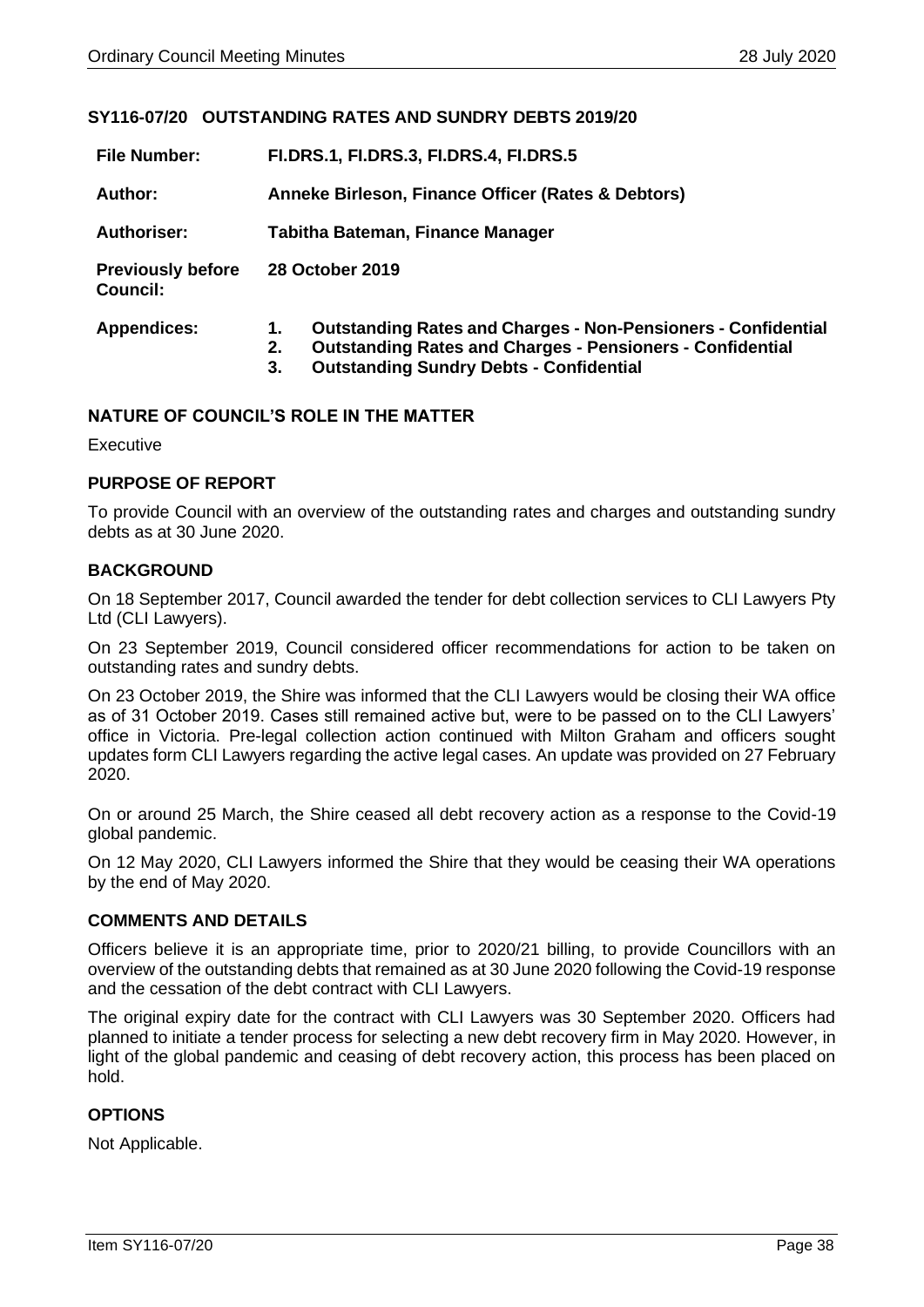#### **IMPLICATIONS TO CONSIDER**

#### **Consultative**

Not Applicable.

#### **Strategic**

*Goal 5: Strong Leadership and Governance*

- The Council supported by the administration is strategic, effective and informed in its decision-making.
- The Shire's public finances are sustainable in the short and long-term.

#### **Policy Related**

Policy F1.1 Revenue Collection

#### **Financial**

The total outstanding rates and charges as at 30 June was \$1,162,428.35.

The total outstanding sundry debtor charges as at 30 June 2020 were \$300,279.40, not including any credit balances.

#### **Legal and Statutory**

Not Applicable.

#### **Risk Related**

The overall financial impact around outstanding rates and charges is Extreme (5) with a likelihood of recurrence as Likely (4). Giving the outstanding rates and charges an overall Risk rating of Extreme (20).

These risks are mitigated when considering:

- Allowances for doubtful debts.
- New rates payment incentive scheme for 2020/21
- No penalty interest to be charged until 1 January 2021.

The payment incentives have been defined with the aim of encouraging payment, including those with existing debts.

In addition, once debt recovery can resume and a new collection firm appointed, the outstanding amount should reduce over time, assuming there are no major incidents that impact on people's financial circumstances.

The Financial Impact for outstanding sundry debts is Major (4) with the likelihood of recurrence being unlikely (2). This gives the outstanding sundry debts an overall risk rating of Moderate (8).

It is further noted that the balance of outstanding sundry debts includes \$235,386.34 of grant income, expected to be received within coming weeks, reducing the total to 64,893.06. Officers have reasonable belief that the majority of these outstanding sundry amounts will be paid or are recoverable through the Shire's revenue collection process.

#### **Workforce**

Not Applicable.

#### **VOTING REQUIREMENTS**

**Absolute Majority: No**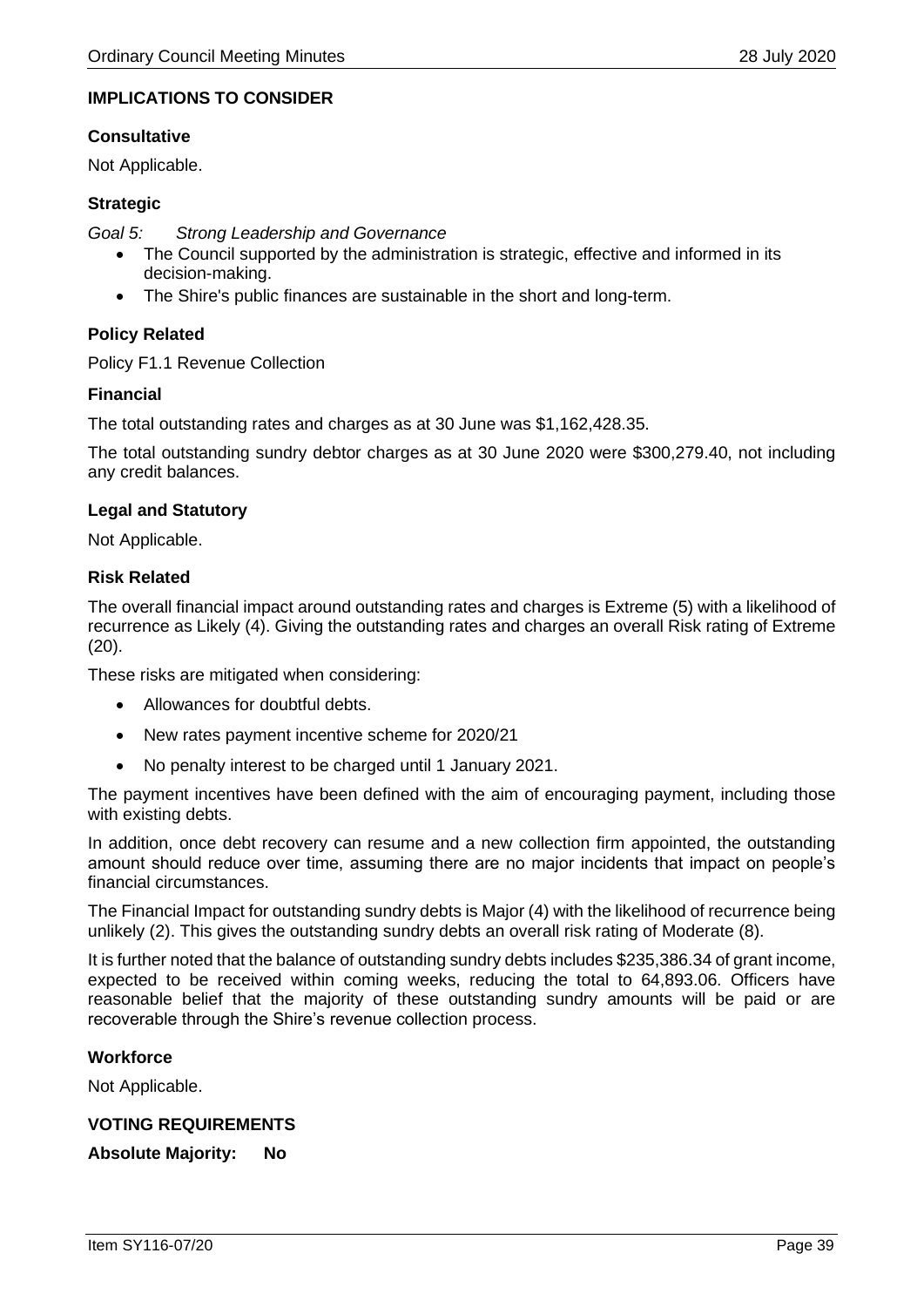| 160720 | <b>RESOLUTION</b>                                      |                                                                                     |
|--------|--------------------------------------------------------|-------------------------------------------------------------------------------------|
|        | <b>Moved: Cr Kevin Trent</b>                           | Seconded: Cr Pam Heaton                                                             |
|        | <b>That Council;</b>                                   |                                                                                     |
| 1.     | \$1,162,428 as detailed within Appendices 1 and 2 and; | Notes the balance of outstanding rates and charges as at 30 June 2020 being         |
| 2.     | detailed within Appendix 3.                            | Notes the balance of outstanding sundry debts as at 30 June 2020 being \$300,279 as |
|        |                                                        | <b>CARRIED: 6/0</b>                                                                 |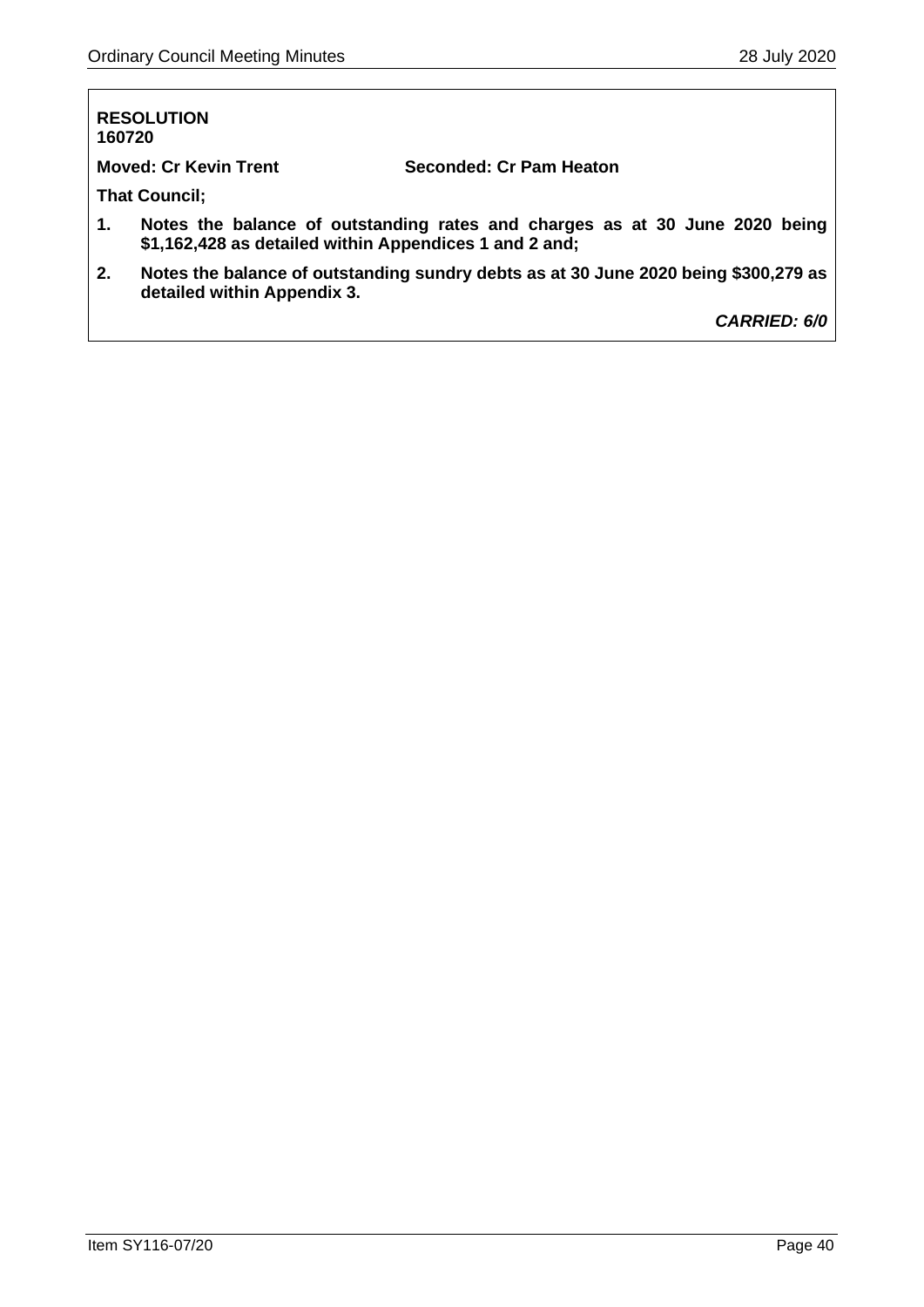#### <span id="page-40-0"></span>**10 MOTIONS OF WHICH PREVIOUS NOTICE HAS BEEN GIVEN**

*Nil*

#### <span id="page-40-1"></span>**11 QUESTIONS FROM MEMBERS WITHOUT NOTICE**

*Cr Trent – has the Corporate Business Plan been revised and is it due to be placed on the Website.*

*Response by the Chief Executive Officer – The Corporate Business Plan is to be presented to Council at the August Ordinary Council Meeting for adoption*

*Cr Trent – A request has been presented to the community for 150 chairs to be placed in the Town Hall on Saturday, 1 August. Has then been any community groups interested?*

*Response by the Chief Executive Officer – The chairs are for the Black Swan Production and are now being put in place in-house. The Acting Manager Community is still waiting to see if any community groups wish to take up the fundraising opportunity.*

#### <span id="page-40-2"></span>**12 BUSINESS OF AN URGENT NATURE INTRODUCED BY DECISION OF THE MEETING**

*Nil*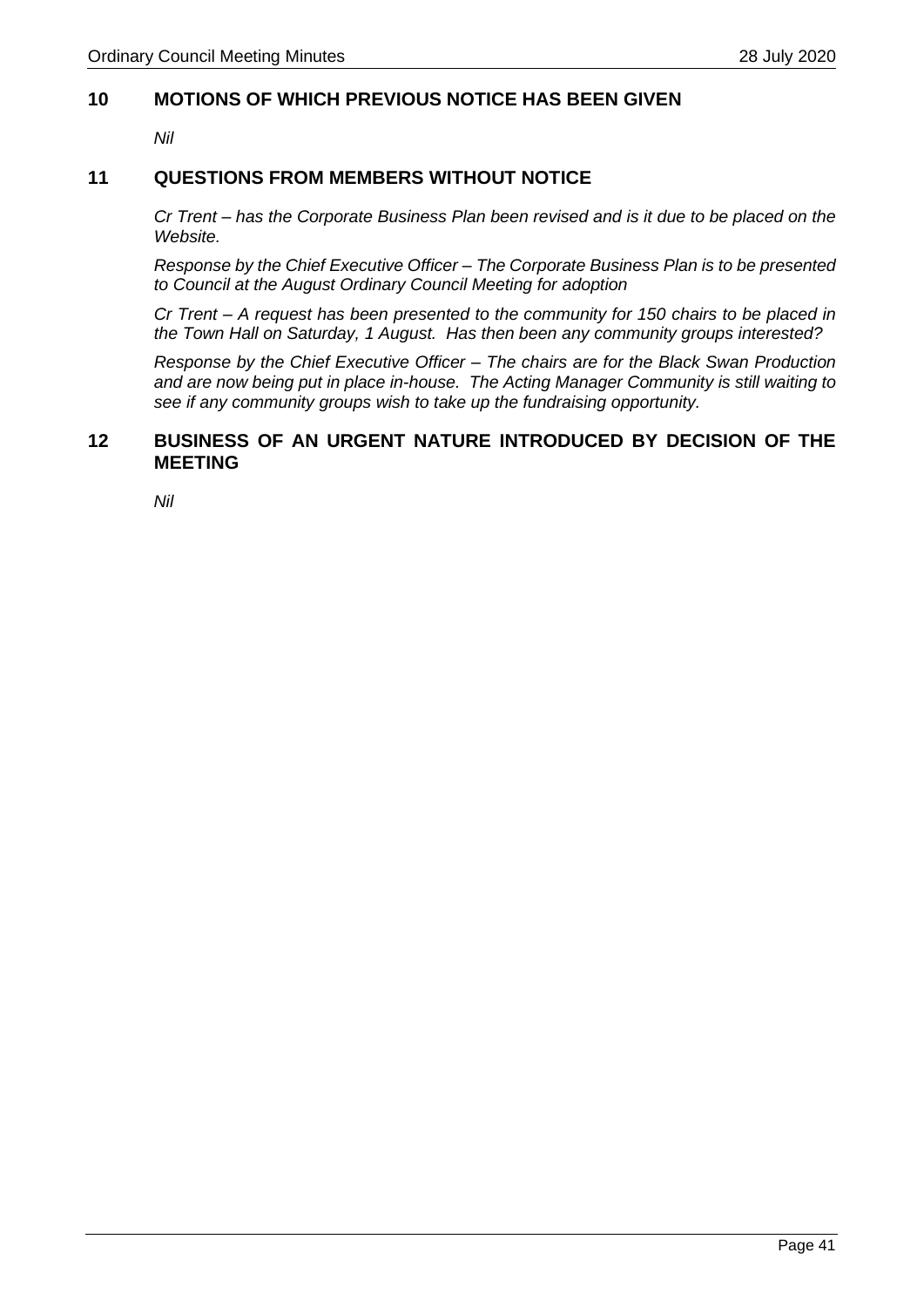#### <span id="page-41-0"></span>**13 MEETING CLOSED TO THE PUBLIC**

<span id="page-41-1"></span>13.1 Matters for which the Meeting may be closed

## **RESOLUTION**

**170720**

**Moved: Cr Kevin Trent Seconded: Cr Pam Heaton**

**That Council considers the confidential report(s) listed below in a meeting closed to the public in accordance with Section 5.23(2) of the Local Government Act 1995:**

**SY117-07/20 - Confidential - Outstanding Sundry Debt - Sundry Debtor 1072**

**This matter is considered to be confidential under Section 5.23(2) - d and e(iii) of the Local Government Act, and the Council is satisfied that discussion of this matter in an open meeting would, on balance, be contrary to the public interest as it deals with legal advice obtained, or which may be obtained, by the local government and which relates to a matter to be discussed at the meeting and a matter that if disclosed, would reveal information about the business, professional, commercial or financial affairs of a person, where the information is held by, or is about, a person other than the local government.** 

*CARRIED: 6/0*

The Gallery left the meeting at 5.22pm and the doors were closed.

#### <span id="page-41-2"></span>**SY117-07/20 - CONFIDENTIAL - OUTSTANDING SUNDRY DEBT - SUNDRY DEBTOR 1072**

| 180720         | <b>RESOLUTION</b>            |                                                                                                                                                                                                                    |
|----------------|------------------------------|--------------------------------------------------------------------------------------------------------------------------------------------------------------------------------------------------------------------|
|                | <b>Moved: Cr Kevin Trent</b> | Seconded: Cr Stephen Muhleisen                                                                                                                                                                                     |
|                | <b>That Council:</b>         |                                                                                                                                                                                                                    |
| $\mathbf{1}$ . | impound and sustenance fees. | Approve the Sundry Debtor write off of \$322.00 for Sundry Debtor 1072, relating to                                                                                                                                |
| 2.             |                              | Authorises the Chief Executive Officer to refer the outstanding court imposed fines<br>. The contract the contract of the contract of $\mathbf{A}$ is the contract of $\mathbf{A}$ is the contract of $\mathbf{A}$ |

**and costs totalling \$7,700.00, to the Fines Enforcement Registry.**

*CARRIED: 6/0*